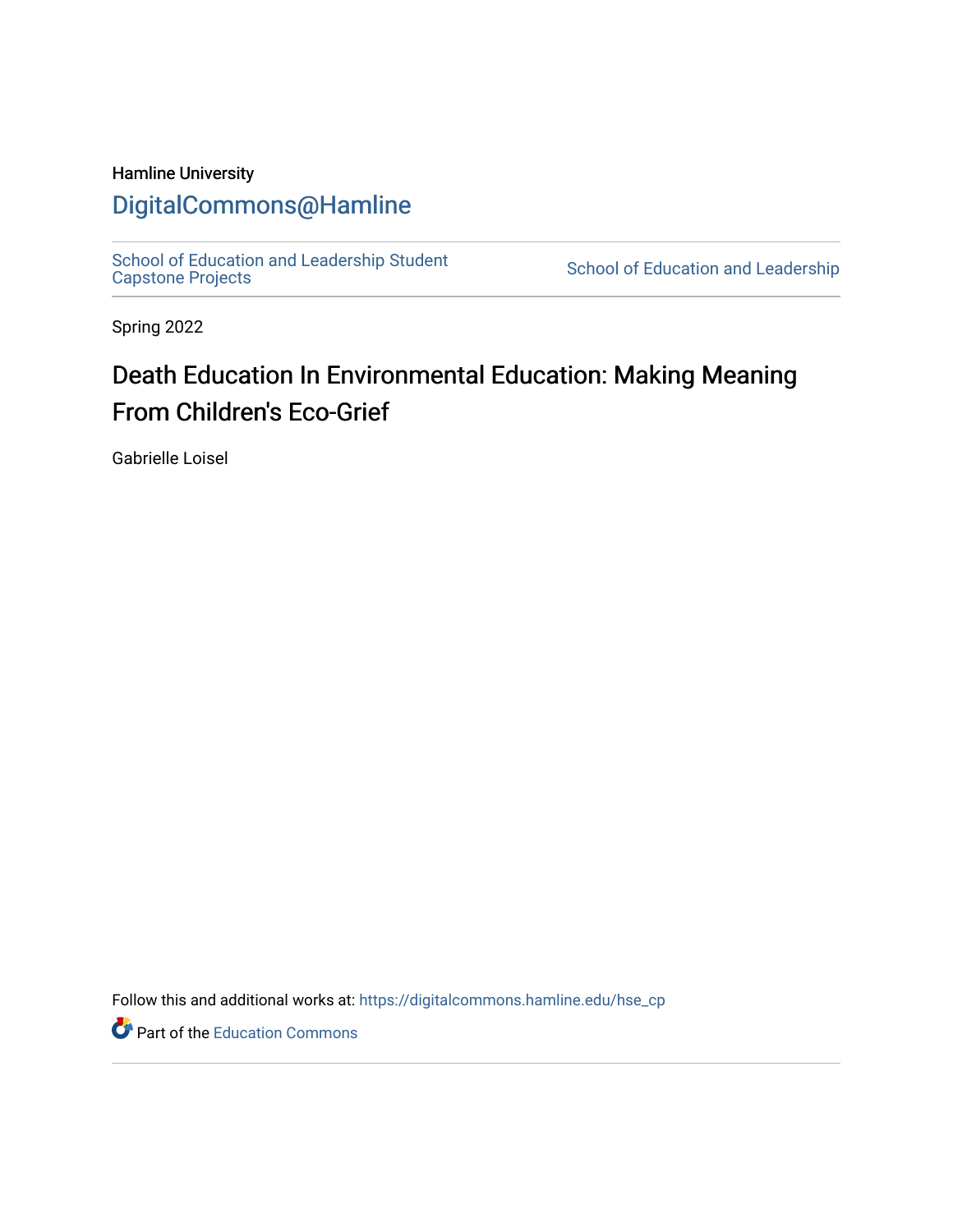# DEATH EDUCATION IN ENVIRONMENTAL EDUCATION:

# MAKING MEANING FROM CHILDREN'S ECO-GRIEF

by

Gabrielle Loisel

A capstone submitted in partial fulfillment of the requirements for the degree of

Master of Arts in Education: Natural Science and Environmental Education

Hamline University

Saint Paul, Minnesota

May 2022

Capstone Project Facilitator: Dr. Jennifer Carlson

Content Reviewer: Amanda Hayes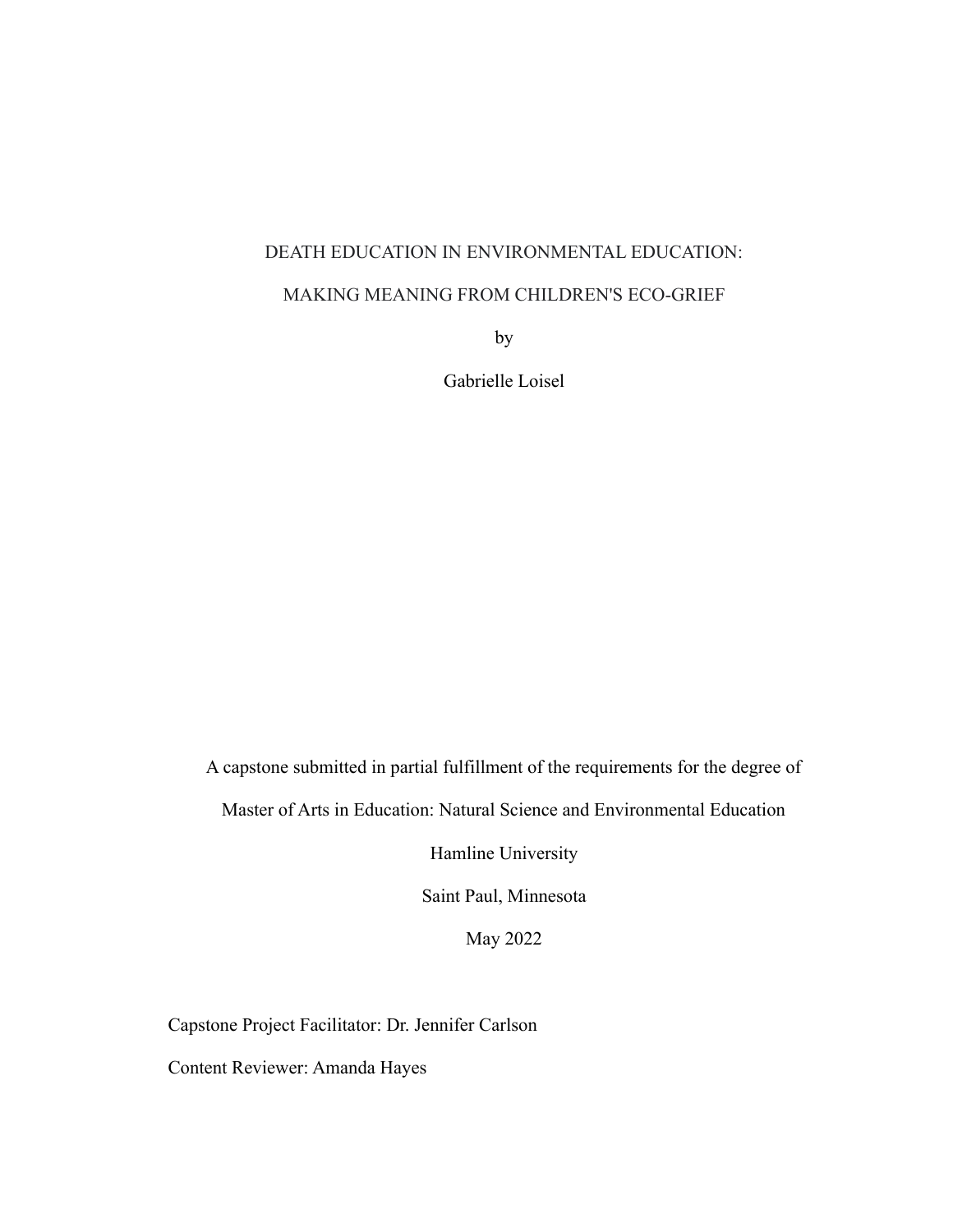# **DEDICATION**

<span id="page-2-0"></span>To anyone who has ever lain awake at night, unable to sleep, gripped with

certainty that the world is going to end.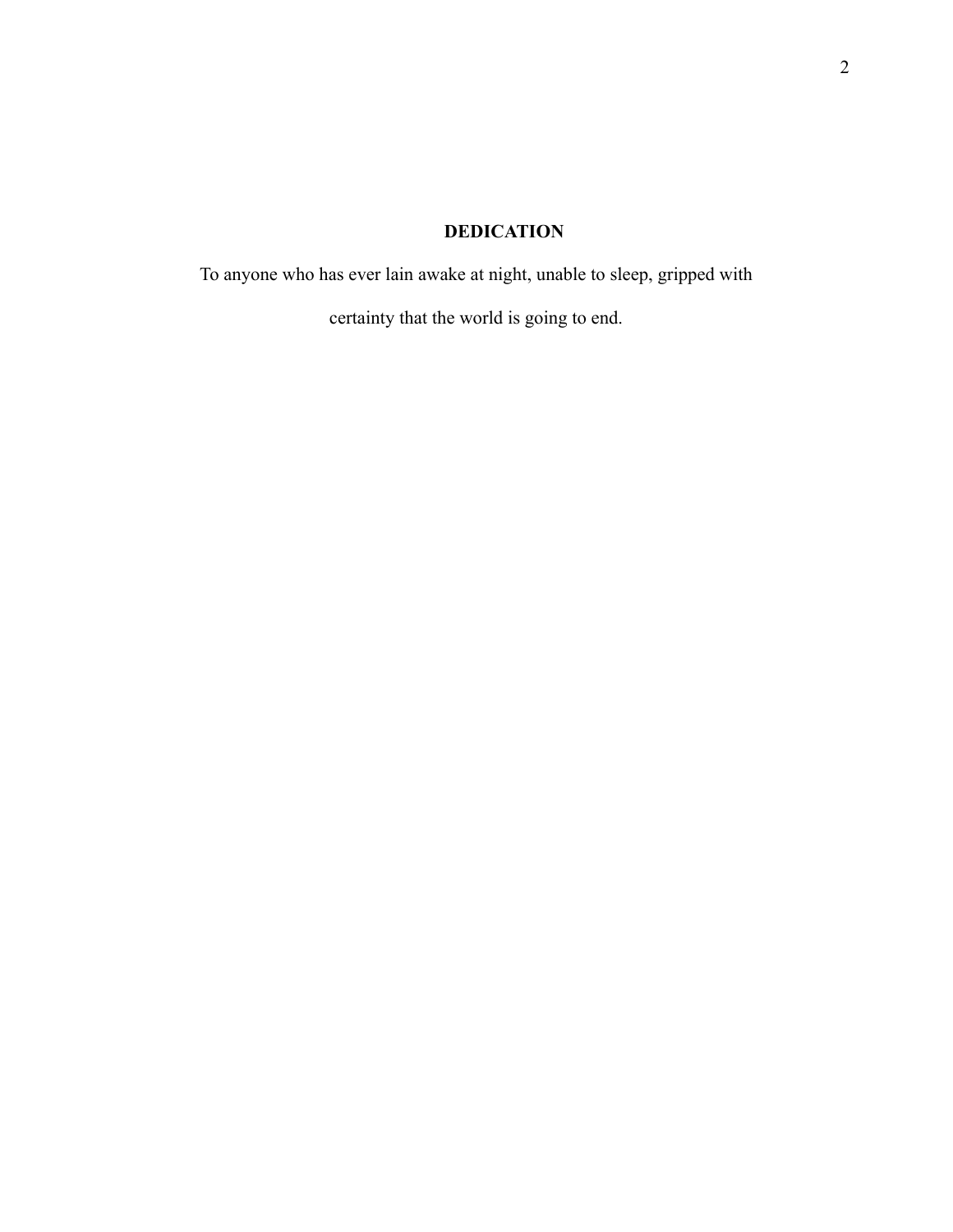<span id="page-3-0"></span>"Yet under reason burns a brighter fire, which the bones have always preferred. It is the story of endless good fortune. It says to oblivion: not me!" - Mary Oliver, *The Black Snake*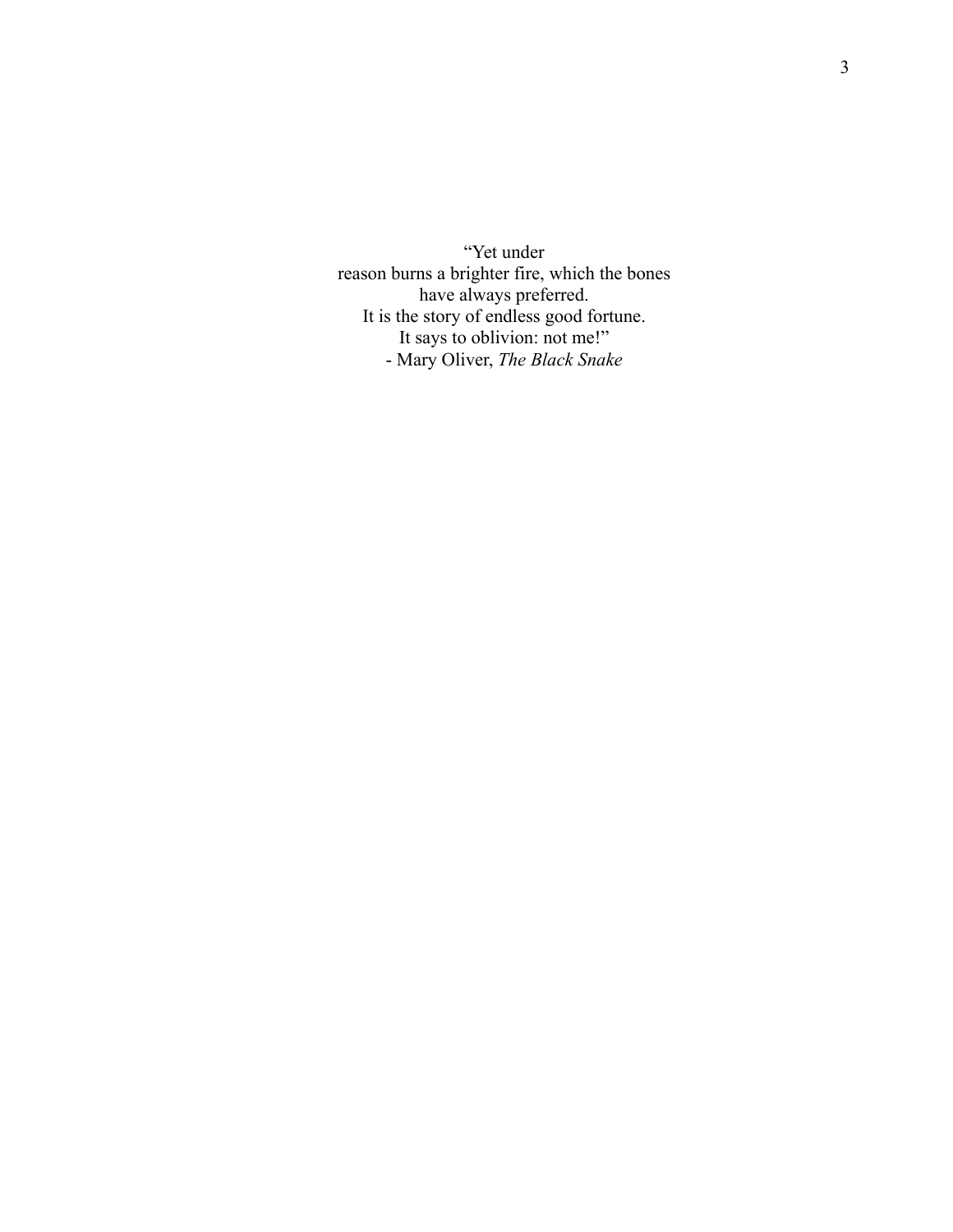# **ACKNOWLEDGEMENTS**

<span id="page-4-0"></span>Thank you to my friends and chosen family for your support, love, and encouragement. Thank you to my wonderful therapist for helping me shine a light into my dark interiors. Thank you to my professors and peers at Hamline who have been exceptionally kind, knowledgeable, and accommodating of the 14- to 15-hour time difference between Minnesota and South Korea. Thank you to my exceptional students for giving me hope that the future is worth fighting for. Most of all, thank you to Joules (you know why).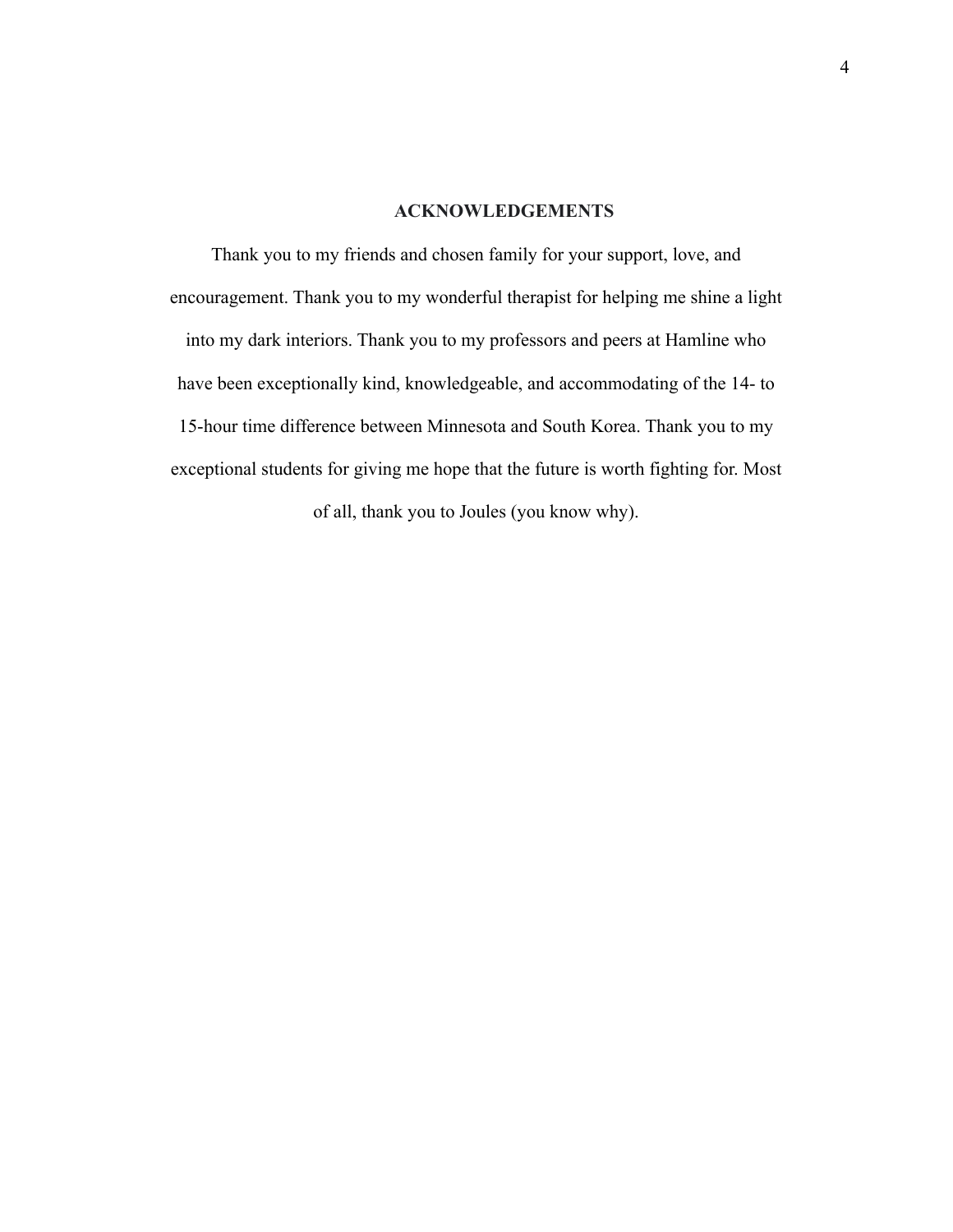# TABLE OF CONTENTS

| <b>DEDICATION</b>                                           | $\boldsymbol{2}$ |
|-------------------------------------------------------------|------------------|
| <b>EPIGRAPH</b>                                             | 3                |
| <b>ACKNOWLEDGEMENTS</b>                                     | $\boldsymbol{4}$ |
| <b>CHAPTER ONE</b>                                          | 6                |
| Introduction                                                | 6                |
| Context                                                     | 9                |
| Summary                                                     | 12               |
| <b>CHAPTER TWO</b>                                          | 14               |
| Introduction                                                | 14               |
| Eco-Grief                                                   | 14               |
| Death Education for Children                                | 17               |
| <b>Making Meaning</b>                                       | 23               |
| What Educators Can Do                                       | 30               |
| Summary                                                     | 35               |
| <b>CHAPTER THREE</b>                                        | 37               |
| Introduction                                                | 37               |
| Project Description                                         | 38               |
| Setting                                                     | 40               |
| Timeline                                                    | 42               |
| Assessment                                                  | 42               |
| Positionality                                               | 43               |
| Summary                                                     | 44               |
| <b>CHAPTER FOUR</b>                                         | 45               |
| Introduction                                                | 45               |
| Review of Literature That Influenced This Project           | 45               |
| Implications for Stakeholders: Students, Teachers, Everyone | 49               |
| Limitations of the Project                                  | 51               |
| Personal Reflection on the Capstone Process                 | 51               |
| <b>Further Research</b>                                     | 53               |
| Summary                                                     | 55               |
| <b>REFERENCES</b>                                           | 57               |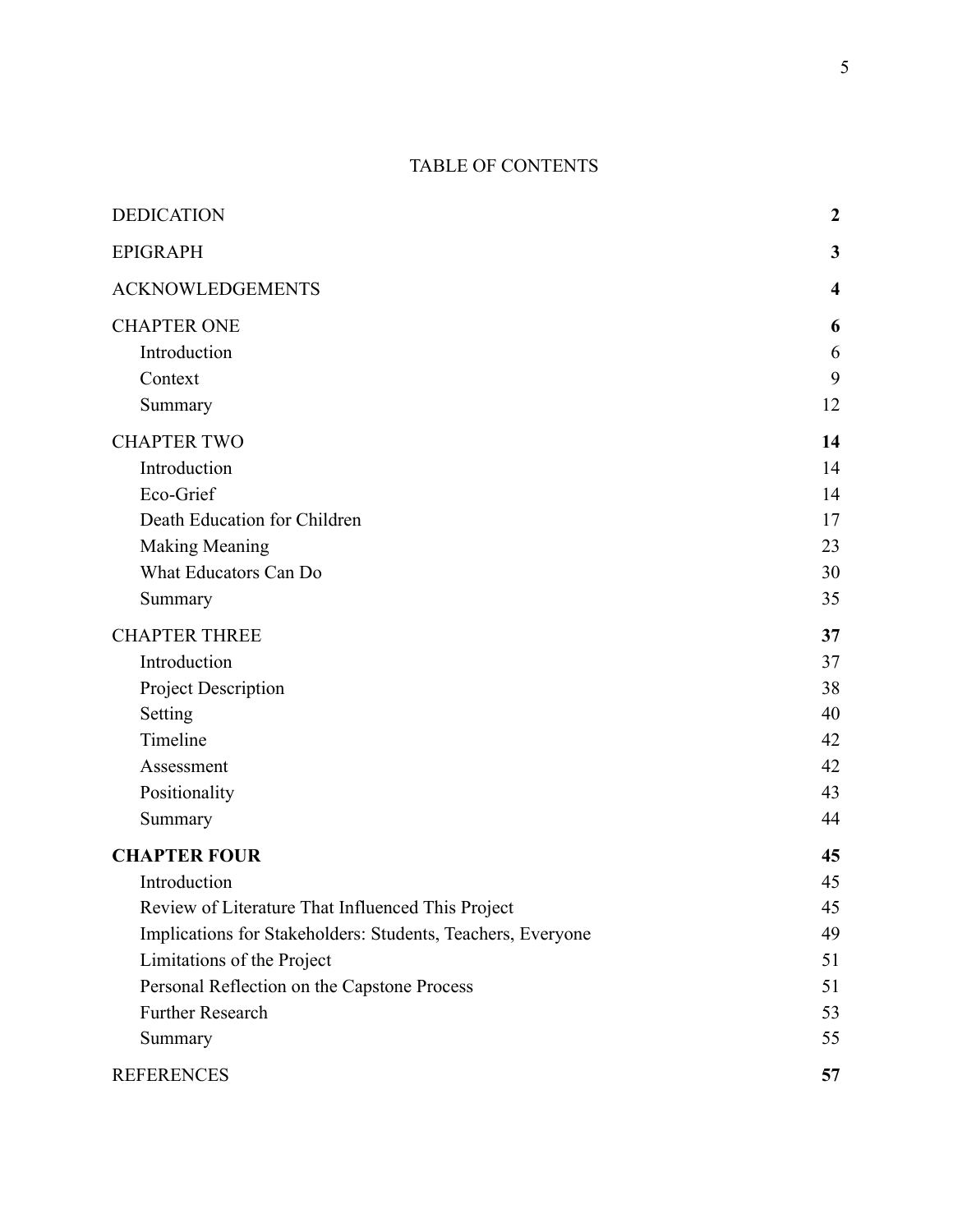#### **CHAPTER ONE**

#### **Introduction**

#### <span id="page-6-1"></span><span id="page-6-0"></span>**Introduction**

Environmental education has many purposes: to inspire wonder and a love of nature, to inform about the world around us, to shed light on social inequalities tied to the way we use our natural resources, to inspire good and fair stewardship of these resources and a respect for nature. Yet there is a profound horror hiding in the shadows of conservation. Our Earth is changing. Carbon dioxide, methane, and other gases from agriculture, transportation, and burning fossil fuels have warmed the climate over one degree Celsius since industrialization, and we risk far greater warming within the next century. This warming has the potential to alter every single system on Earth, from the deepest currents of the ocean to the chemical components of our atmosphere. Climate change is just one of the global environmental crises humanity faces in the 21st century, along with plastic pollution on an unimaginable scale, rampant overfishing and poaching, global biodiversity loss, the proliferation of harmful invasive species, contamination of freshwater ecosystems, as well as many more un-natural disasters.

As environmental educators, we must familiarize ourselves with the all-too-common images of plastic-choked ocean gyres, charred outback and scorched forests, animal corpses stuffed with the grocery bags they mistakenly consumed in life, the lifeless, butchered bodies of poached megafauna, waves lapping at the doors of homes sinking into the melted permafrost, ghostly kingdoms of bleached and crumbling corals that spread as far as the lens can see. To educate, we must present these painful and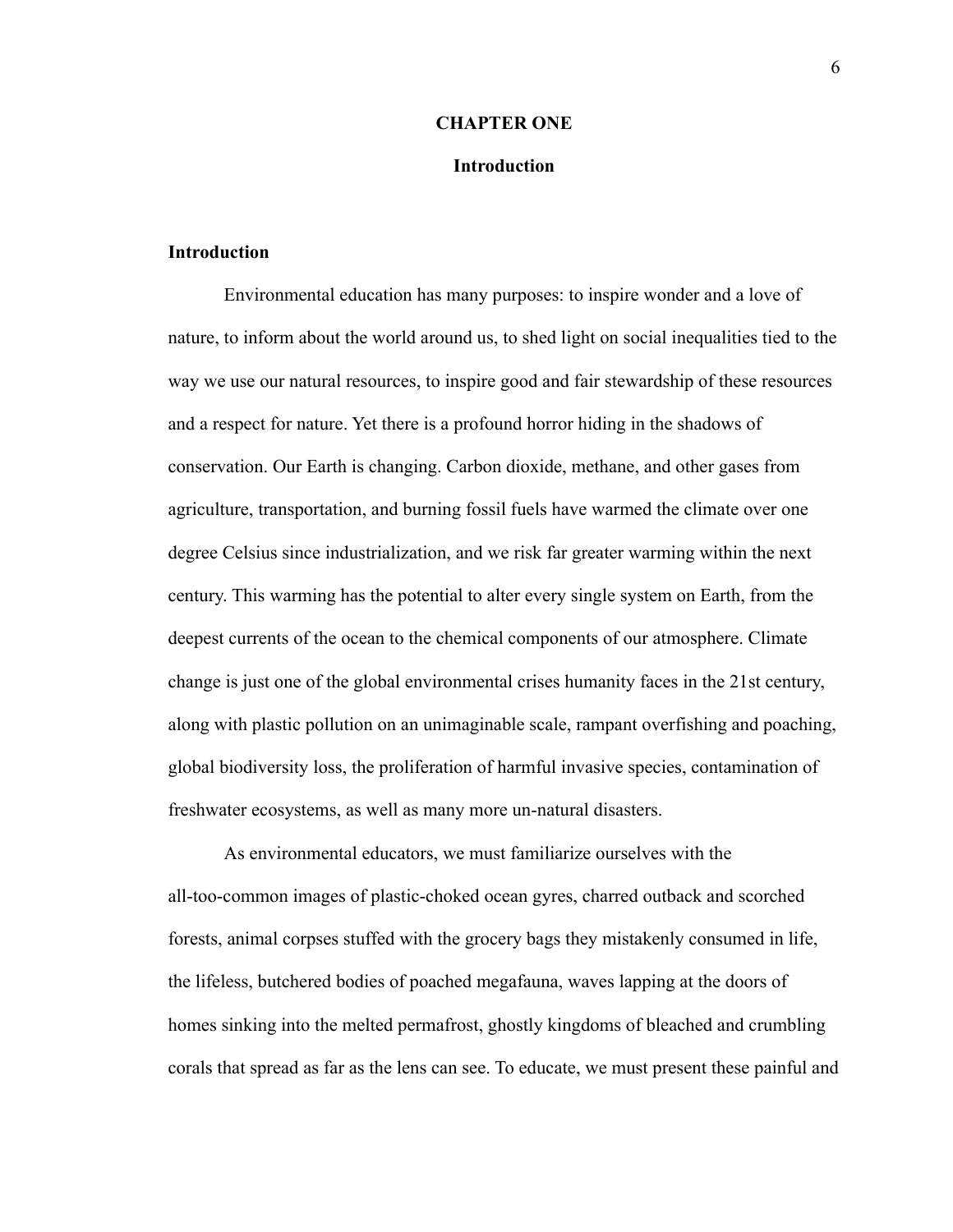disturbing images to others. The image that lingers - a turtle with a bloody straw being removed from its nose, for example - has the power to simultaneously disturb and spur change. Beyond the images are the accompanying facts, invisible to the camera but impossible to forget - the ticking clock counting down until Earth becomes potentially uninhabitable to most, if not all, of humanity; the knowledge of the microplastics polluting our seafood and the pesticide runoff in our lakes and streams; media reports on the increased frequency and severity of natural disasters - all constant reminders of the immeasurable potential and current suffering, both human and animal.

As a species, we know more than ever before about our Earth, but knowledge can have a painful edge. We have created new names for the widespread mental maladies of the newly-christened "Anthropocene," the first era in history to be shaped by human activity: eco-anxiety, climate grief, solastalgia, Anthropocene horror. For the first time in human history, we are facing an onslaught of wholly new, complex feelings about our environment and our place in it that bring to light long-held beliefs about our world and our moral responsibility to it and one another. These negative feelings are difficult to untangle, but are connected to a single, all-encompassing emotion: eco-grief.

"Eco-grief" is the painful feeling of loss or bereavement when faced with past, present, or future environmental destruction and its consequences on humans, animals, and other organisms and systems. This grief is linked to the stress, fear, and worry surrounding an uncertain future, an overwhelming number of potential factors to consider, the aesthetic pain of witnessing environmental destruction, and existential and moral anxiety.

7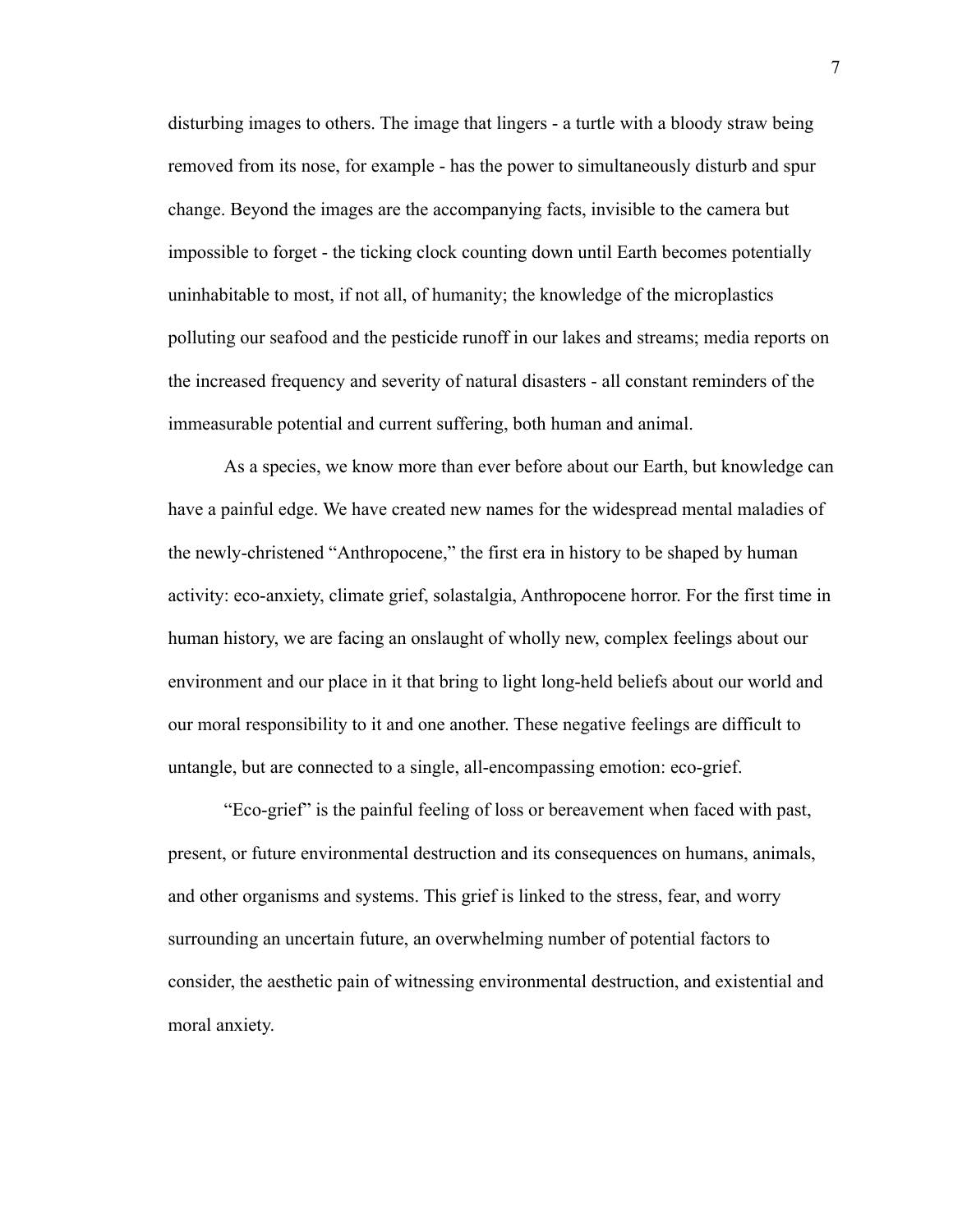Children, with their limited agency, limited emotional control, and limited understanding of the complexities of the world, are especially vulnerable to eco-grief. This is exacerbated by the way globalized Western society treats death as a taboo subject, especially around children. Children are believed to live in a world of innocence unspoilt by loss, so they are left unprepared, making encounters with death even more shocking and potentially traumatic. Even when adults want to discuss death and loss with children, they often say nothing out of a fear of saying the wrong thing, or they inadvertently dismiss the experience of grief as a way to deflect their own sadness and discomfort. The silence from adults around this topic teaches children that they are alone in their grief, further compounding the pain.

When the loss concerns something as immense as the death of the Earth as we know it, few adults know how to handle their own negative emotions, let alone approach this subject with children. Thus the focus in many environmental education programs is on positive emotions, promoting a sense of wonder and connection to nature, or on encouraging personal responsibility and individual actions, placing the burden of "saving the planet" on students rather than encouraging collective action. Very little room is made for reflection on the sadness, fear, and anger that accompanies our planetary crisis. This chapter will present the research question, which is centered on understanding eco-grief. Next, I will describe my own personal history with issues surrounding grief and empowerment that led me to pursue this question. The final section will give a summary of Chapters Two, Three, and Four.

My research question for this project is threefold. How can students grapple with their instinctive sadness, anger, despair, grief, anxiety, and bereavement while avoiding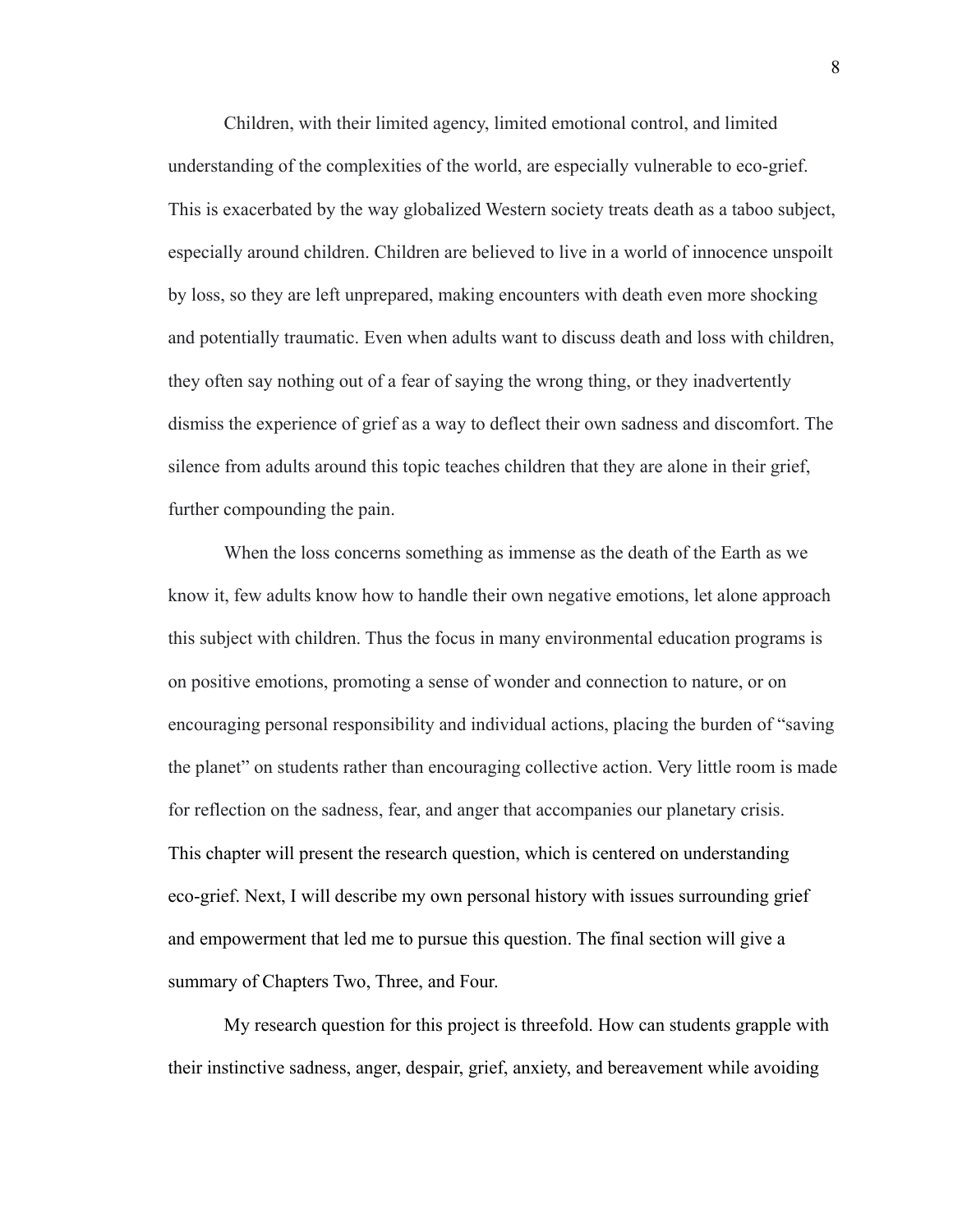counterproductive defense mechanisms? How can educators aid them as they move towards acceptance, empowerment, and action? What can educators in environmental education (EE) learn from death education, a field that focuses on mortality, end of life, loss, grief, bereavement, and empowering students to make informed moral decisions? Or, summed up more simply: *How can environmental educators apply best practices from death education to help children make meaning from eco-grief?*

## <span id="page-9-0"></span>**Context**

I have always been an anxious and sensitive person. I developed an eating disorder in middle school when I realized that the food that appeared on my plate was part of a system of destruction -- the pesticides, the slaughterhouses, the emissions from the network of transport that brought ingredients to the grocery store, the resources that would not be renewed. The awareness of my own role in this destruction pained me deeply. I cared about the environment, but had no clear direction or sense of control outside of my vice grip on my appetite. Over and over I fell into an obsession with being ecologically (and morally) "good" enough and would despair when inevitably I fell short. More than once I cried myself to sleep after learning about polar bears stranded on the disappearing Arctic ice or elephants being murdered for sport. Like many teenage girls, I felt the capacity to hold all the world's despair inside me.

Then I grew up. I went to therapy, I went on medication to deal with my anxiety, and increasingly more of my attention was focused on caring for my family: my mother, my aunt, and my grandparents. Our house was full of life, but it was also inhabited by the looming threat of imminent death. My mother and aunt were both born with sickle-cell anemia, a terrible genetic disease that causes bone-shattering pain (amongst other things)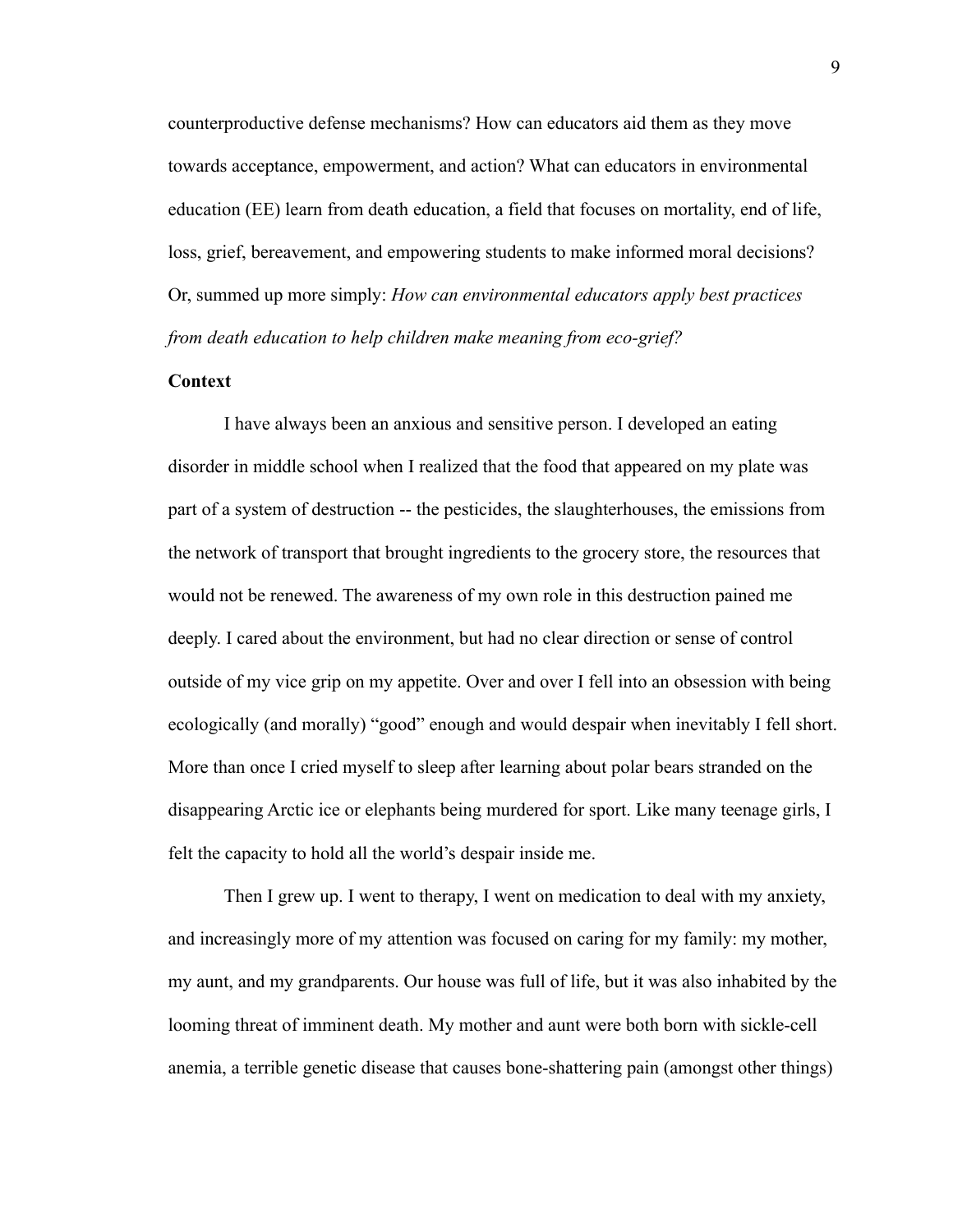as malformed blood cells clump together in veins, arteries, and marrow. There were so many "close calls" that it's impossible to remember them all.

For sickle cell patients, my mother and my aunt both lived relatively long lives. The average life expectancy for women with their condition is currently around 42 years. Life with blood that bends and curves in cruel and unknowable ways takes a toll on fragile organs. My mother died first from the complications of sickle cell anemia. My aunt, a second mother to me, died six months later. My grandparents, caretakers to their daughters for most of their adult lives, died a few years after. At the eye of this storm, I was 25 and learning the unrelenting kind of grief that stains every part of you. I felt alone in my loss. To leave everything behind, I moved to South Korea and became a teacher to English language learners. That is where I encountered *misae meonji* for the first time.

South Korea is in the grip of an ongoing localized ecological disaster. Every spring, fragrant yellow forsythia begins to bloom as winds blow southward from the Gobi Desert laden with fine particulate. On its way to South Korea, these clouds of dust encounter coal-burning factories and smog-shrouded cities, becoming a hazardous haze of pollution that darkens the sky with a thick coat of sickly yellow, dirtying the clouds and filling lungs. The South Korean government sends out emergency text messages urging citizens to stay inside. Children are not allowed to play outside for recess. Even healthy adults are advised to mask up to avoid breathing in the dust which carries toxic substances like cadmium, lead, arsenic, and mercury. This is *misae meonji*, which translates to"fine dust." It is also known as "yellow dust" or "Asian dust." Deforestation and desertification in China combined with East Asia's continued reliance on coal has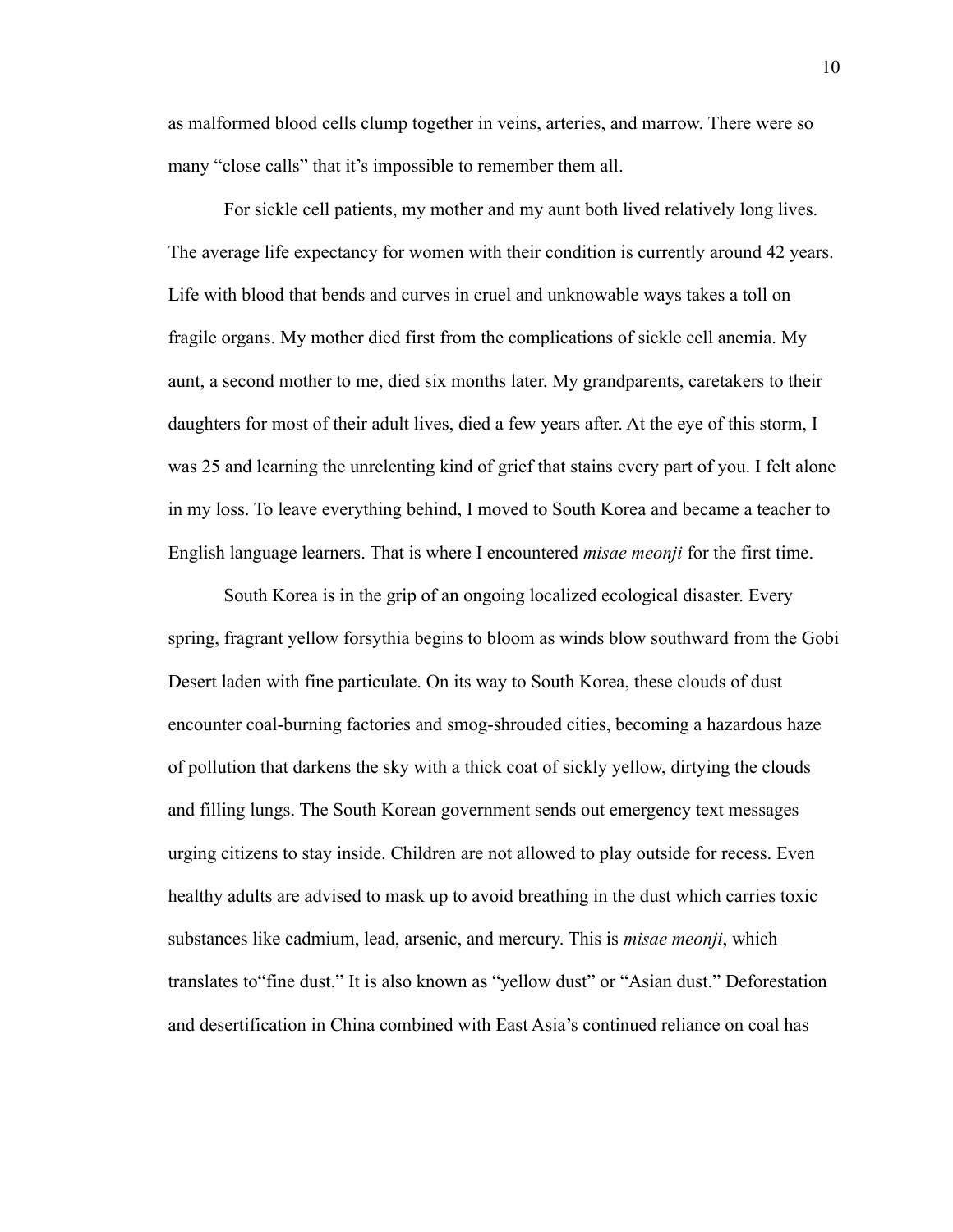worsened the dust in recent years and increased respiratory diseases and related deaths in the region.

On a particularly disgusting spring day, full of flowers that no one could linger outside to enjoy, one of my students informed me that soon humans would have to go to Mars, once humans destroyed the Earth. Not "if." "Once." Her words felt like a punch in the gut. She was eight. I had always been passionate about science and the environment, but suddenly I felt compelled to radically alter my career course. A few months later I applied to Hamline's online Natural Science and Environmental Education graduate program.

Over the years I have taught students in South Korea about pollution, recycling, and climate change, yet been unable to honestly discuss with them the future ecological challenges they will face as adults. The distress in their faces when they see photos of landfills for the first time or discuss their anger at adults regarding climate change haunts me and compels me to present them with the most hopeful scenarios even if in my heart these optimistic attitudes feel false and impossible. Even in the best-case scenario created by the IPCC in their most recent report, a scenario where humanity no longer contributes to climate change by the middle of the century, we will be unlikely to constrain ourselves to 1.5 degrees of warming worldwide (IPCC, 2021).

The grief, stress, and despair I see in others mirrors my own experiences with loss. We grieve the Earth as intensely as we might a dying loved one or even the prospect of our own death. We worry about our planet's prognosis, if it will last another ten years, fifty, a century. The number of reasonable adults I have encountered who genuinely believe the world will end due to climate change within the next ten years is alarming. It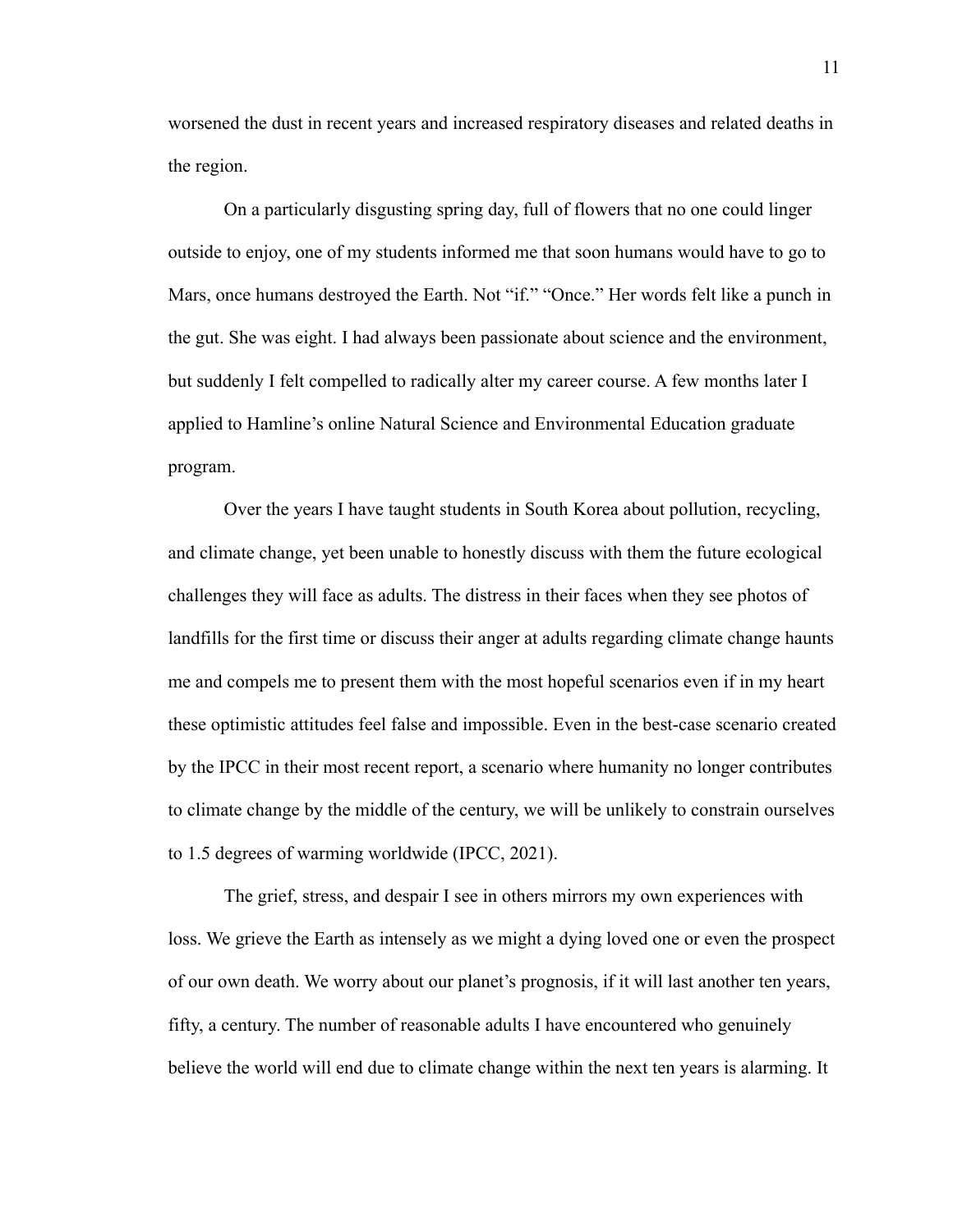seems I was ahead of my time as a neurotic, guilt-ridden teenager. Now questions abound online and others, too, can worry themselves sick with the maddening mundanities of how to do the least harm in a global system indifferent to the harm it causes. From headlines, to memes, to conversations with friends, acquaintances, colleagues, and students, doom is in the air.

There are far fewer people who deny climate change now, and far more people who grapple every day with the reality that we may be turning the Earth into Hell. It is easy to fall into despair, denial, or nihilistic indifference. Our blithely optimistic culture is particularly bad at dealing with matters of death, let alone the potential death of the planet as we know it. Yet I have experienced firsthand that even the deepest grief can transform into a desire for action, connection, and advocacy. But how do we get there?

#### <span id="page-12-0"></span>**Summary**

In this chapter, I presented my research question: *How can environmental educators apply best practices from death education to help children make meaning from eco-grief?* I defined the term "eco-grief," explained why I find this research question so compelling and timely, and described my observations of the current mood surrounding environmental education. I also highlighted my own experience with grief, both personal and ecological.

In Chapter Two, I review the current scholarship surrounding the psychological and emotional impact of environmental degradation and climate change. This chapter also introduces the field of death education, reviews best practices for discussing death with children, and examines how death education and environmental education intersect. Chapter Three discusses creating a website for educators that integrates death education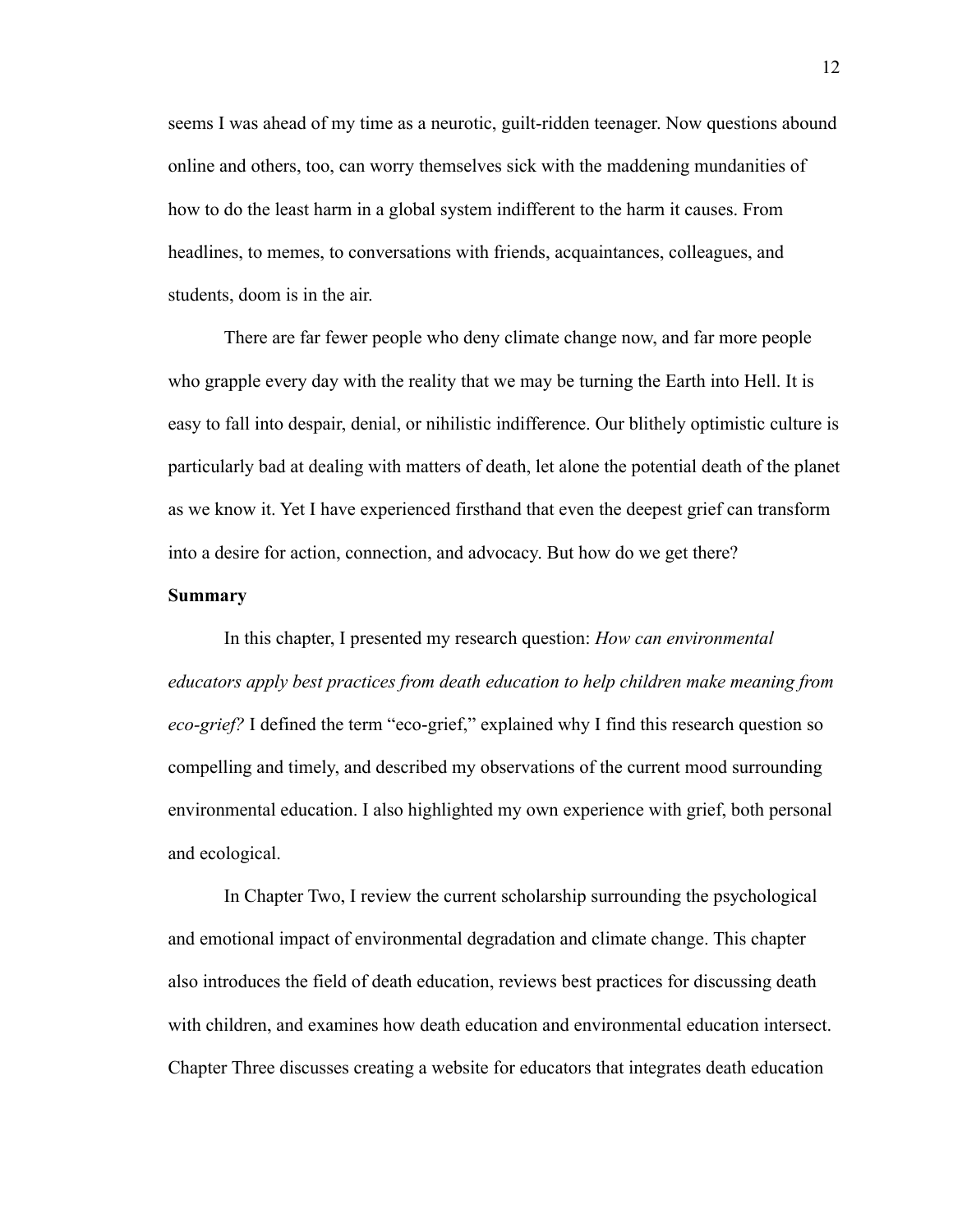and environmental education, as well as the process of designing my project. Chapter Four focuses on my findings during this project, the application and potential limitations of my research, and future areas of study.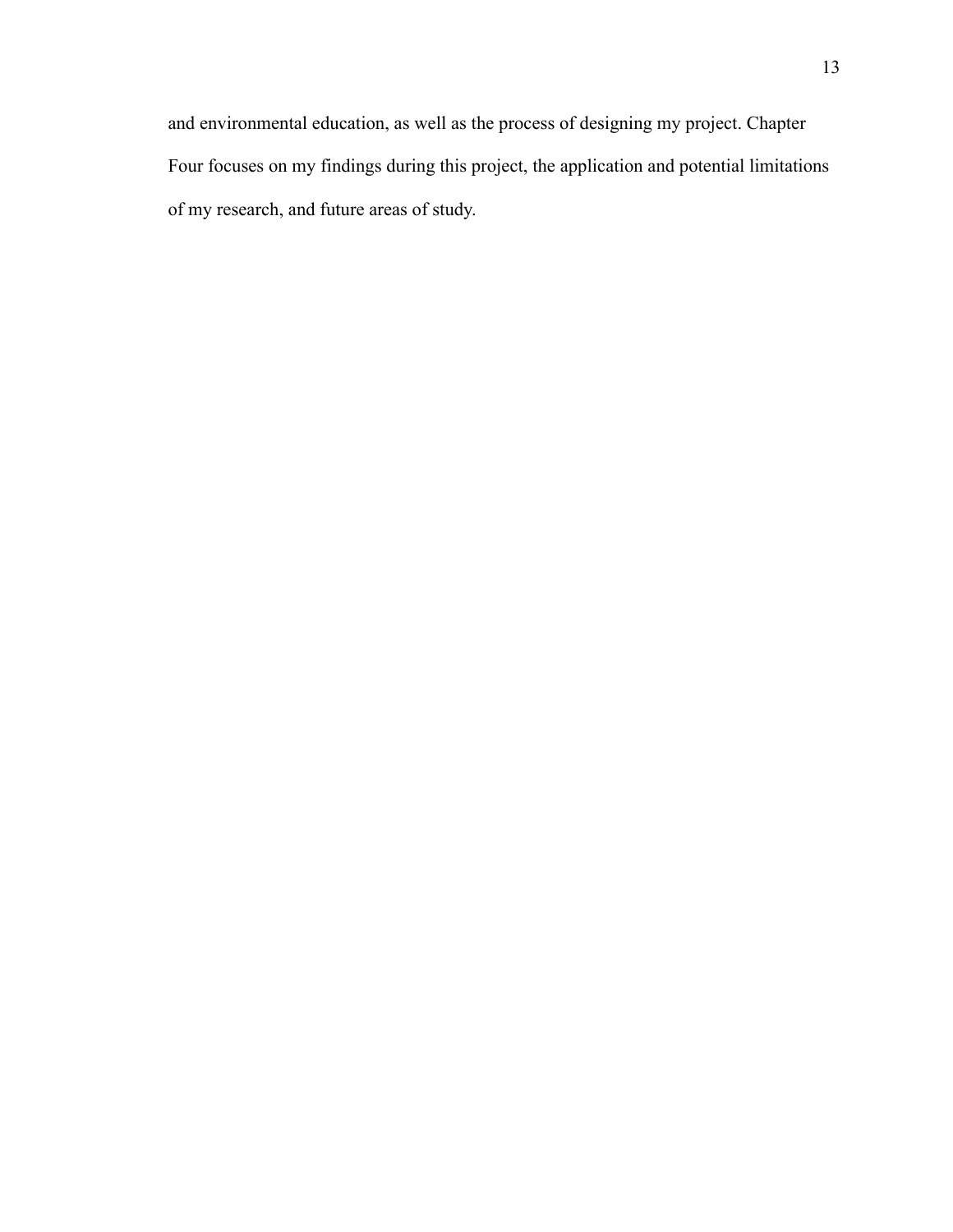#### **CHAPTER TWO**

#### **Literature Review**

## <span id="page-14-1"></span><span id="page-14-0"></span>**Introduction**

Chapter Two reviews the literature on eco-grief and related emotions and discusses how environmental destruction causes existential and psychological threats, as well as common coping strategies in students. It discusses cultural attitudes around death, the philosophy behind death education, and how children (defined here as humans under the age of 18, in accordance with the United Nations) conceptualize death and experience grief (UNICEF, 1989). This chapter also explores recommendations for educating and counseling children on death and loss, and investigates strategies for making meaning out of emotional responses to ecological destruction. The final section of this chapter draws on best practices in both death education and environmental education (EE) to answer the question*"How can environmental educators apply best practices from death education to help children make meaning from eco-grief?"*

#### <span id="page-14-2"></span>**Eco-Grief**

One of the many emotions climate change and environmental degradation commonly bring is grief. Though grief is most often associated with a death, any significant loss can spur feelings of grief. Grief is a complex emotion and eco-grief, just like non-ecological grief, intersects with many other emotions such as anxiety, overwhelm, exhaustion, disbelief, denial, stress, helplessness, fear, anger, and guilt (Eaton, 2012; Pihkala, 2020). One notable variation of eco-grief is solastalgia, first conceptualized by environmental philosopher Glenn Albrecht (2006) as "a form of homesickness one experiences when one is still at home:" an experience of grief and loss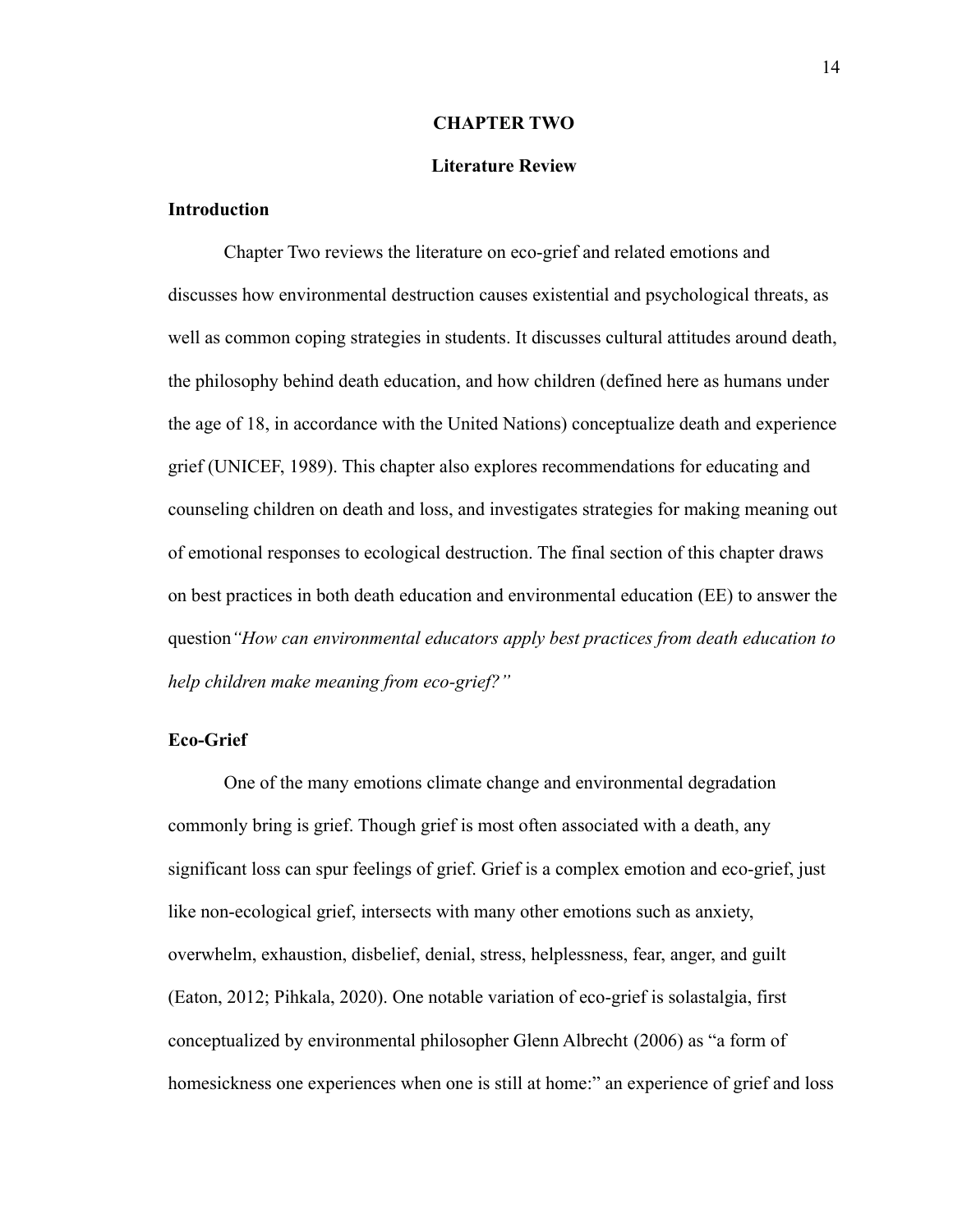of the comfort and familiarity that one's home environment used to provide. Solastalgia can intersect with loss of identity, loss of tradition and ancestral knowledge, loss of history, and loss of livelihood (Cunsolo & Ellis, 2018; Albrecht et al., 2007). Many scholars warn against pathologizing these normal responses and consider grief and its attendant emotions reasonable reactions to one of the greatest crises humanity has ever faced (Cunsolo & Ellis 2018; Ojala, 2016; Randall, 2019).

Existential anxiety is often strongly tied to environmental grief, as the loss of stability reminds us of our own mortality. Existentialist philosopher Paul Tillich posited that the fear of non-being lies at the core of existential anxiety and, as eco-anxiety expert and researcher Maria Ojala (2016) puts it:

Tillich maintained that nonbeing, the root of existential anxiety, threatens the whole individual: the ontic part (anxiety about physical death), the moral part (anxiety about guilt and condemnation), and the spiritual part (anxiety about meaninglessness, loss of ultimate concern). Climate change is a threat to the future survival of humanity (the ontic part), it is related to moral questions about whether it is right to live the way we do in the Western world (the moral part), and raises questions whether there is any point in being an active citizen at all due to the seriousness and complexity of this problem (the spiritual part). (p. 44)

Global environmental degradation threatens every part of our individual identity, complicating the grief we feel as we mourn not only the loss of the natural world and our place in it but also the loss of internal safety and stability we might have previously felt.

Death is not the only personal threat we may encounter from environmental destruction. Since we cannot live forever, humans often seek comfort through what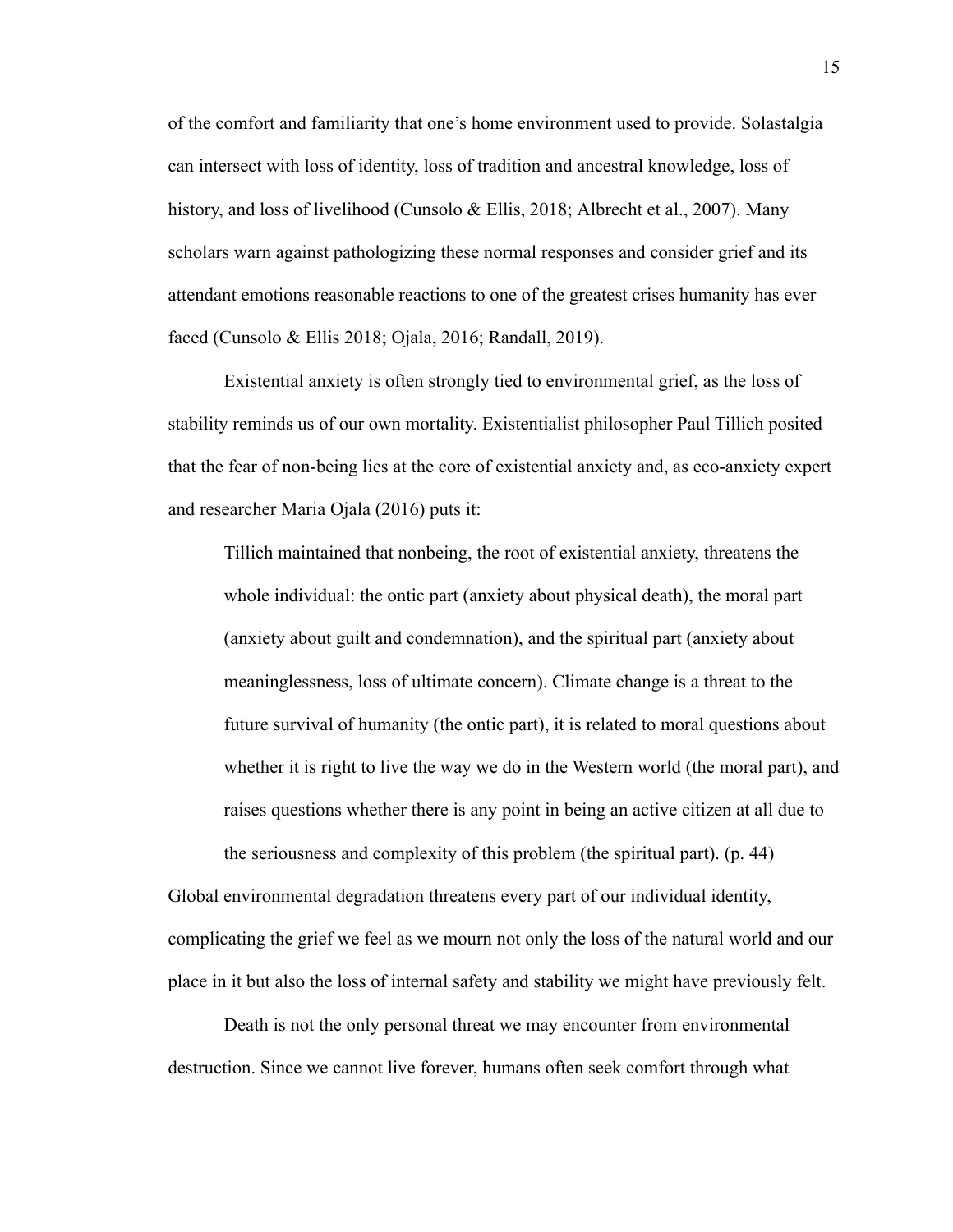psychiatrist Robert J. Lifton called "symbolic immortality." Lifton identified four types of symbolic immortality: biological, creative, theological, and natural. People like to believe that their lives continue in some way after death, through offspring and relatives (biological), artistic works or accomplishments (creative), belief in religious narratives (theological), and the comfort that though their individual consciousness will cease to exist, life on Earth will continue (natural) (Pihkala, 2018). Ecological destruction creates a threat beyond any individual's lifetime. Not only might we individually suffer due to environmental collapse, but considering the apocalyptic, civilization-destroying potential of climate change, our symbolic immortality is threatened as well. Even our legacy may be erased from the planet if there is no one to remember it.

In some cases environmental destruction presents a threat greater than the loss of our own life, possibly even the greatest potential loss imaginable on a human scale. To deal with these profound psychological threats and continue living, we utilize psychological coping mechanisms. Ojala (2012a; 2012b; 2017; 2018) has found that childrens' strategies for coping with climate change generally fall into three categories: problem-focused, emotion-focused, and meaning-focused. Problem-focused strategies are centered on individual actions to solve issues but, as ecological destruction is a collective problem beyond the agency of any individual, are associated with lower emotional wellbeing. Children using problem-focused strategies may show increased pro-environmental behavior, but also may feel a greater personal burden and more negative emotions.

Emotion-focused strategies work to alleviate difficult or unpleasant emotions. These can manifest as distraction, avoidance, willful ignorance, or even consumerism.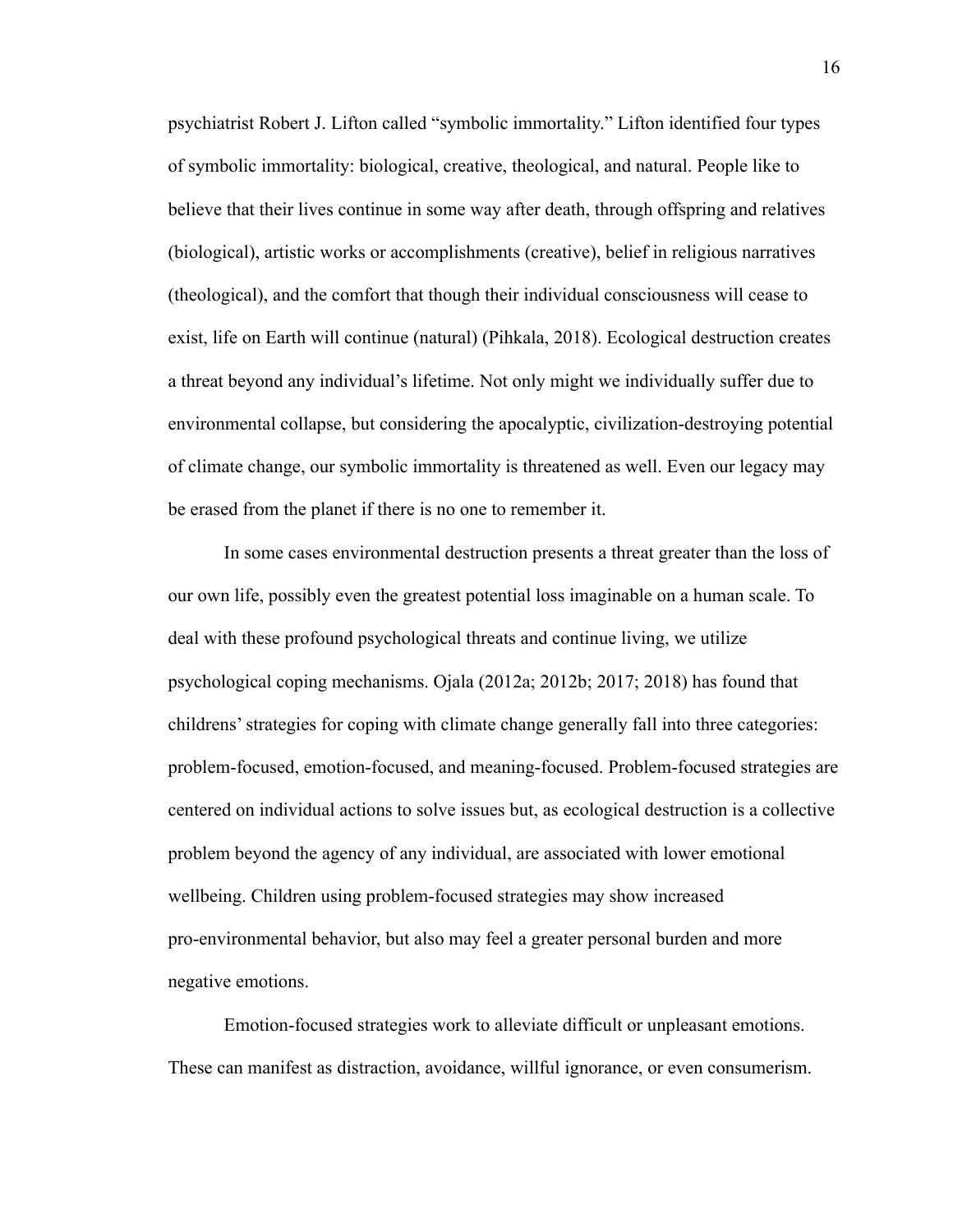Ojala posits that climate change denial and "climate change skepticism" – what she terms "de-emphasising" – might actually be protective emotion-focused measures rather than actual disbelief. Emotion-focused strategies may make individuals feel better in the short term, but ultimately do nothing to solve the problem (Ojala, 2012, 2018). The final way of coping, associated with both higher emotional wellbeing and pro-environmental behavior, is through meaning-focused strategies, which will be discussed in the third section of this chapter, "Making Meaning."

#### <span id="page-17-0"></span>**Death Education for Children**

There is very little place for death in modern, globalized Western society. Though we encounter death daily, we rarely do so consciously. We are actively discouraged from thinking about how the aisles worth of meat and leather goods quietly appear in our stores, sanitized, packaged, and ready to be bought. Yet though we insulate ourselves from it, nature is, of course, full of death:

Even quotidian outdoor spaces reveal continuous perishing to those who engage with them: the old oak tree's limbs decaying, the warbler snatched swiftly from flight by an overhead hawk, annual plants withering into sludge as November's frosty hands descend upon them. (Affifi & Christie, 2019, p. 1145)

However, the daily interactions of prey, predator, growth, and decay that dominate the natural world are often absent from our human sphere.

Media that shows us death often does so in a fictionalized or abstract way, as something unnatural and distant that happens to other people; a tragedy or a crime, rather than an event with significance within the community. Religious communal rituals that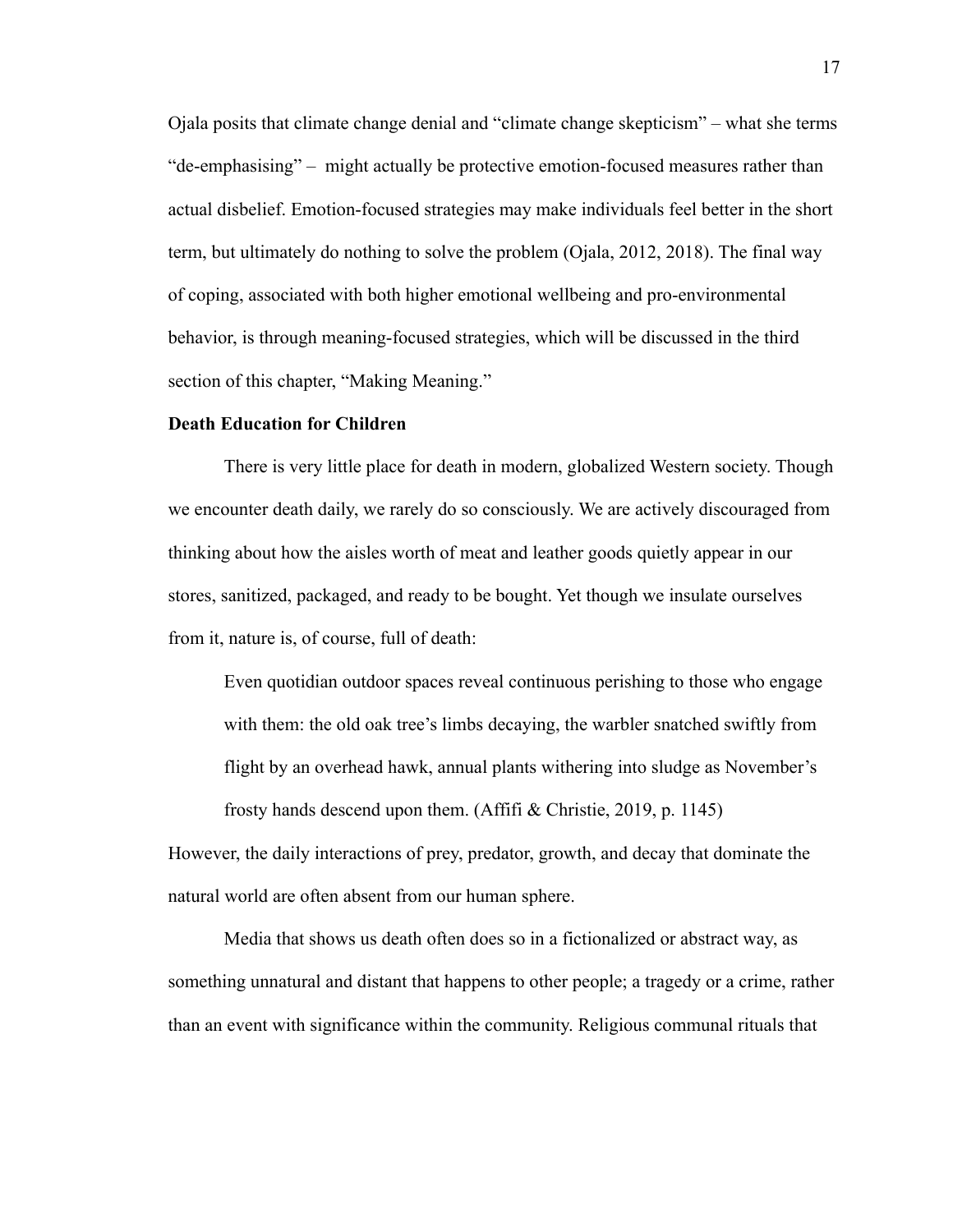once provided narratives around death are now often sugar-filled, sugar-coated, commercialized holidays. As educators Oaks and Bibeau (1987) described:

We live in a death-denying society and try to shield children from the emotional pain of loss through death. Extended families in which children had the opportunity to experience aging, dying, and death of grandparents are no longer the norm. Instead our ill and dying elderly live and die in nursing homes, hospitals, or hospices. Even our death vocabulary is cloaked in denial. Rather than "someone has died," we say the person "passed away," "is sleeping," "is at rest," or "went on a long trip." Our funeral directors further this denial by making the dead appear life-like, merely peacefully asleep. But perhaps the most important way we deny death is through our silence. We do not discuss death. (p. 2)

Death is an especially taboo subject in the classroom. In globalized Western cultures, adults often feel an instinct to shield children from the harsher realities of the world. Breaking the taboo around discussing death can bring objections from parents and other adults who feel that acknowledging mortality will spoil the innocence of childhood or burden children with concepts they are not emotionally mature enough to handle. However, these attitudes disregard the lived experiences of children, who participate in the mortal world just as much as adults.

Children are likely to encounter some sort of serious loss before childhood, whether it's the loss of a pet, friend, family member, or a member of their community or school. In our media-saturated world, children may also experience second-hand loss due to a natural disaster, a national or international tragedy, or even the loss of a beloved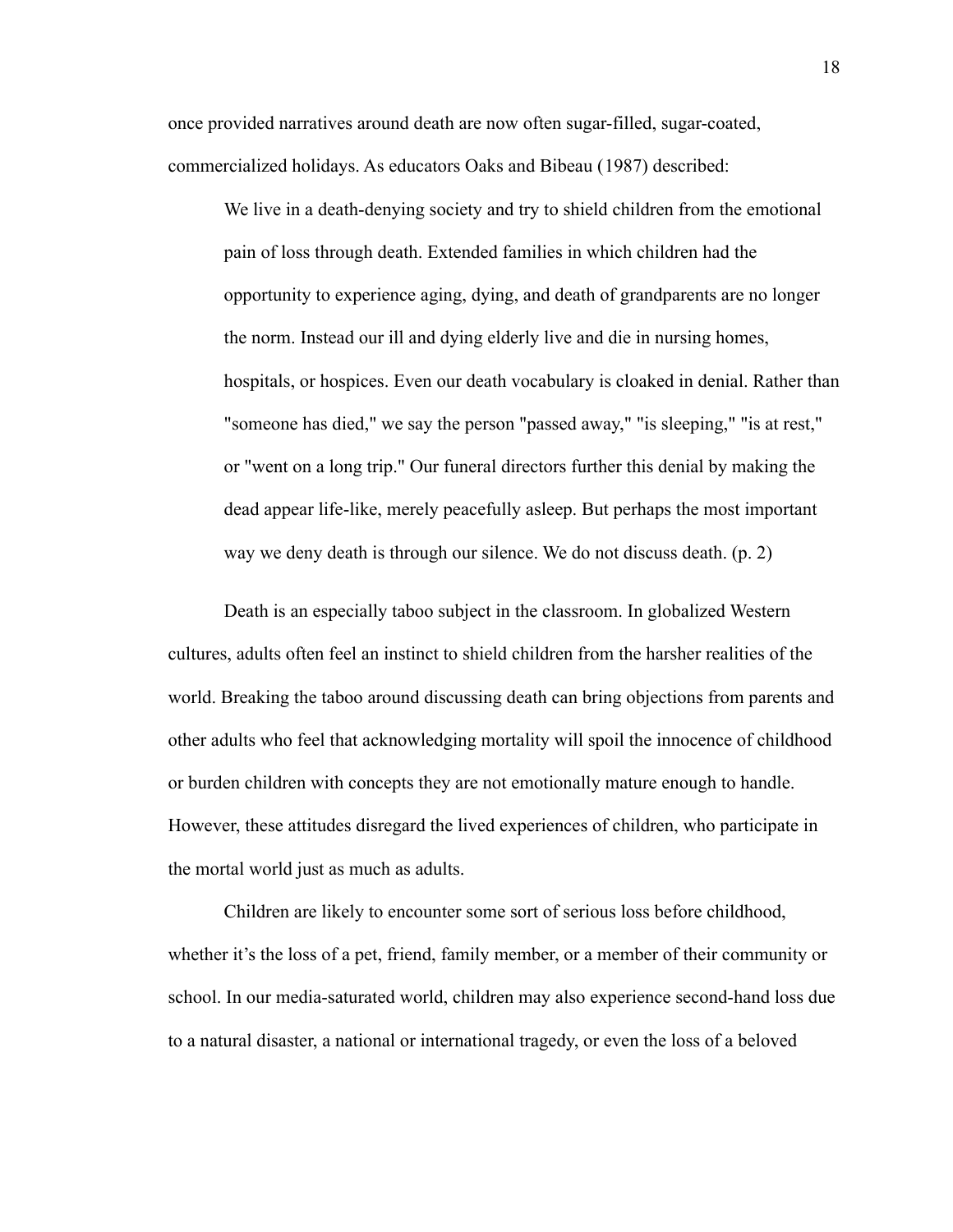celebrity. Without any preparation, encountering death can be even more painful or potentially traumatic for children. As psychologist Ofra Ayalon (1979) said:

Dealing with death is not necessarily depressing or frightening for children. Ignorance and prohibition are frightening and may lead to an arrest of emotional growth. Knowledge and understanding of the mysteries of natural phenomena can relieve the living from crippling anxieties. (p. 252)

This is why the field of death education, sometimes called "thanatology," aims to demystify death and empower students by allowing them to explore various topics related to mortality. In 1979, authors Gordon and Klass recognized four general goals of death education:

A. to inform students concerning facts about death not widespread in the general society

B. to increase students' capacity to effectively deal with the prospect of their own death and those who are close to them

C. to increase one's consumer understanding of medical and funeral services D. to enable the student to formulate or refine ethical and value stances in regard to death. (Schvaneveldt, 1982, p. 190)

If the purpose of education is to equip children for challenges they will face in their lives, we should not avoid one of the most potentially traumatic and life-altering experiences they will ever have just because it's potentially unpleasant to discuss. Rather than allowing children to experience the shock of encountering a death unprepared, Ayalon recommends a two-pronged approach of "prevention" and "treatment:" 1) an ongoing program of emotional education and age appropriate death-related topics, and 2)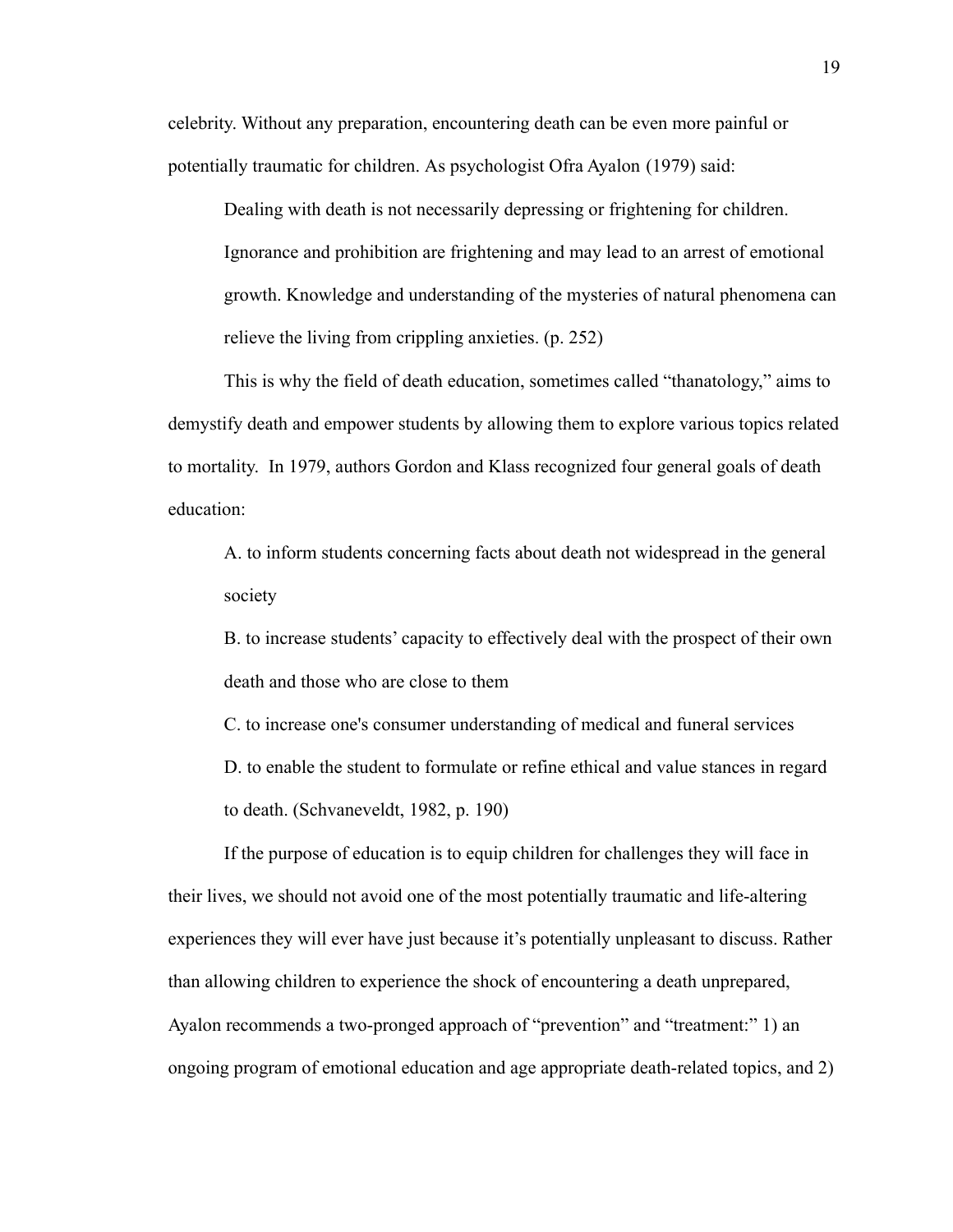"direct intervention" such as grief counseling when a death occurs. Illuminating the darkness may initially seem uncomfortable, but shedding light on the shame, misconceptions, and fear can give both children and adults a chance to practice bravery and resilience.

In order to explore a sensitive topic like death with children, it is important for educators to understand how children experience grief, bereavement, and mourning. Bereavement is the painful feeling of a loss while grief is the emotional, psychological, and physical response to that loss. Mourning is "a cultural response to loss," informed by society and expressed in rituals like funerals (Oaks & Bibeau, 1987, p. 420).

Children's responses to bereavement may be unexpected or even shocking to adults. Children have far less control over their emotions than adults and their grief may look different than expected. They may not have the language to express their feelings the way adults do, may not understand what they're experiencing or how to react appropriately, and may react more strongly in nonverbal ways. They may not know how to express their needs and may hide their feelings due to worry about burdening the adults around them who may also be experiencing the loss (Turner, 2006).

Like all mourners, children do not move along a single linear path toward healing, and different models of grief identify up to twelve different stages or phases (Worden, 2008). Most models are made for adults, but apply equally to children. Colwell  $\&$ Jackson (2001) describe how pediatrician and psychoanalyst D.W. Winnicott splits the journey of grief into four parts: numbing, yearning, disorganization and despair, and finally, reorganization.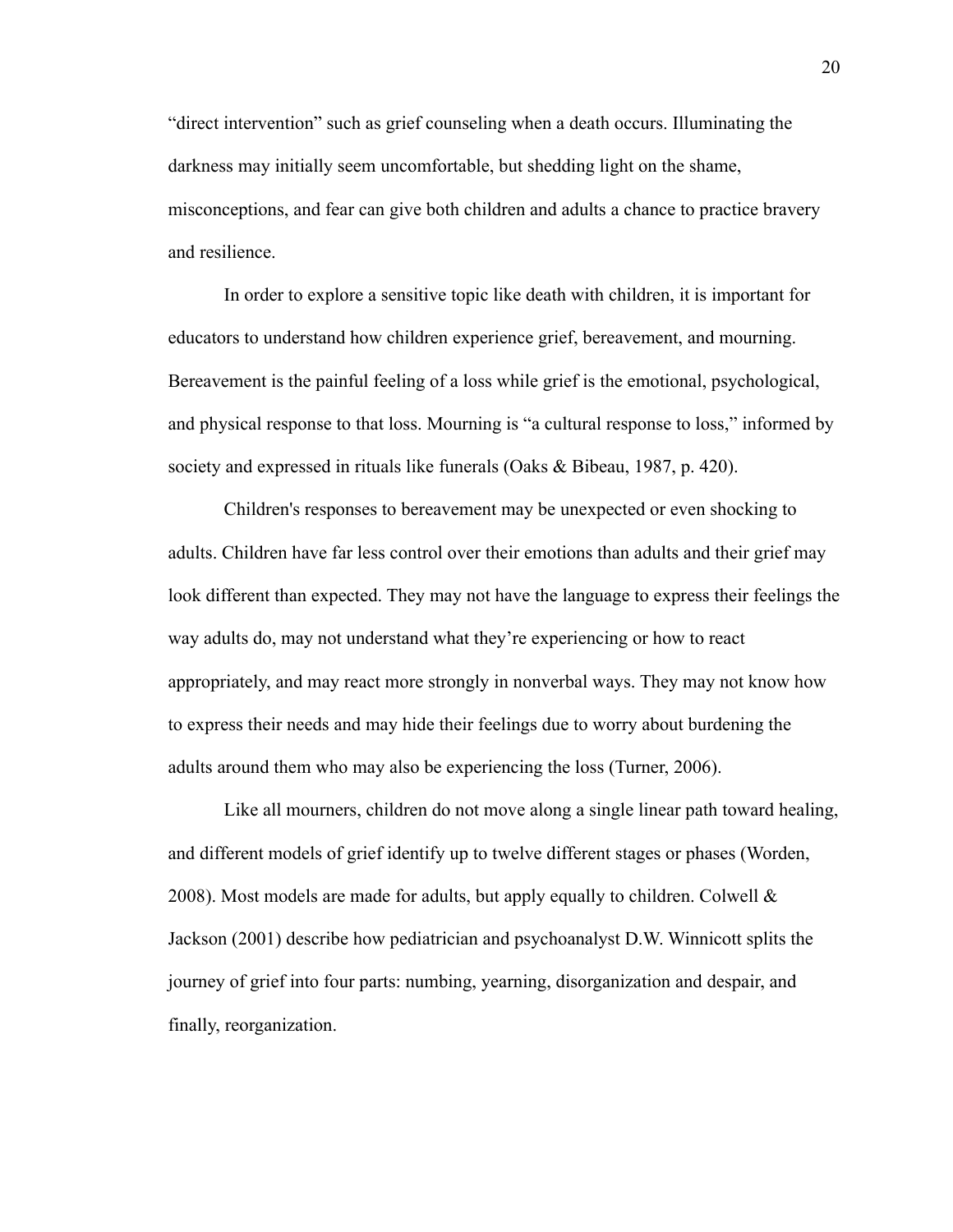The first response is numbing, a state of shock or even denial where we are unable to believe what has happened. Numbing is a normal protective response as our minds struggle to incorporate new information that may radically alter our perceptions about ourselves and our lives. The second stage is yearning, a period of longing where "we seek to recover the lost person, perhaps in concrete ways or in memory" (p. 92). We may feel that the lost loved one is still with us in some way or seek to keep them close through sentimental objects or experiences. We may also feel anger.

Third is disorganization and despair, a stage where life no longer seems to make sense without our loved one. We may question the meaning and purpose of life or a future without our loved one, and there is often a surreal quality to this period as life goes on unchanged while we have been radically altered. Depression, hopelessness, and thoughts of suicide may manifest during this time. The final stage is reorganization, where we begin rebuilding our lives around the loss. This does not mean forgetting the loved one or "moving on '' but rather learning how to live with the wound, and we may revisit or relapse into previous stages periodically.

Another way to understand grief is as a series of tasks. Worden (2008) identified four essential tasks for the bereaved: 1) to "accept the reality of the loss," 2) to "identify and experience feelings" and "process the pain of grief," 3) to "adjust to a world without the deceased," and 4) to "find an enduring connection with the deceased in the midst of embarking on a new life" (pp. 39-55, 91). If a mourner fails to accomplish one of these tasks, it will impede their healing. The job of grief counselor or other guiding adult is to facilitate the accomplishment of these grief tasks.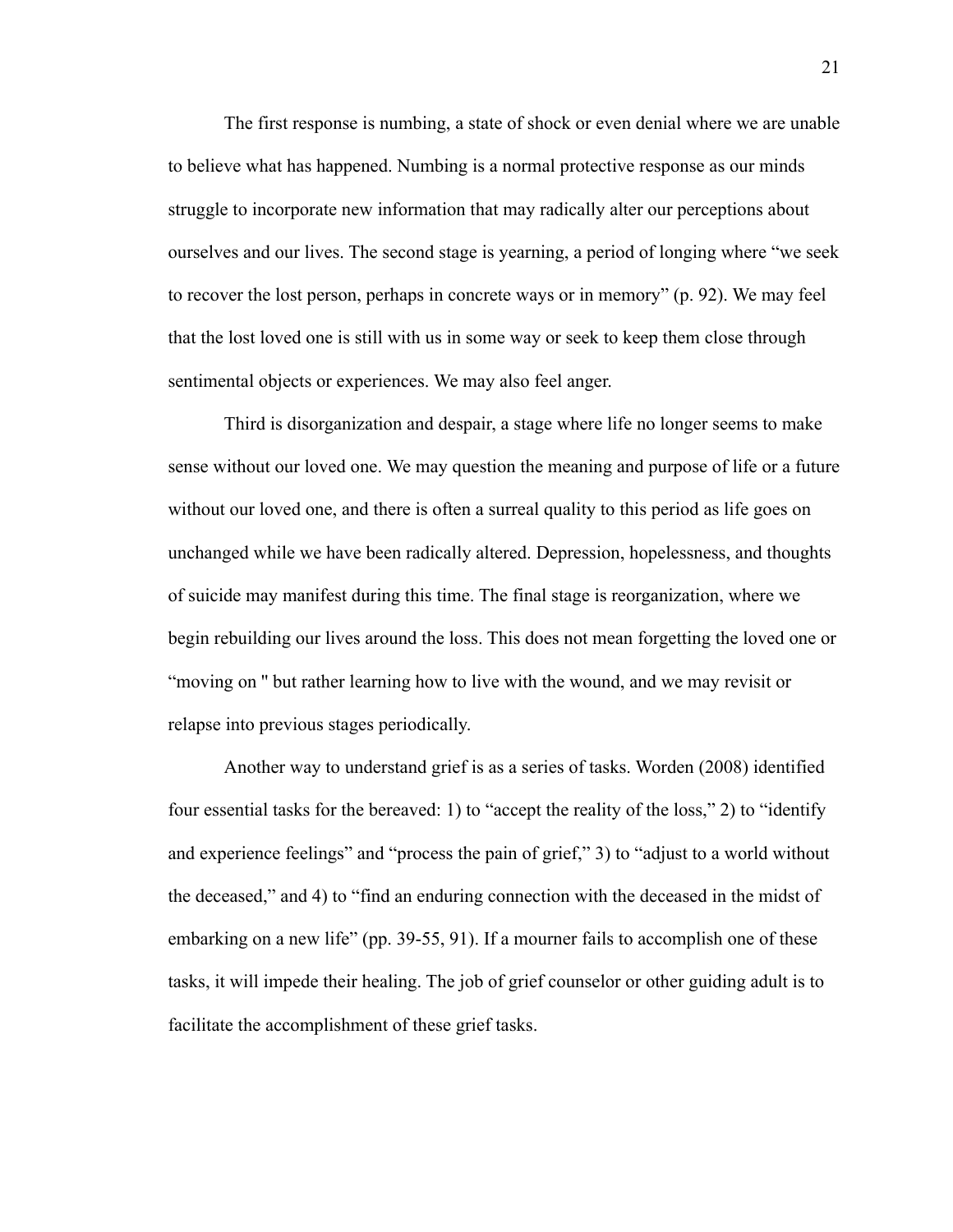There are many factors that can influence a child's experience of grief. Children have different experiences and understandings of death and loss at different ages and developmental stages:

- Birth until age 2: Very young children have no object permanence. If they can not see it, it does not exist for them.
- Age 2-7: Children at this age have a loose concept of the permanence and universal nature of death and may seek to revive a lost loved one. They may worry about the deceased getting their bodily needs met, or believe they have the power to cause death through thoughts or behavior (magical thinking). As they age and have a greater understanding of the workings of the body, they begin to grasp the causes of death.
- Age 7-12: Children begin to understand death in more concrete terms. They can understand the ways a body may cease to function. They can also understand internal and external causes of death and understand that dead people no longer have bodily functions, perception, or needs. They may express fear or curiosity about death.
- Age 13-17: Adolescents understand that death is natural and inevitable, but it may feel like a distant phenomena that only concerns the elderly and very ill. Children at this age think more abstractly, considering concepts of fate, justice, occult phenomena, their place in society, and their own mortality. They may have a strong "denial of death" and work to keep thoughts of death at a distance. (Colwell, & Jackson, 2001; Dyregrov & Yule, 1991)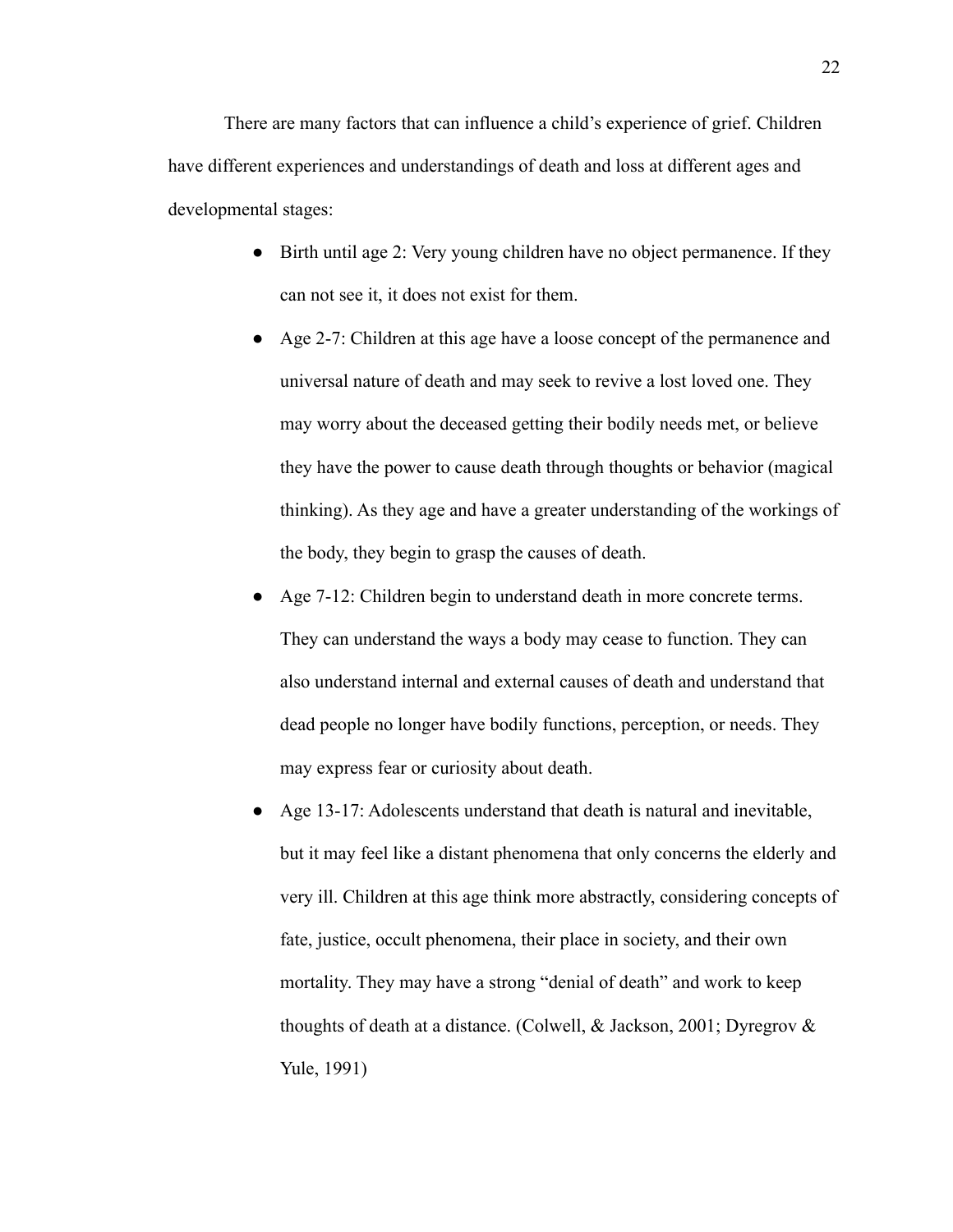Another aspect that may alter a child's experience of loss is gender socialization. Children raised as boys are often socialized to suppress their feelings while children raised as girls are usually encouraged to discuss their feelings openly and seek support and community from friends and adults. Cultural expectations, the circumstances of the death, access to a support network, and the child's relationship to the deceased loved one can all influence a child's grief. Their own personalities and experiences also play a large part in how they process a death (Dyregrov  $&$  Yule, 1991). Children who have experienced prior trauma and loss or are mourning while simultaneously facing stresses related to their own well-being will also have a more complicated experience of grief (Turner, 2006).

#### <span id="page-23-0"></span>**Making Meaning**

In addition to the despair of eco-grief, another emotion-focused coping mechanism that leaves us unable to engage with the world around us is denial. Verlie et al. (2021) hypothesize that denial and disengagement can function as a shield to protect from concepts that are too potentially upsetting or threatening for the individual to accept. This mirrors the initial stage of grief identified by Winnicott, where the mind protects itself through denying the loss. Rather than a sign of apathy, this "skepticism" can actually be a form of "eco-paralysis," another term coined by Albrecht. In a dire situation where action feels impossible, often the only coping method available is avoidance, distraction, and detachment.

Yet simply focusing on positive emotions alone in EE is not enough. Blithe hope based on denial helps no one and has no connections to pro-environmental behavior. A hope-filled message without any realistic discussion of the significant challenges that lie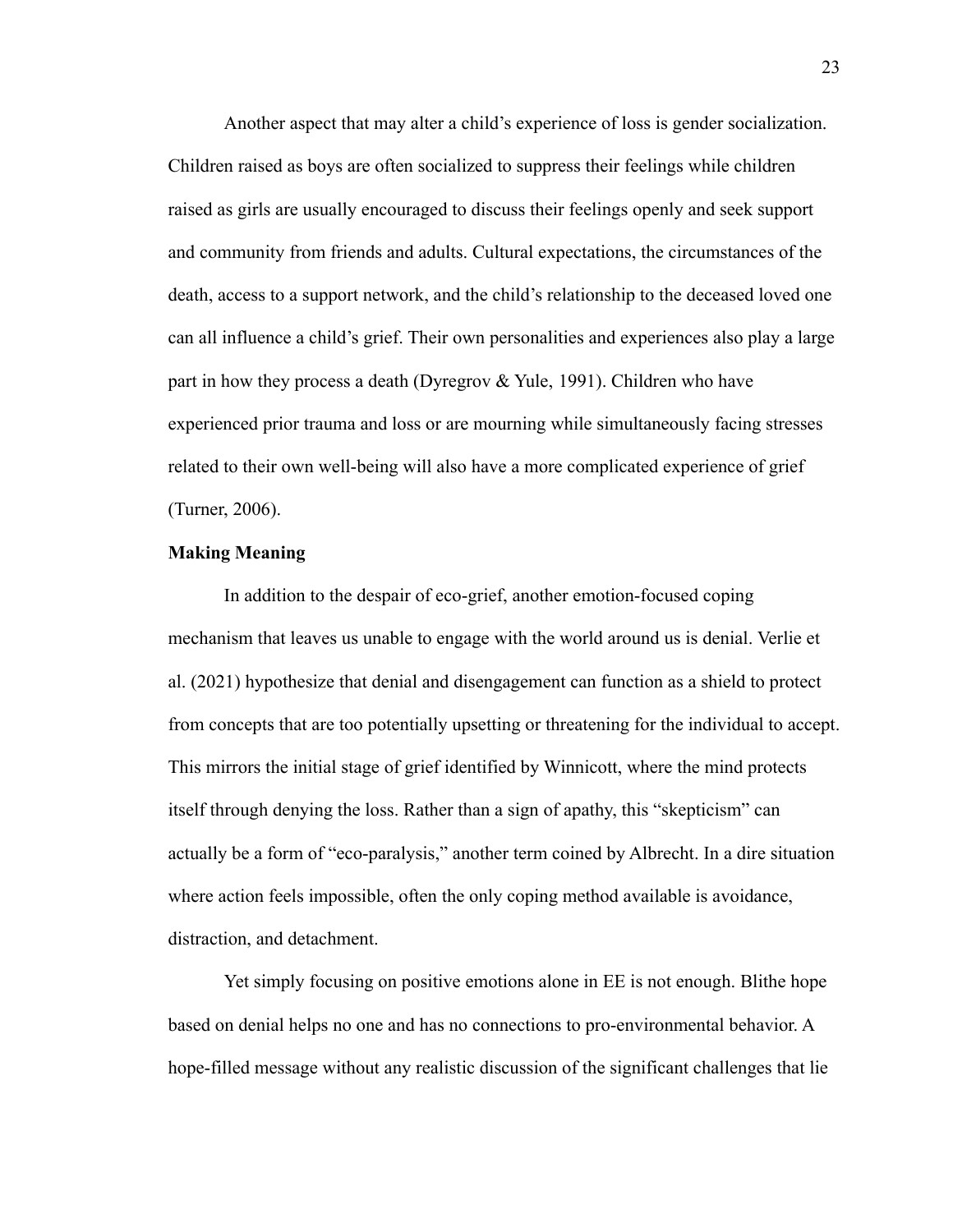ahead and the dire consequences of failing to rise to these challenges may be more comfortable, but it is a dangerous comfort. This is a kind of "cruel optimism," a term coined by Lauren Berlant to encapsulate what Ruitenberg describes as "the kind of masochistic optimism that keeps us returning to a person, a scene, a place of employment or other object of desire that has injured us in the past" (Ruitenberg, 2020, p. 832). It is a hopeful promise of transformation that never comes.

Ojala (2012a; 2012b; 2017; 2018) has found that the most effective coping strategy for problems that cannot be solved immediately is meaning-focused coping. Meaning-focused coping mechanisms allow a person to draw on a sense of purpose and relate their struggles to their personal values. Though "hope" is often used to mean "naive optimism," Ojala sees hope as an effective force for action if coupled with problem-focused or meaning-focused coping "by providing momentary respite from the harsh reality and giving people the strength needed to face the threat at hand and search for solutions" (Ojala, 2012a, p. 636). Hope contains elements of desire and uncertainty, and environmental educators should attempt to foster hope based on empowerment rather than denial, with hope and meaning as precursors for action rather than the end state, conceptualizing "hope as a practice" where one's "role is not to soothe but to enable action competence and lifelong learning" (Verlie et al., 2021, p. 143). To encourage hope, we can use tools for creating meaning such as positive reappraisal, trust in other societal actors, a sense of community and connection, resilience and trust in one's own ability, future-forward thinking, and political action.

Positive reappraisal is a way of reframing one's way of thinking about a situation while still understanding the seriousness of the situation (Ojala, 2012a; 2018). This can

24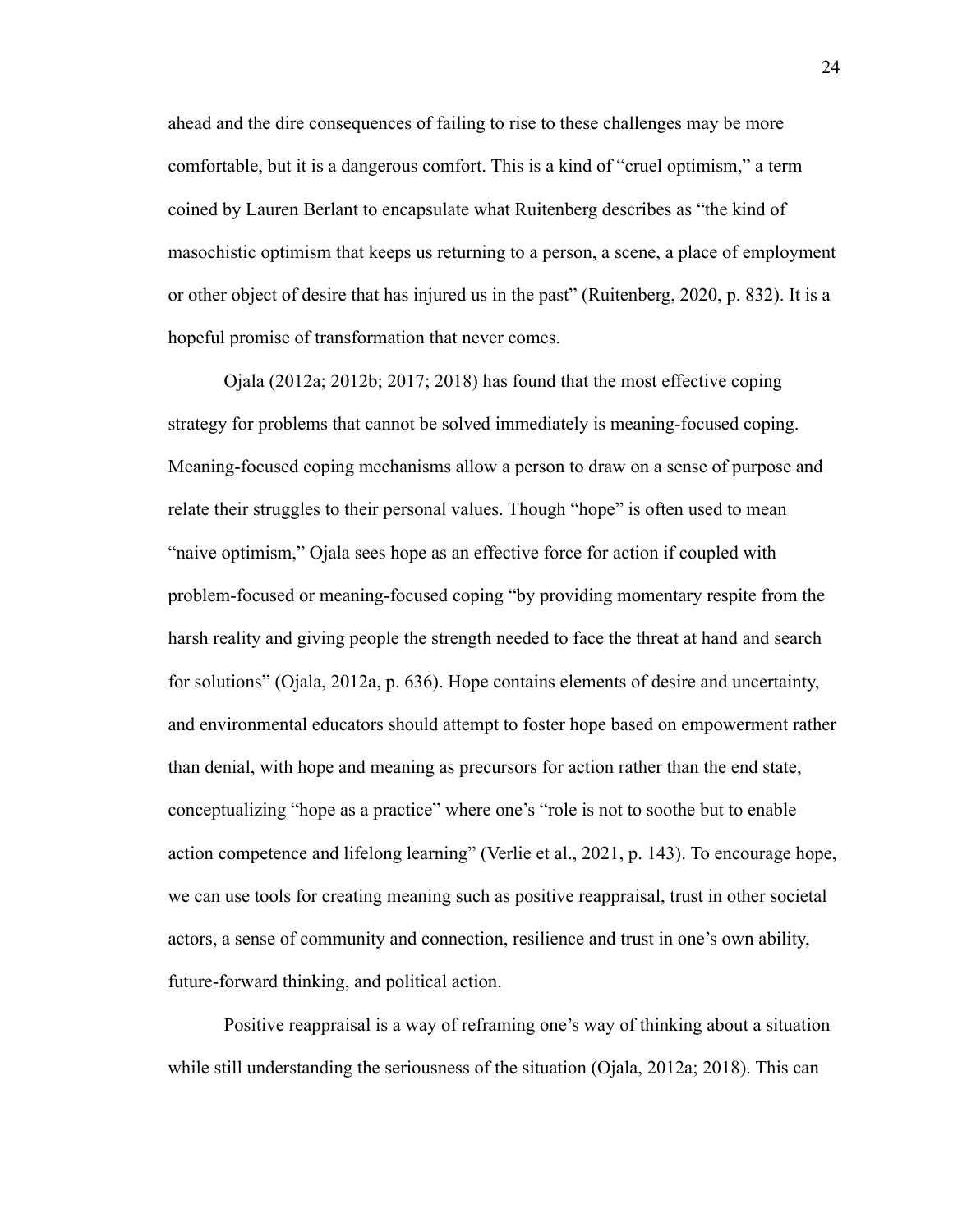look like celebrating positive changes toward sustainability or seeing climate change and other global challenges as a potential opportunity for humanity to reevaluate our relationship to our planet and its inhabitants. It can also involve re-conceptualizing our relationship to the loss of our environment. All care and love is directed toward something or someone that we know will ultimately die or fade away from existence.

What Affifi & Christie (2019) term "caring-unto-death," the "type of nurturing relationship that occurs when the carer cares for someone/thing that they know will die and persists in caring until death occurs," can remind us that it is still worthwhile to invest in things that will die (p. 1147). Considering that 99% of all species that have ever lived are now extinct, we can consider ourselves lucky to exist at the same time as the magnificent organisms we share our planet with. As Affifi (2020) says:

The black rhinoceros may be doomed. Even if they are, it is beautiful to witness someone fall in love with them and commit to their flourishing during their final days on the planet – rather than, say, calculating that investing in them is not 'worth it.' (p. 1132)

A surprisingly soothing method for positive reappraisal might be Affifi's (2020) aestheticization of deep time:

It is possible to contextualise this age of earthly destruction in ways that curb its imperative. There is something awesome and even hopeful about the idea that evolution will go on and ecosystems re-complexify across the eons ahead, long after whatever damage much of our species lets loose. (p. 1128)

Many children worry that climate change might be the "end of the world" or destroy all life on Earth completely. It can be a comfort to understand that though this current mass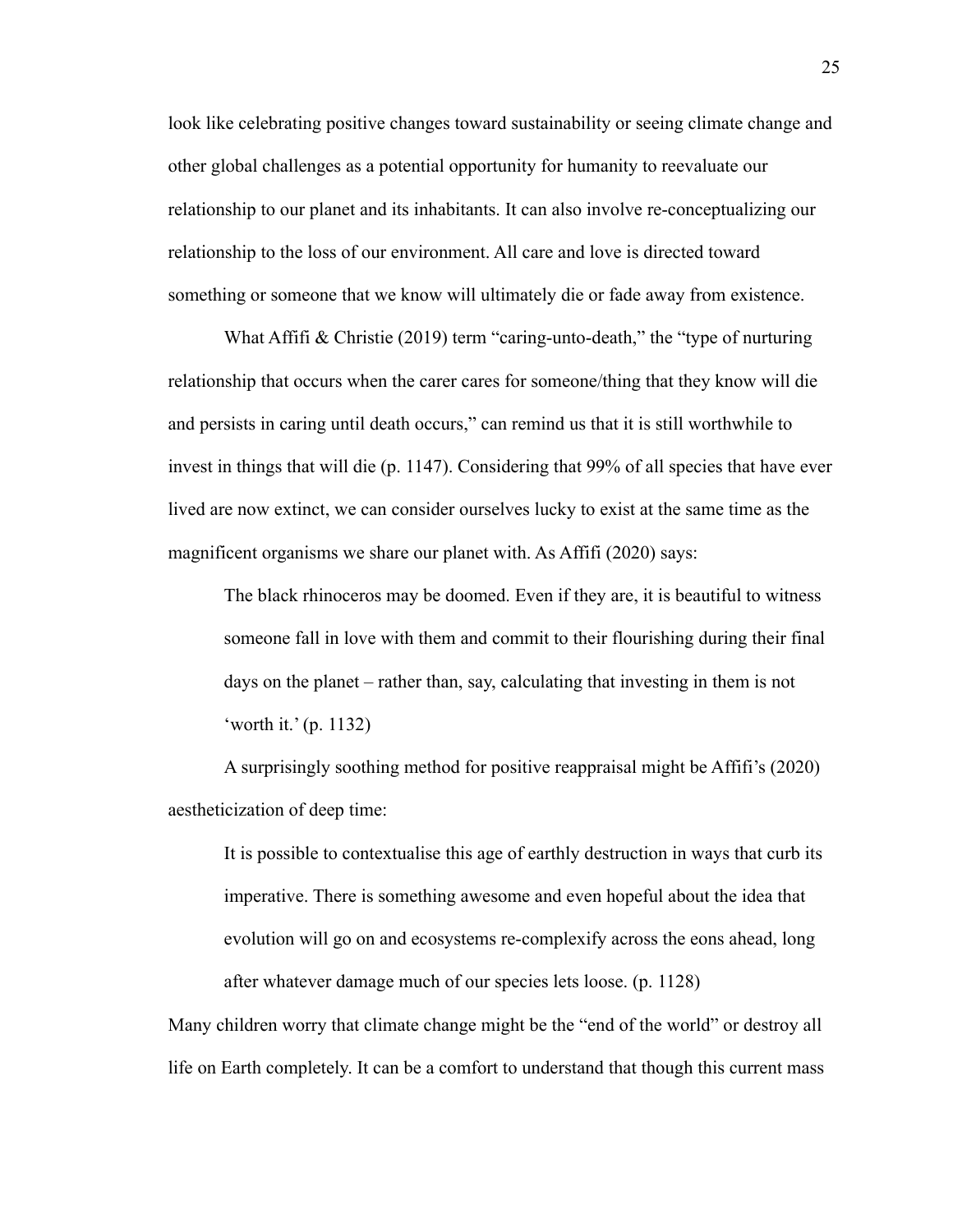extinction is not natural, and may severely harm the planet, it is unlikely to render the Earth sterile. Life is a powerful force with a drive to survive, and examining extreme "worst-case scenarios" like other mass extinctions and global environmental catastrophes from the past can have a cathartic effect. It can also potentially relieve a small amount of guilt and anxiety to know that though humans have harnessed awesome destructive powers, we likely cannot damage our planet enough through climate change to completely annihilate all organisms.

Another important part of making meaning is trust in other societal actors and a sense of community. Humans orient our identities in relation to our community and trust in others can bolster confidence in oneself. Collective projects can foster a positive connection to the community (Chawla & Gould, 2020). Interacting with and learning about role-models such as scientists, activists, politicians, representatives of environmental organizations, businesspeople, and other community members who are working towards change can reaffirm for students that there are others who care and that they are not alone (Ojala, 2012b; 2016; 2018).

Thinking beyond the immediate community to a global scale, we can study how humanity has solved large-scale problems in the past and identify tactics to emulate and cultivate trust in humanity's ingenuity (Ojala, 2017). We can also positively reappraise our relationship to other societal actors. Since problems like climate change are something we all potentially contribute to and affect us all, they give us unprecedented opportunities for creating community and kinship.

Nature can also facilitate many different types of connection. Spending time in nature has been linked to a greater appreciation of nature, and studies have also shown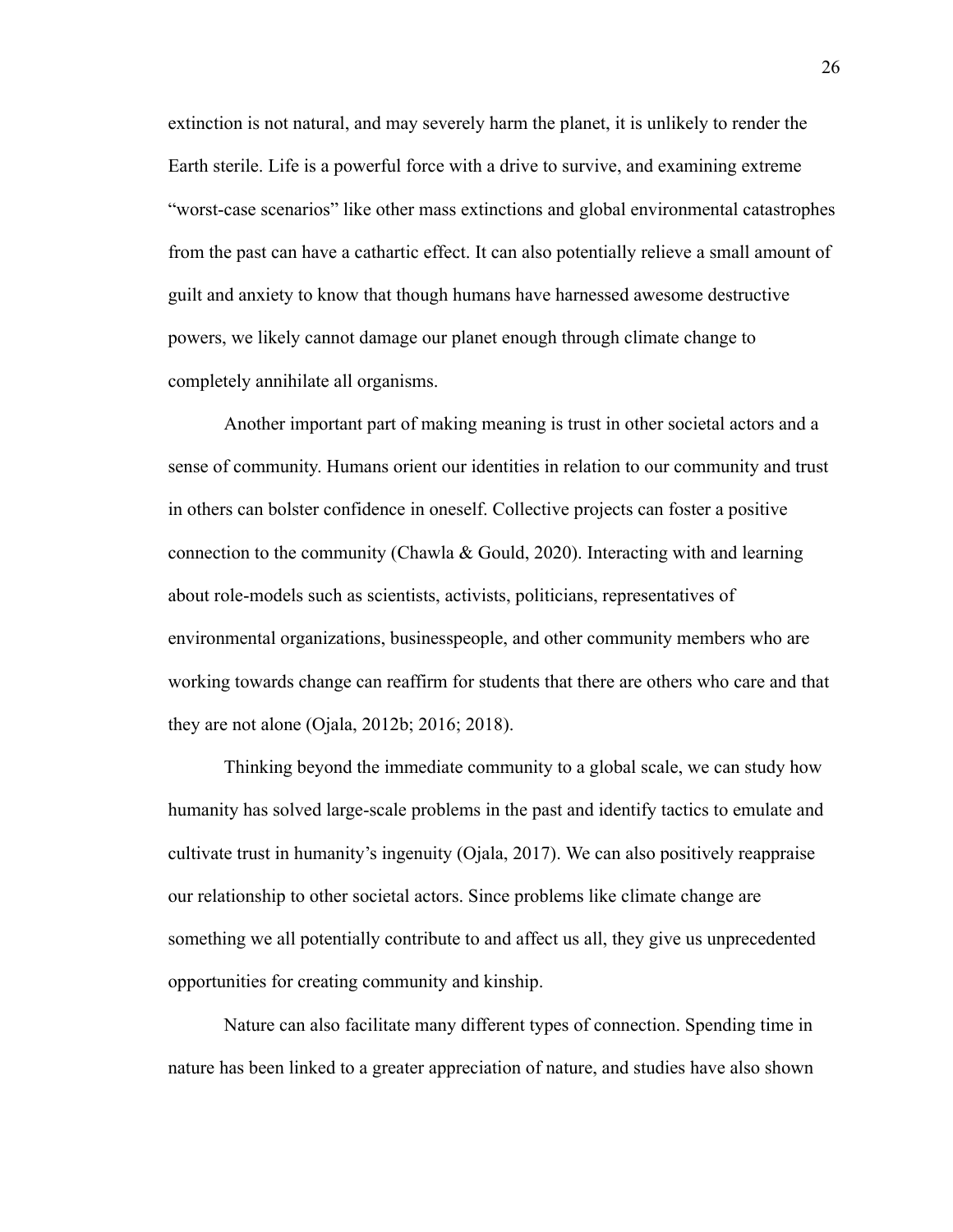that children and adults with a greater connection to nature engage in more pro-environmental behavior. Spending time in nature can also provide solace or a healthy temporary distraction and allow students to connect to their traditions and community (Chawla & Gould, 2020). For younger students especially, Reid et al. (2010) recommend focusing on first cultivating a connection to nature and understanding of care and responsibility before expecting them to face the world's problems. This aligns with the developmental stages described by Colwell & Jackson (2001) and Dyregrov & Yule (1991), detailed in the section "Children's Grief." Younger children are less able to grasp scientific concepts or distinguish between fact and imagination, so the primary focus should be on constructing their basic understanding of the world and creating relationships with nature that will serve them later when they are mature enough to understand complex phenomena such as climate change.

An aspect often lacking in discussions of our ecological future is positive narratives of change. Reid et al. (2010) argue that story is central to our understanding of self, even claiming "if we lacked the capacity to make stories about ourselves, there would be no such thing as selfhood" (p. 429). As Ojala (2012a) says, "Many young people seem to lack a 'good story' about the global future and are instead trapped in a discourse of threat and gloom" (p. 637). In order to avoid negative responses related to hopelessness like despair and denial, messaging in EE has often focused on a hopeful future and empowerment through individual actions. This can cause a feeling of cognitive dissonance for young people. One educator interviewed by Verlie et al. described it this way: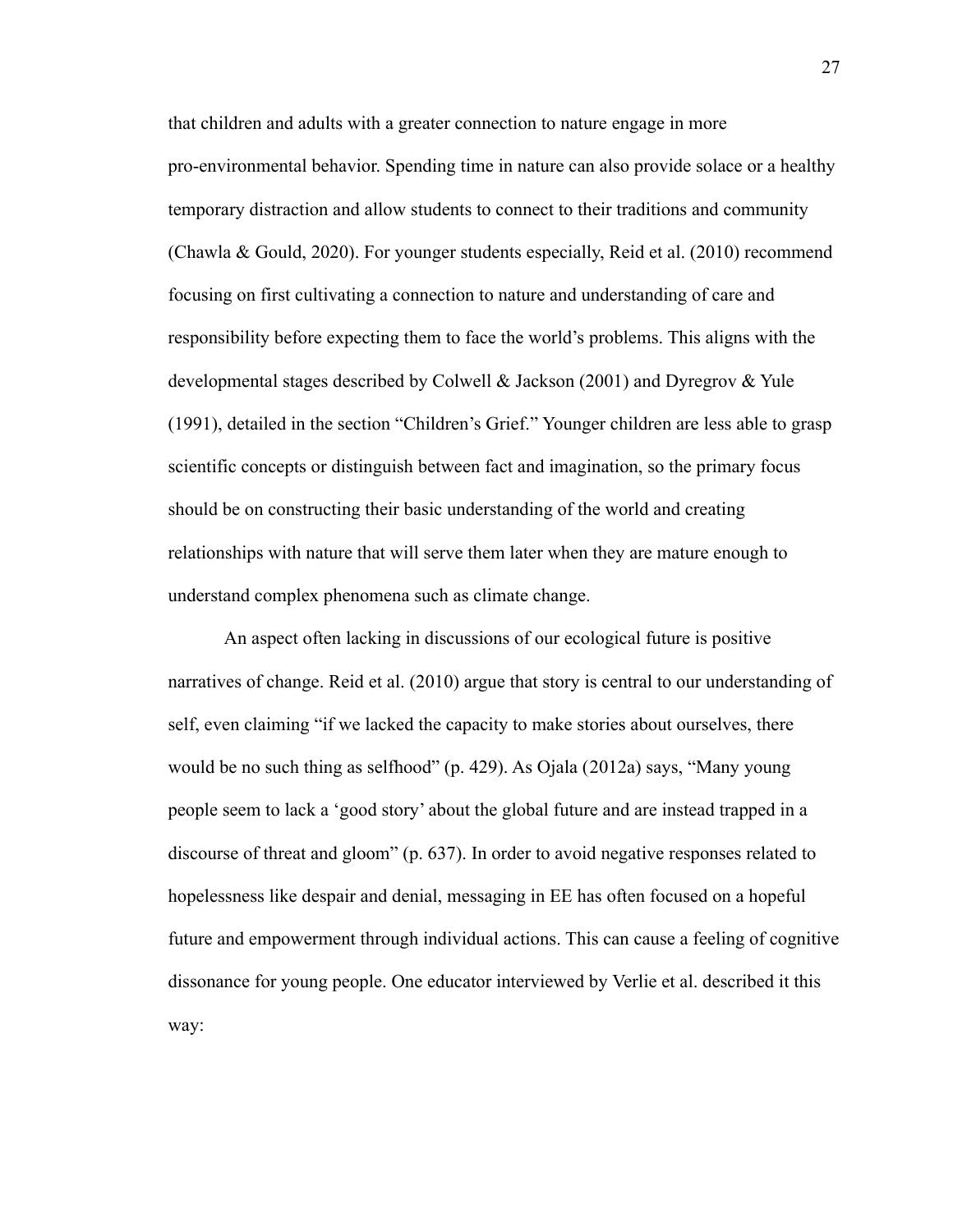I find my students seem confused by the disconnect between the ways they are encouraged to see the future — other teachers and parents encouraging them to aspire to careers as though the world will continue the same, and then my class where I suggest it may be very different. I think they don't know how to hold the two futures they are being presented with, and mostly try to forget or disbelieve a climate crisis view of the future, but also, they can seem resigned to it. (p. 138)

To encourage future-forward thinking, Ojala (2017) points to tools such as anticipatory competence, defined by Wiek et al. as "the ability to collectively analyze, evaluate, and craft rich 'pictures' of the future related to sustainability issues and sustainability problem-solving frameworks." Other important future-oriented competencies include normative competence, "which involves taking ethical dimensions into account when discussing and envisioning preferable and more sustainable futures" and strategic competence, or "the ability to find realistic pathways to these futures" (p. 77). When designing futures, Ojala also recommends we first look at what is "probable," then what is "preferable," and finally find a realistic middle-ground of what is "possible," including the steps needed to reach our goals. Ojala cites Snyder in describing a three-step process for connecting hope to action through imagination:

- 1. A "positive future goal—that which we want to happen"
- 2. "Pathway thinking—to find ways to reach the desired goal,"
- 3. "Agency thinking—to motivate oneself to use these pathways." (p. 78)

New narratives about the future can also be accessed through literature. Though it is not an "automatic" process, Bigger & Webb (2010) argue that fiction with environmental themes can be a valuable tool in making meaning: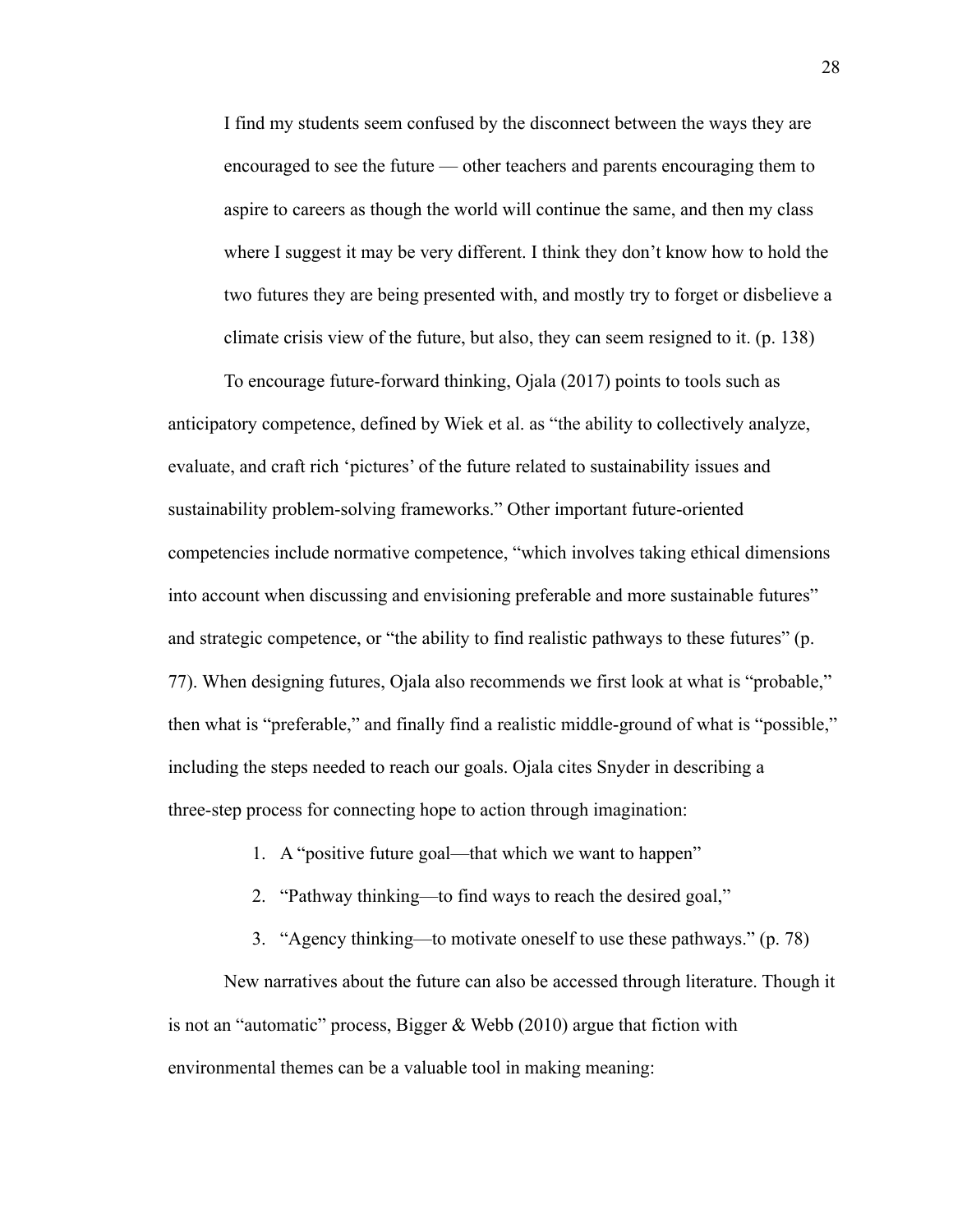Unlike in fiction, the story of one's life is not fixed. Young people can *restory* their past and their potential futures through the understandings generated by reading…One's life story (the interpretation of the past and projection of possible futures) can be revised, so negative expectations can be restoried into positive aspirations. Critical engagements with stories can examine community, environment and place and thus enable young people to identify and readjust their own attitudes and behaviours. Fiction can speak hermeneutically to contemporary circumstances and change lives if insights are internalized…If readers are helped to critique whatever they read, or view on film or television, they can learn to approach literature in personal, social and ethical ways. (p. 410)

Students' radical imagining can lead to real-world actions and they can draw hope from investing in a cause. Drawing parallels between the climate crisis and the decline of global democracy, environmentalist David W. Orr (2020) warns that to preserve our habitable Earth we must repair our political institutions, turning away from neo-liberal individualism, proto-facist populism, and the myth of endless growth to protect humanity's future. Orr sees climate disaster as inherently political, as democracy cannot function in the face of environmental collapse, and a truly democratic society that prioritizes the greater good would not allow such a collapse to happen. He also finds that the field of EE has a "tendency to overlook the hard reality that the use and disposition of land, air, water, forests, oceans, minerals, energy, and atmosphere are inevitably political having to do with 'who gets what when and how'" (p. 273). This call to political action may resonate strongly with students, especially in the wake of demonstrations by groups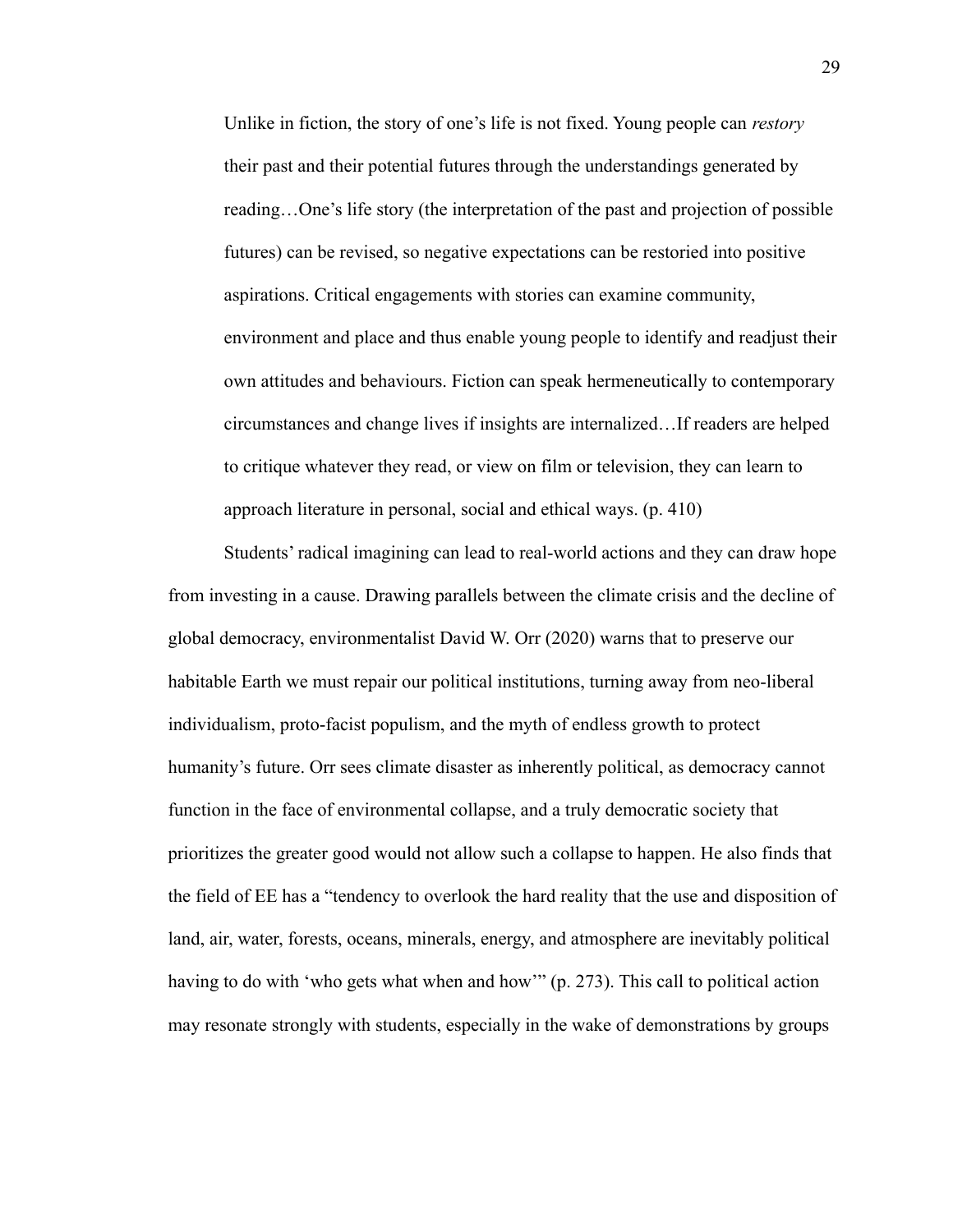like Extinction Rebellion, Fridays for Future, and other activist organizations led by concerned young people.

By taking these strategies and steps into account, we can conceptualize a new framework to help children see themselves as empowered actors. To give oneself and others permission to imagine a future can be a profoundly transformative act in the face of overwhelming despair.

#### <span id="page-30-0"></span>**What Educators Can Do**

Environmental educators often feel they must be a "neutral" authority, "stick to the facts," and be "professional." They may have worries about burdening or projecting their own emotions onto their students or feel unsure how to approach the emotional dimensions of EE (Verlie et al., 2021). Witnessing another's suffering is painful, and can lead to feelings of discomfort, impotence, and frustration or remind us of our own anxieties and unresolved losses (Worden, 2008). Educators may feel the best tactic is to create emotional distance between themselves and the students and avoid discussing difficult-to-process emotions. This can inadvertently lead to "a spiral of silence" where children feel that adults do not care (Ojala, 2018, p. 13).

Death education can give us a framework for discussing some of the most serious topics in EE. Many researchers stress the importance of educator preparation when discussing death with children (Oaks & Bibeau, 1987; Rosenthal, 1980). Earl Grollman, author of the 1971 essay collection *Explaining Death to Children*, created a list of ten guidelines for adults helping children to cope with death:

1. Do not avoid the subject of death. Answer questions truthfully. If you lie you may have to explain why later.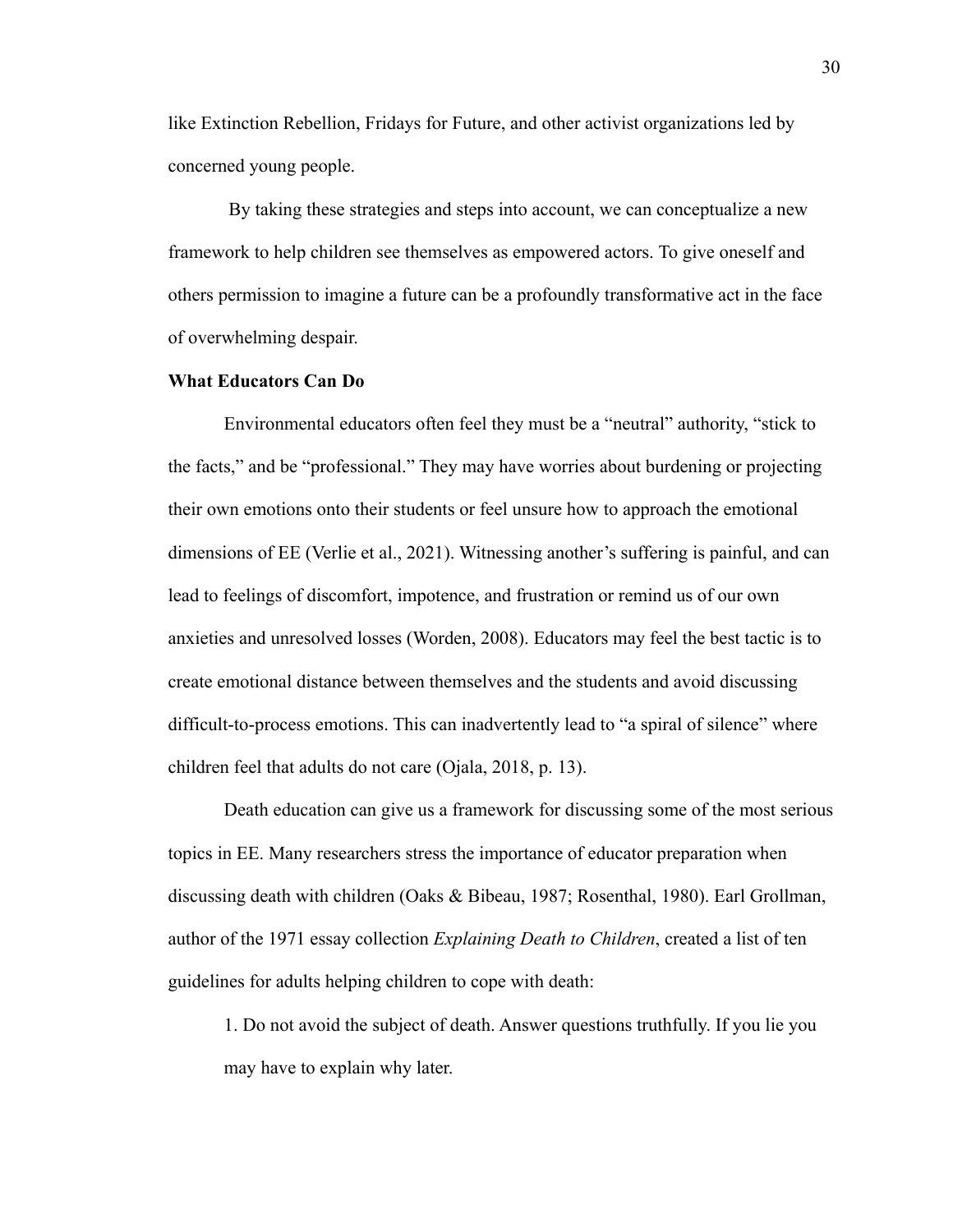2. Do not discourage emotions of grief.

3. Allow doubt, questioning, and differences of opinion. Avoid denying the child's perception of or reaction to death.

4. Do not lie to protect the child. Trying to protect the child may retard personal growth.

5. Avoid confusing explanations of death. Lay a framework for future learning.

6. Do listen to the needs of the child. Make sure you understand questions before you answer them. Re-phrase the question if necessary and ask if that is what the child means.

7. Make referrals to other supportive people.

8. Remember that the grief process may last for some time, and the grief response may not begin to appear for several months after the death.

9. Express your own emotions honestly.

10. Take a death education course. (Oaks & Bibeau, 1987, p. 422)

Truth, openness, honesty, and trust are the best strategies. Adult reactions and handling of a situation can profoundly influence a child's attitude when facing a loss. Adults often feel the need to "have all the answers," even in cases where that's impossible. As Colwell and Jackson (2001) described:

As adults we are used to being in charge, able to cope and knowing what to do. We expect to be able to ease painful situations for children, but in this circumstance we cannot. No matter what we say, we cannot bring people back from the dead. We cannot make it better, but maybe we can try to not make it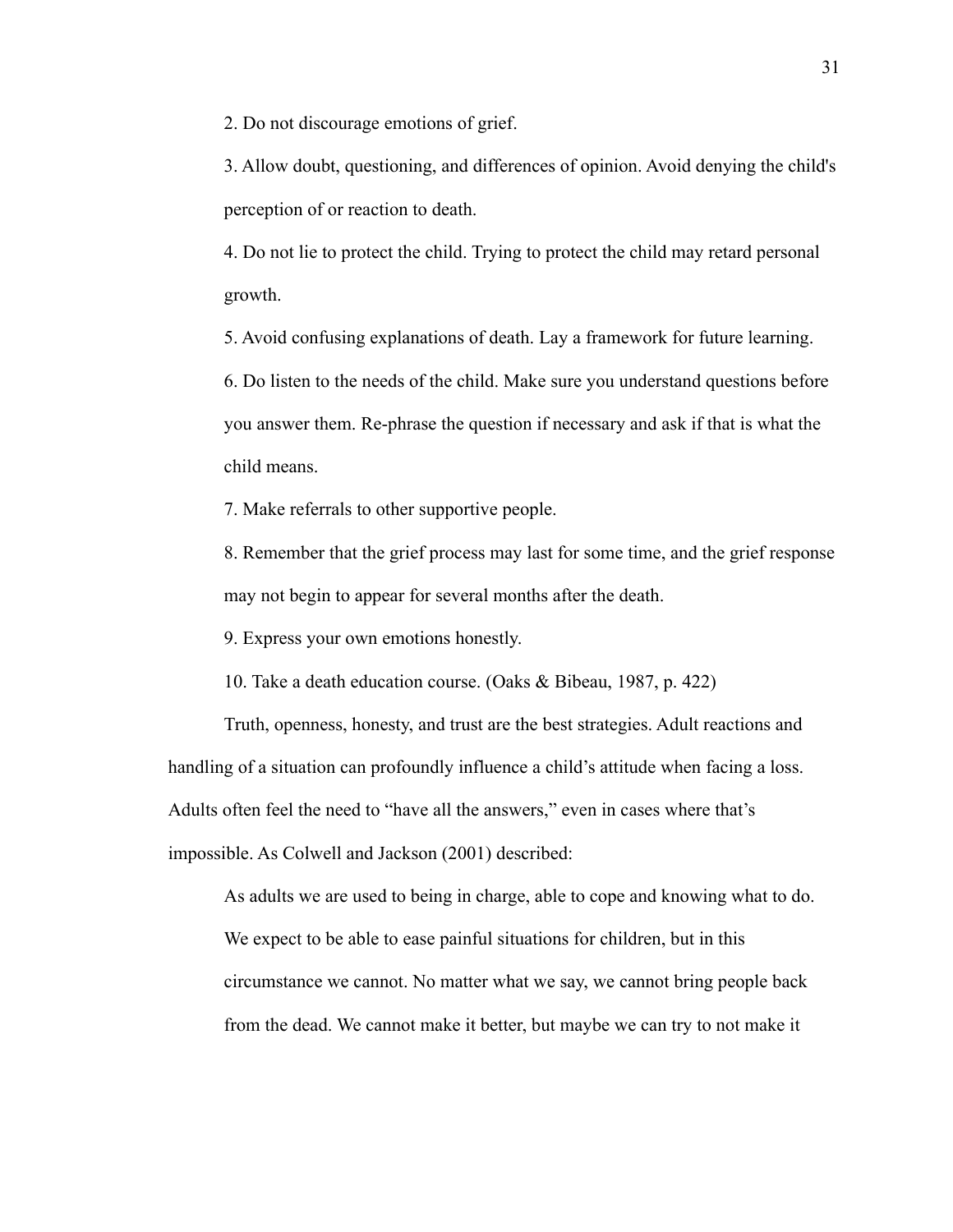worse. It is important for adults to feel comfortable with the child's pain if they are to be of any help to the child. **(**p. 100**)**

Rather than trying to provide definitive answers or "fix" things, Colwell and Jackson recommend "holding," a technique used by therapists to make space for the feelings and thoughts of their clients while listening and accepting without judgment. Just the act of being present, being open, listening, and acknowledging a person's feelings can be a radical and intensely meaningful act of support.

Educators should seek to foster trusting relationships with students, while also allowing themselves to trust in students' resilience. Verbal check-ins, being approachable, making space for reactions after class, and taking breaks when necessary are all important for fostering trust and discussing negative emotions in an ethical and healthy way. Educators can validate and normalize emotions, creating space for their students' feelings and vulnerability as well as their own (Verlie et al., 2021). As in death education, educators can also acknowledge that they do not have all the answers and that the problems are not something that can be fixed easily. Of course, educators should still function within ethical classroom boundaries by expressing their emotions appropriately without causing alarm or fear (Dyregrov & Yule, 1991).

It is important that educators take time to care for themselves, which includes acknowledging and exploring their own emotions surrounding the topics they teach and anticipating their own reactions to certain stressors. Worden (2008) recommends that grief counselors examine their own history with loss to better understand their limitations, trigger points, unresolved experiences, and coping mechanisms. This style of self-reflection intersects with Ryan's (2017) "Ecological Autobiography," an exercise for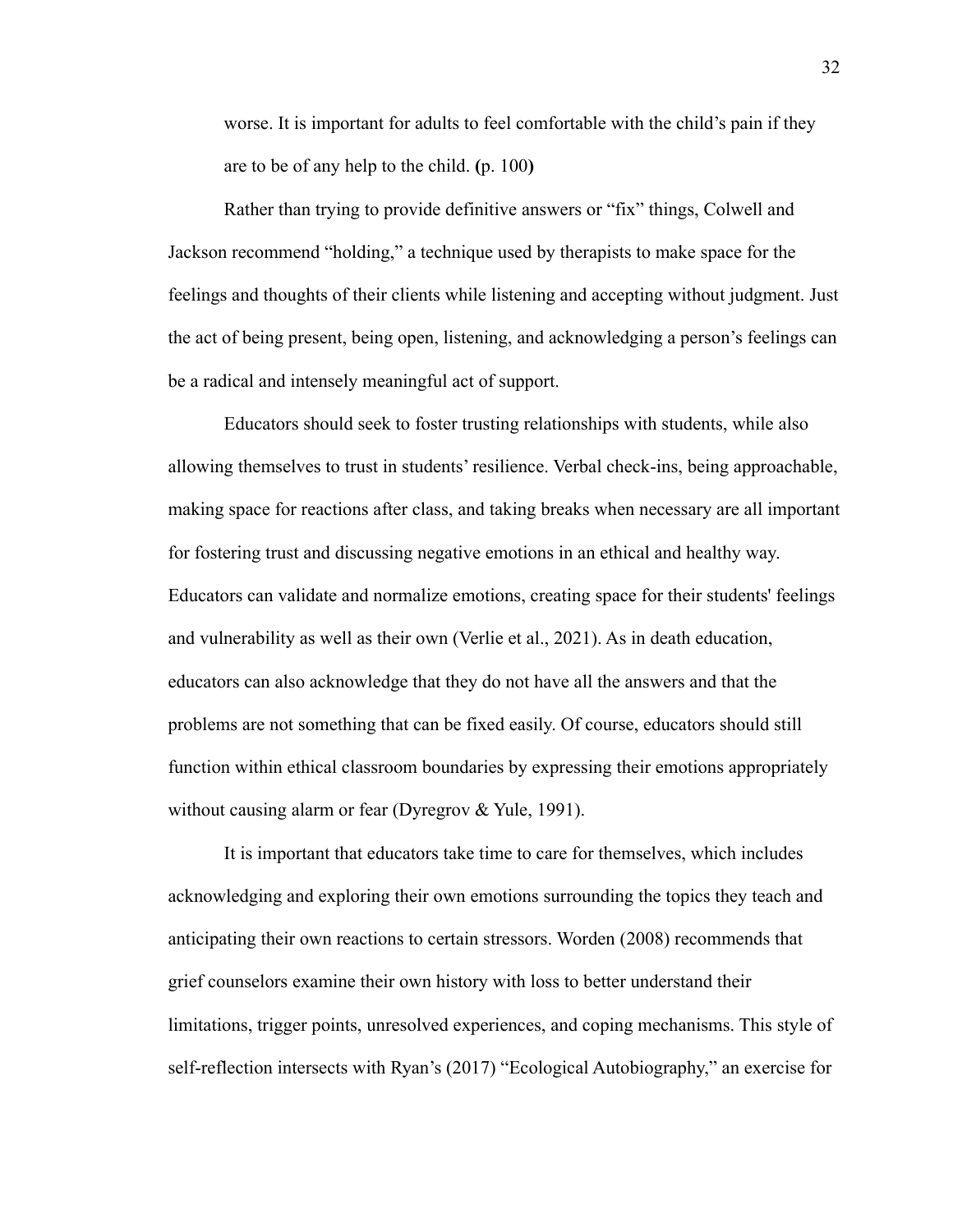creating an ecological memoir of important landscapes and ecological sites in a person's life, considering these places with and without one's presence. Though Ryan designed the exercise for students, it may also prompt valuable introspection in educators as well.

To avoid burnout, Worden also recommends understanding one's own personal limitations, practicing "active grieving" by allowing space to experience emotions, and asking for support when necessary. Journaling or recording one's thoughts on a tape recorder or voice message can also be cathartic and give a chance for reflection, especially right after a stressful event. Dyregrov and Yule stress that proper self-care requires reaching out to others for emotional support, sharing experiences and emotions, and allowing oneself to be cared for.

In a type of positive reappraisal, educators can also understand loss as the shadow of sustainability. Affifi & Christie (2019) acknowledge that

[i]ntrinsic to our experience but often covered over, lies the fragility and transience of life, and impermanence of all we cherish. To address this loss, educators will need to face their own mortality, the death of those around them, the destruction of animals, plants, and places, the extinction of species, and looming always on the horizon, the possible obliteration of a functional biosphere. Sustainability is a response to the precarious future of humans and the ecologies they depend on. (p. 1144)

The existence of "conservation" and "sustainability" by their very nature acknowledge that something is at stake. After all, as Affifi (2020) says: "A commitment to beauty sometimes means sitting with the confusion or the horror" (p. 1134).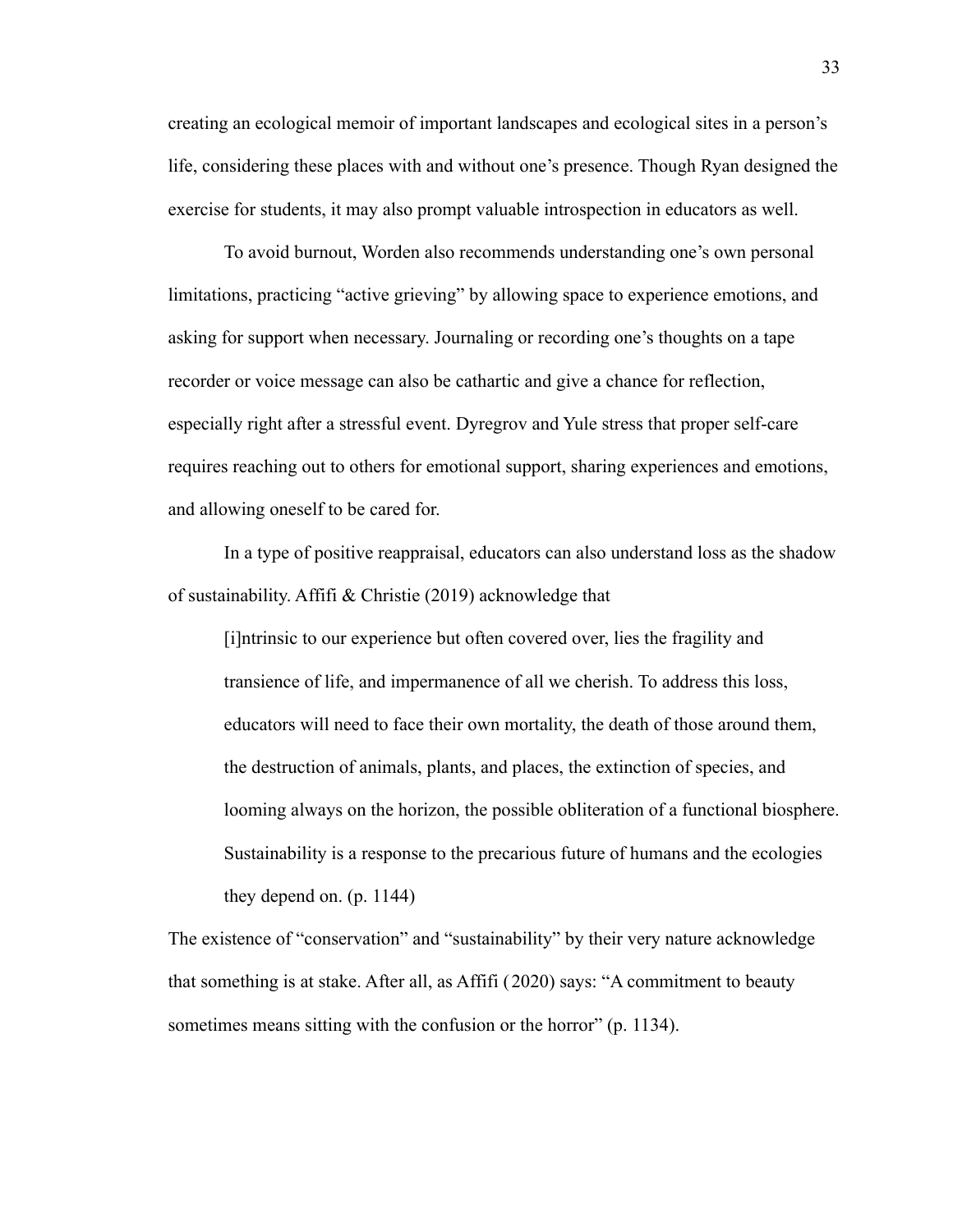Educators can create projects for imagining a future through contemplation, creative expression, discussion, and inquiry, utilizing strategies described in the section "Making Meaning." Teachers interviewed by Verlie et al. (2021) recommended human touches like each community member bringing a special food to share with the class and reminding the students to engage in self-care outside of class. They also recommended activities involving "deep reflection, critical thinking, active discussion, reflective journaling, problem-solving, debate, transdisciplinarity and the consideration of alternative worldviews or futures…[i]nquiry and problem-based learning pedagogies,'' as well as meditation, contemplation, and mindfulness (p. 140). Reflective practices such as Litfin's (2018) "Who Am I In A Changing Climate?" and Lynam's (2019) "Promise and Peril of the Past and the Future'' can be valuable for students and educators seeking to situate themselves in relation to their feelings regarding climate change.

Another tool Verlie et al. (2021) suggest for moving beyond the realm of the analytical is asking learners "to express how they feel in terms of colours, animals, weather, or other forms that can help express emotions in ways beyond the intellectual. This can be opened up to making body shapes or facial expressions. It could also encompass drawing how they feel" (p. 140-141). Ellen Moore (2019) suggests students in EE courses engage in "deep inquiry," identifying their emotions after witnessing disturbing environmental destruction and then create and implement an action plan for addressing each negative emotion.

Other avenues for exploring emotions might be through mourning rituals. Rituals allow us to mark times of transition and ending. They also allow participants to regain a sense of control after a loss, which has been associated with greater health and well-being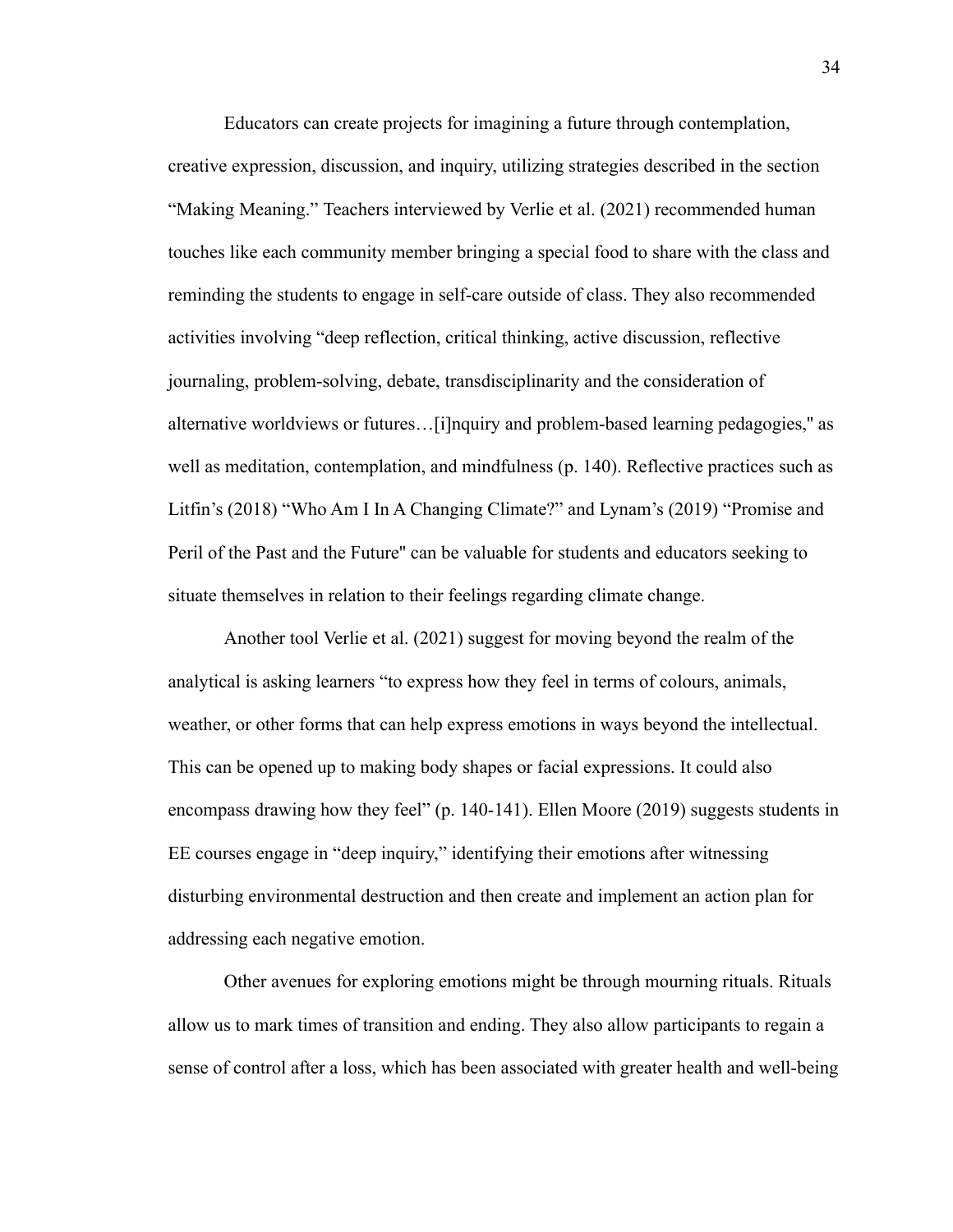(Norton & Gino, 2014). Rituals can be public, like the protest "funerals" for the Earth held by the climate advocacy group Extinction Rebellion that allow participants to tap into their rage and frustration, transforming those emotions into communal political action. However, many rituals are private and intensely personal. Rituals can be as complex as Joanna Macy and John Seed's "Council of all Beings" (Macy, n.d.) where participants give voice to the suffering of non-human organisms, or as simple as this exercise described by Verlie et al.:

[One teacher] working with primary-aged students in a food garden suggested they all write their feelings on a piece of paper and "offer it to the compost. . . It wasn't much but its affects (sic) were felt two terms later when one child said to me in class, 'remember when we wrote love letters to the compost?' (p. 141)

## <span id="page-35-0"></span>**Summary**

This chapter reviewed the literature surrounding eco-grief, examined the field of death education, and explored various strategies for making meaning before finally recommending a synthesis of best practices from both death education and EE. Eco-grief is a common and painful experience that can debilitate environmental efforts as students turn away from the disturbing truth in denial or feel overwhelmed by guilt, sadness, and hopelessness.

Death education can help us to understand how people move through a profound loss and has many lessons that can be applied in the field of EE. Whether through positive reappraisal, connection, seeking and creating new narratives, or direct political action, there are as many different ways to find meaning as there are people in need of it. By finding hope and meaning in the struggle, students and educators can maintain their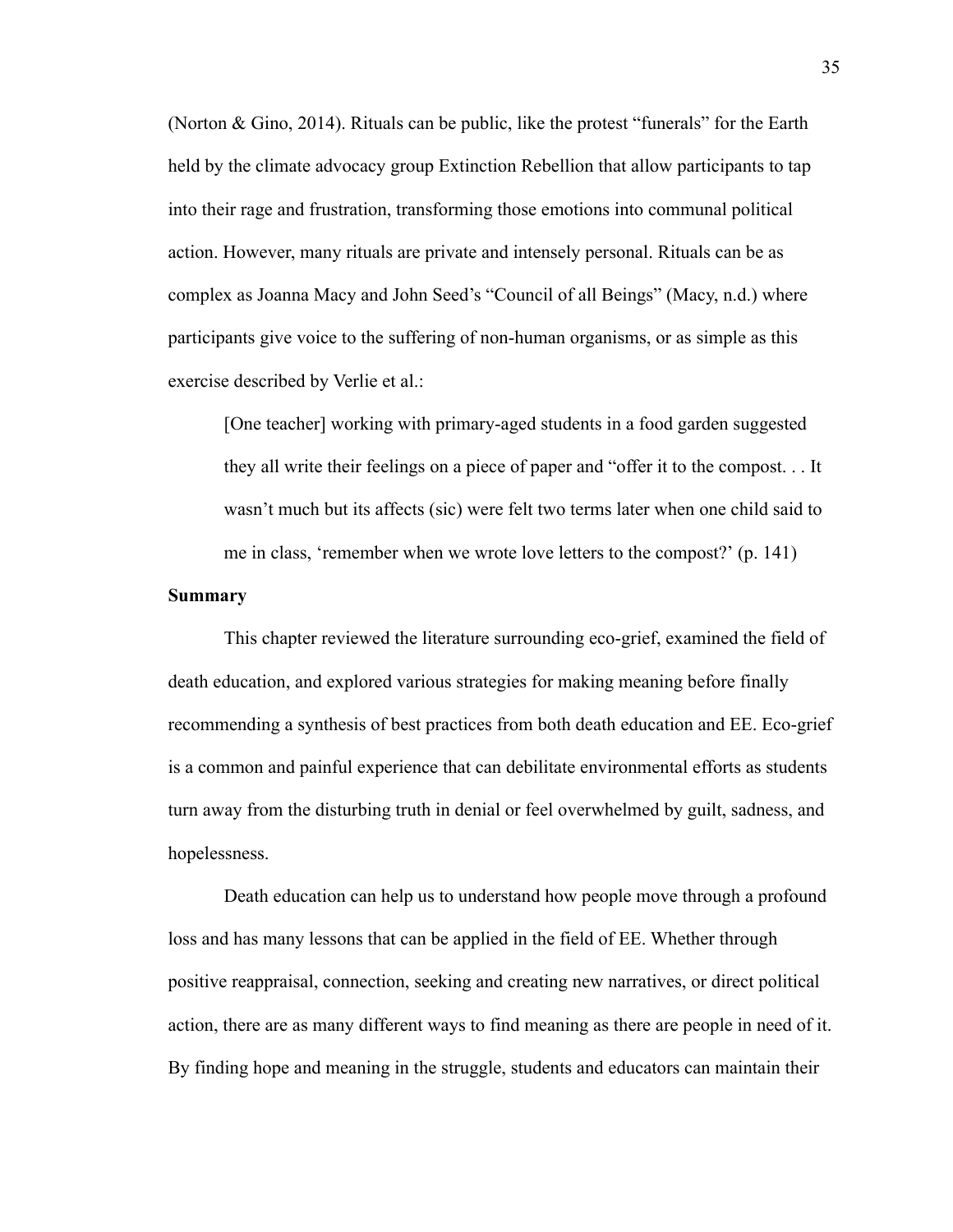feelings of agency and desire for action, and an educator that makes space to"hold" painful or difficult emotions (including their own), makes room for feelings in the classroom by building trust, practices good self-care, and allows themself to be honest even if it means sometimes being without answers can make each student's journey a little less lonely.

Chapter Three will discuss the creation of a project informed by this research: a website for educators that combines EE with best practices in death education. It will detail the design and execution of the project and cite the research the project will draw on most heavily. It will also include the intended setting, timeline, and ways to assess the project's efficacy as well as a section on my own positionality based on my own worldview and identity.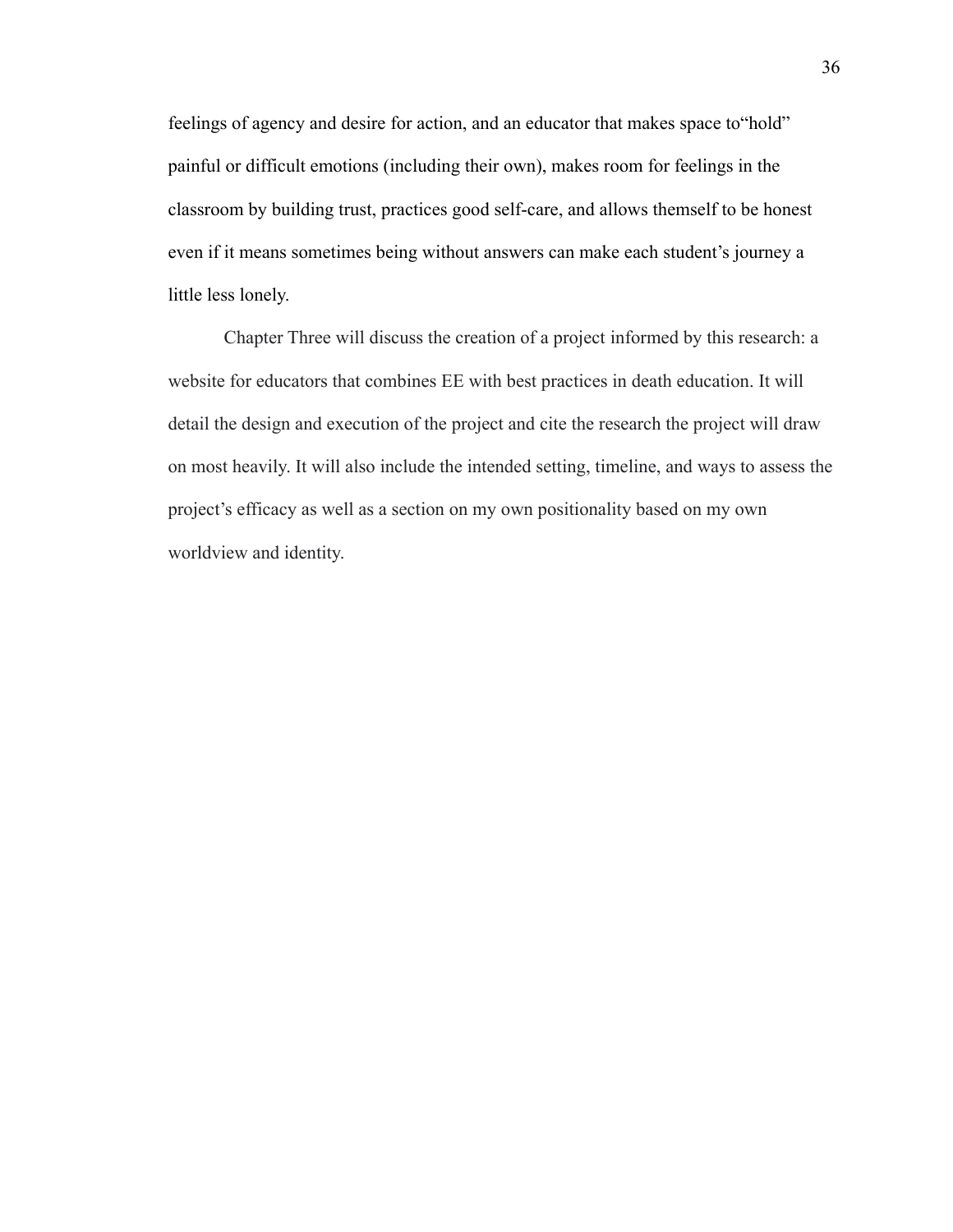#### **CHAPTER THREE**

## **Project Description**

## <span id="page-37-1"></span><span id="page-37-0"></span>**Introduction**

The aim of this project was to create a website to help environmental educators who may feel lost, overwhelmed, or uncomfortable when discussing the negative emotions unearthed in environmental education (EE), using best practices from the field of death education. Chapter Two reviewed the literature surrounding eco-grief, death education, and meaning-making to answer the Capstone question *How can environmental educators apply best practices from death education to help children make meaning from eco-grief?* It also explored the ways that death education can apply to EE when dealing with eco-grief as well as techniques that environmental educators can use to make space for their students' emotions as well as their own. Finally, the chapter suggested various ways of potentially making meaning from eco-grief.

Chapter Three details the design and realization of a website for environmental educators, drawing on the findings from Chapter Two. The first section, the Project Description, lays out the details of the website. The second section, Setting, describes the intended audience and uses. The third section, Timeline, outlines the intended schedule and process for completion of this project. The fourth section, Positionality, explains the ways my own biases and worldviews inform this project. The fifth section, Assessment, describes how data will be collected to assess the success of this project. The final section, Conclusion, summarizes Chapter Three and introduces Chapter Four.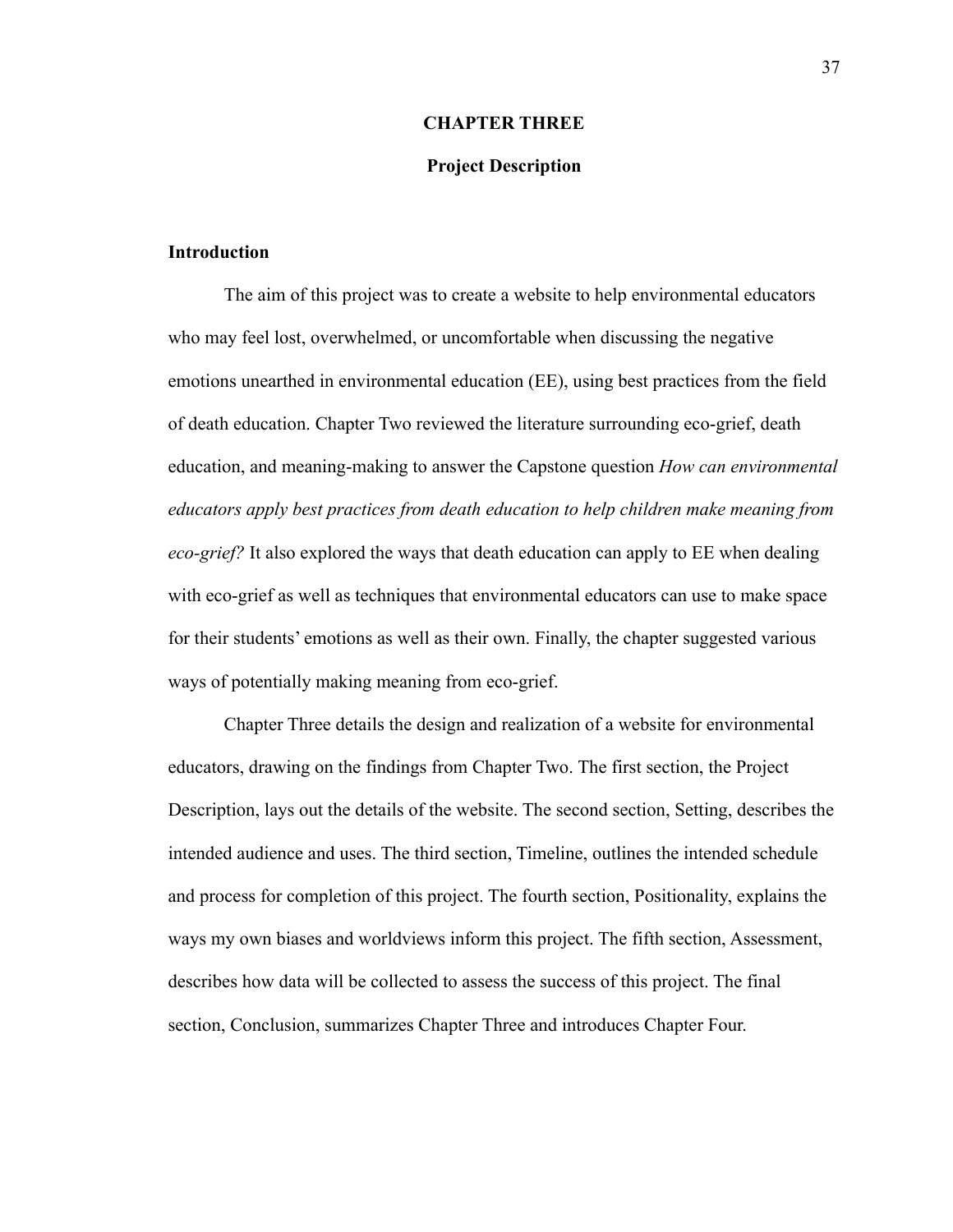# <span id="page-38-0"></span>**Project Description**

The website presents the information gathered during the research process in an easily-digestible and casual format. The page "What Is Eco-Grief?" was originally planned to include assessments to identify eco-grief and attendant negative emotions in children and adults. However, that page became the homepage for the larger project, while the assessments split into two different tools: a scale for self-assessment and a quiz identifying individual coping style. The page "Helping Students" describes how children experience grief and loss and classroom strategies for supporting students in their eco-grief, including strategies that EE can borrow from the field of death education and advice on how to discuss and navigate eco-grief in the classroom. The page "Helping Teachers" includes ways to deal with eco-grief as an educator and stresses the importance of self-care and mental health support. Finally, the page "Helping Everyone" recommends strategies to make meaning out of loss and grief including rituals, positive reappraisal, connection to nature and community, political action, and more. There is also a section for a user experience assessment to collect data on the efficacy of the website and its contents. This survey uses the free survey service QuestionPro. To avoid information overwhelm, the website was intentionally kept succinct, approachable, and accessible, as the topic may be very difficult and even upsetting for many people.

I was originally inspired to investigate the intersections between death education and environmental education by Affifi & Christie's (2019) work, which advises ways to meld the two fields and create a mindset for exploring and accepting death and change in the natural world. The website also builds heavily from the research of Ojala (2012b) on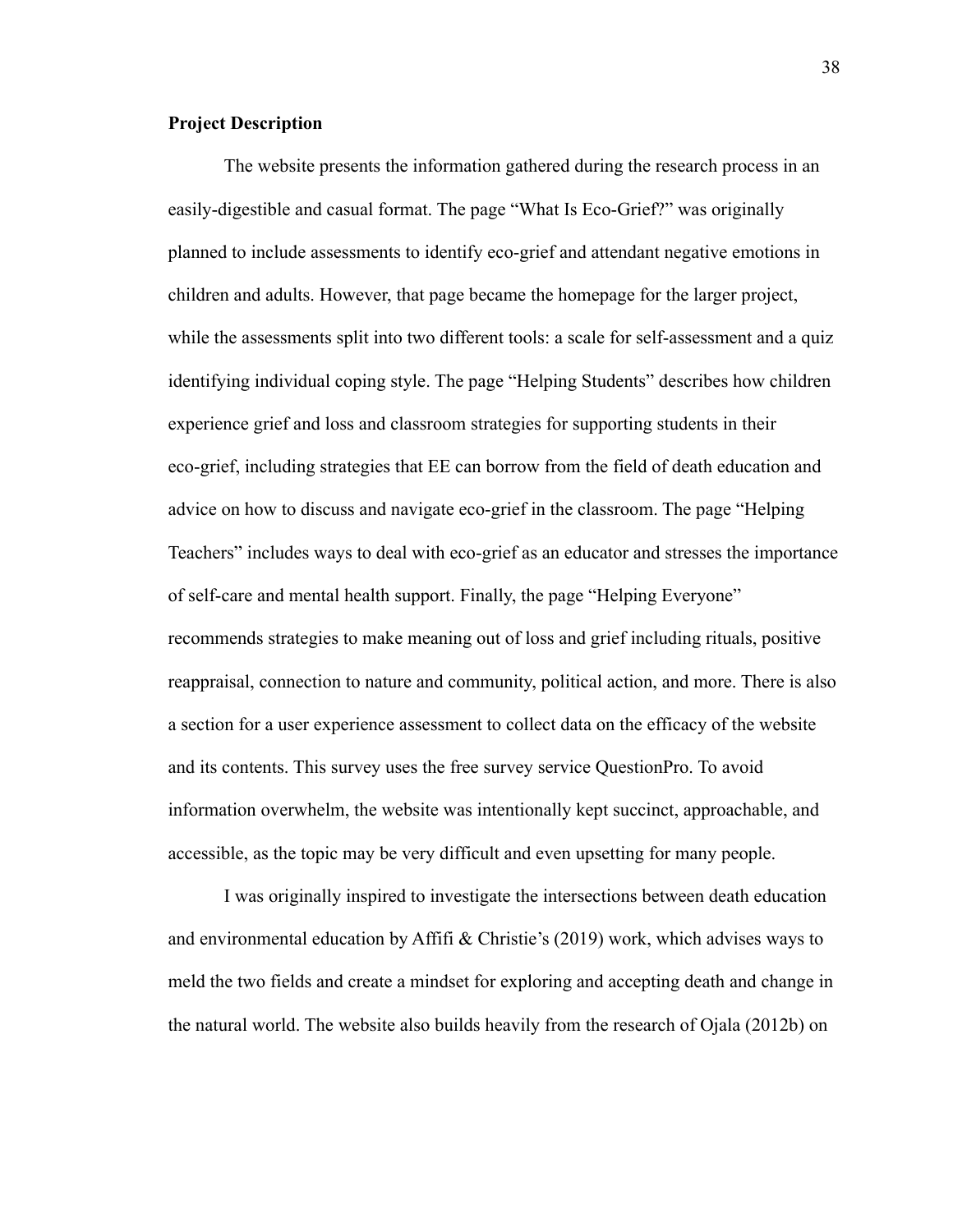hope and meaning-making in the face of eco-grief and different styles of coping such as emotion-focused, problem-focused, and meaning-focused coping strategies.

When considering the signs of eco-grief and designing the eco-grief assessment, this website drew on Eaton (2012) and Pihkala's (2020) work on negative emotions caused by environmental destruction. The best practices in death education and grief counseling, as well as ways to understand grief in children at different stages, were informed by Oaks & Bibeau (1987), Worden (2008) Colwell & Jackson (2001), and Dyregrov  $\&$  Yule (1991). These best practices include "holding" (creating space and time for another's emotions), conversing openly and honestly, accepting one may not have all the answers, and purposefully dedicating time for self-care (as well as advocating for student self-care).

The sections on techniques to manage eco-grief in the classroom built on interviews and research conducted by Ojala (2012a; 2017; 2018) and Verlie et al. (2021), among many others. Some of these management strategies included positive reappraisal, and creating positive narratives for the future, as well as creating a safe environment in the classroom by normalizing emotions. They also included personal and public rituals, connection to nature and one's community, and political action (Chawla & Gould, 2020; Norton & Gino, 2014; Orr, 2020).

The website design process used Mezirow's (2000) definition of transformative learning where adult learning is a process of intentionally re-examining what is taken for granted about ourselves, our habits and behaviors, our place in the world, and the world itself. This project attempted to challenge commonly-accepted notions of "professionalism" in EE that focus on facts while unintentionally disregarding the natural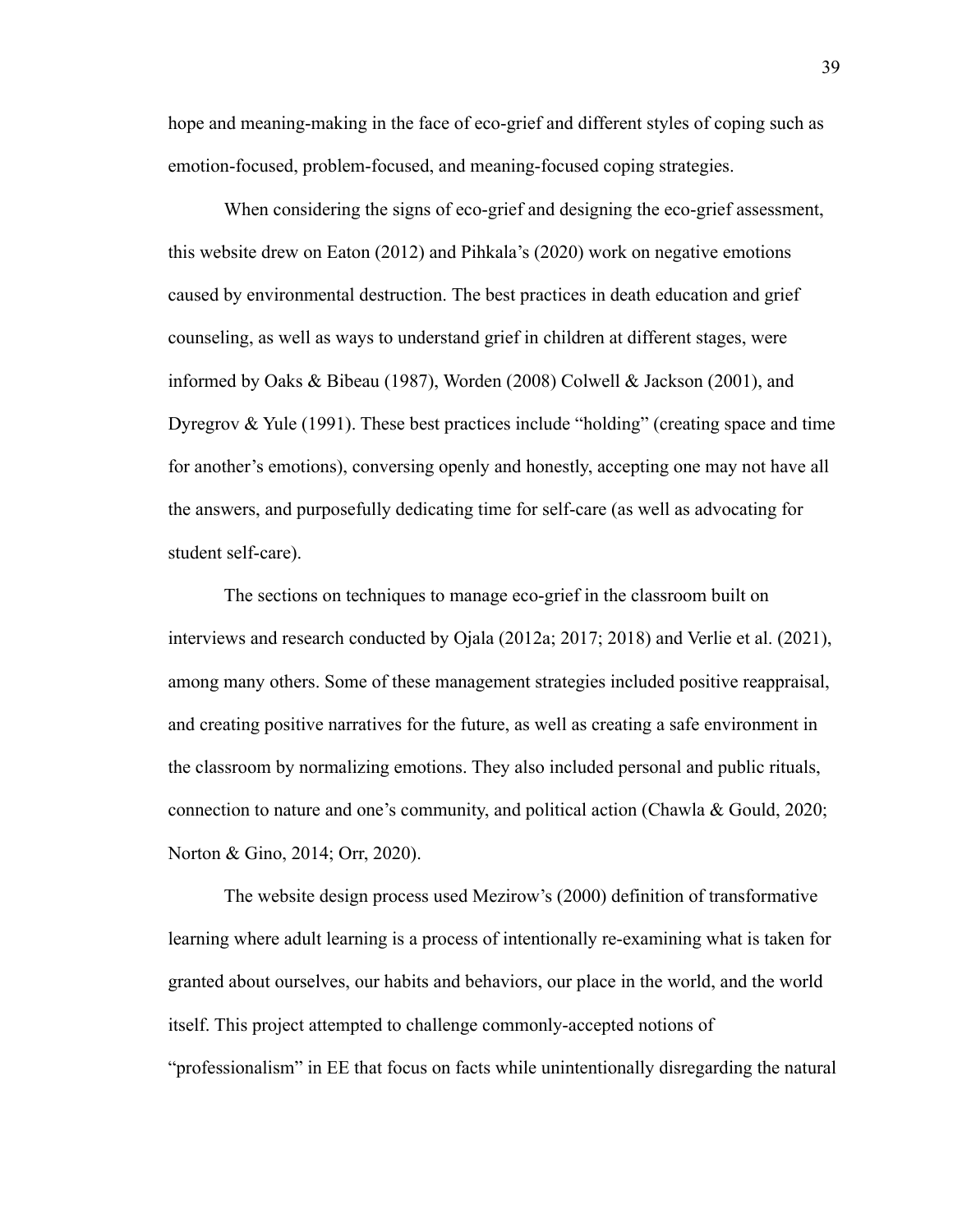and reasonable responses to those facts. This website instead intentionally centered emotions as a vital dimension of knowledge and experience. It also sought to disrupt the taboo of death in globalized Western society, especially the way knowledge and coping skills are withheld from children in the name of preserving their innocence, as described in Chapter Two.

The post-assessment survey drew from Mezirow (2000) and gauged the website's effectiveness by how transformative an experience it provides for the visitors. The post-assessment survey results will be used to further update the site, thus also providing a transformative experience for me as I question my own prior assumptions, learn from feedback, and alter the website to reflect new knowledge.

The site has a green, blue, and sandy brown color scheme to reinforce the theme of "nature." The majority of the images on the website are photographs of beautiful or serene natural scenes without humans or traces of human activity, with the exception of the first page, "What Is Eco-Grief?" which contains an image of plastic pollution floating underwater. I purposely avoided potentially upsetting, disturbing, or saddening images beyond that single image of oceanic litter.

#### <span id="page-40-0"></span>**Setting**

The information regarding approaches such as positive reappraisal, holding space for emotions, and open communication is applicable to any existing curriculum. These recommended best practices can also be used to create new curricula, or even employed for designing workshops specifically about managing eco-grief.

Originally, the intended demographic was anyone who works in EE and experiences eco-grief or has students experiencing it, however, during the process of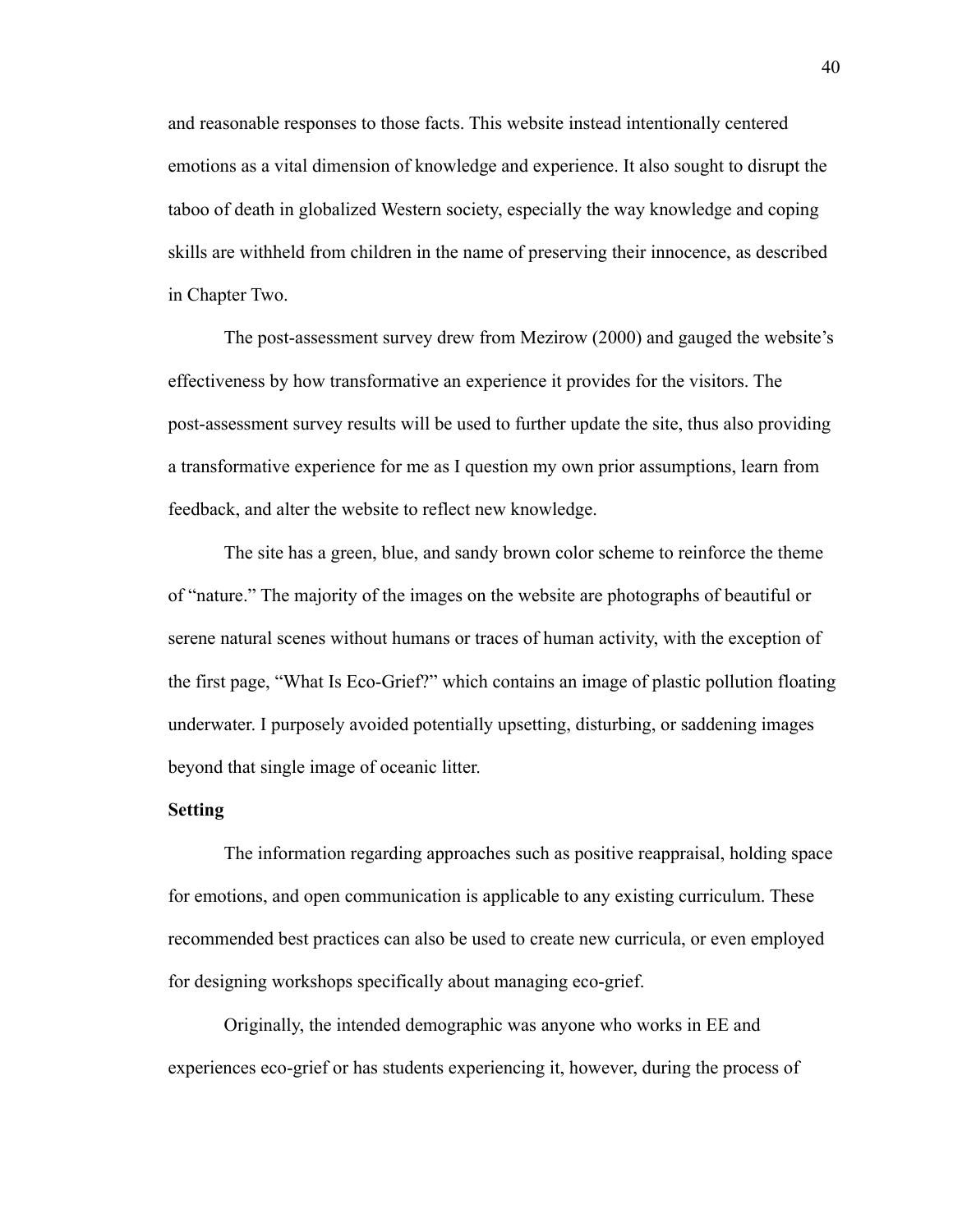creating the website I realized that most of the information surrounding grief and loss is applicable to any age range. During the research and design phases, this project was specifically targeted towards environmental educators teaching people under age 18, but the language on the site was kept intentionally broad and does not specifically mention any specific subjects. For the sake of approachability, the website does not assume a background in EE, nor lean on specialized academic language from the field. Readers should be able to choose any section on the website, easily comprehend the best practices described, and apply them however they like, whether or not they work in EE.

The website should not be given to children to explore on their own, as it is not directed at children and they may not understand all the concepts. The text is meant to be filtered through an adult lens, internalized by the educator, and then applied sensibly to the learning environment. In the future, resources specifically for children could be added.

Because the target demographic is so wide, the text was written with a general audience in mind but includes advice for accommodating and including marginalized groups in a culturally sustaining and social justice-oriented fashion. The wesbsite discusses ways grief may be gendered or the fact that prior trauma, experiences of discrimination or oppression, mental health issues, and other stressors can compound eco-grief. This website was written with an intersectional framework in mind, acknowledging that our many identities affect our experiences of trauma, loss, and our relationship to our environment, especially since BIPOC are disproportionately affected by climate change and climate anxiety/grief while also being chronically underserved by almost all systems of health and mental healthcare (Ballew et al., 2020). Marginalized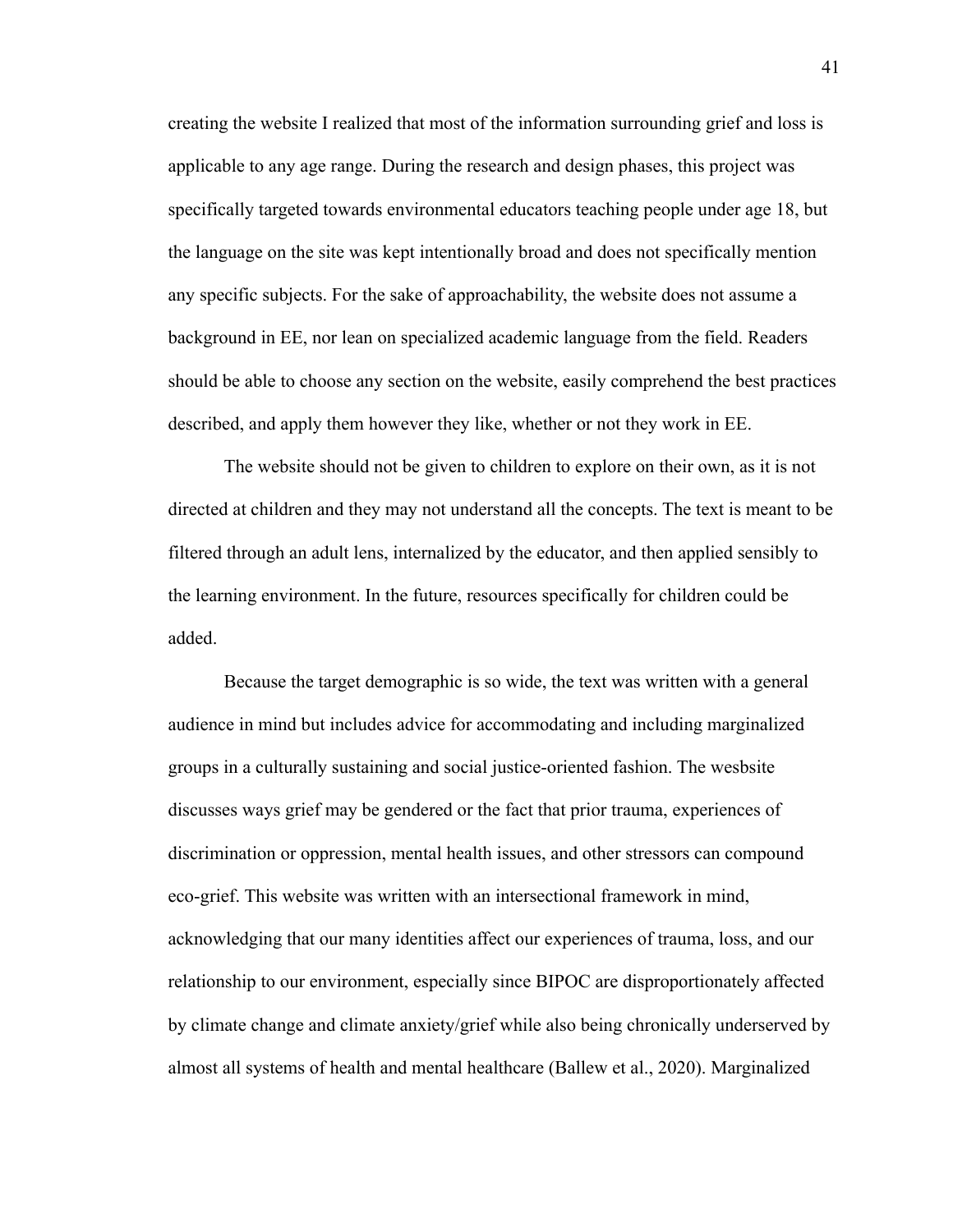people, especially those who are also economically disadvantaged, are also more likely to suffer the brunt of natural disasters and environmental degradation, while having fewer financial and systemic resources to rebuild, relocate, or cope with the stress and trauma of losing a home and home environment, whether suddenly or gradually (Harrold et al., 2002).

#### <span id="page-42-0"></span>**Timeline**

Planning for this project began in September 2021. I originally conceived of a digital booklet, and then later decided to add a website online so the resource would be easily shareable, more accessible, and have greater potential for a continued life outside of this graduate program. After consulting with my content reviewer and course instructor, I decided to focus solely on a website instead of a digital booklet.

To execute this project, the major points of this research were outlined and divided into sections. The research was also reformatted into a more casual, less-academic tone. After editing and ensuring the text was error-free, the layout for the website was created using Squarespace. This project was completed by the end of the Capstone Project course.

#### <span id="page-42-1"></span>**Assessment**

To assess the efficacy of this project, there are three tools. The first is a pre-assessment scale that helps participants to understand their level of eco-grief. It is meant to be self-administered by adults and older students at the educator's discretion. The next tool, a questionnaire, is created in the familiar style of internet personality quizzes, for approachability, and focuses on individual coping style.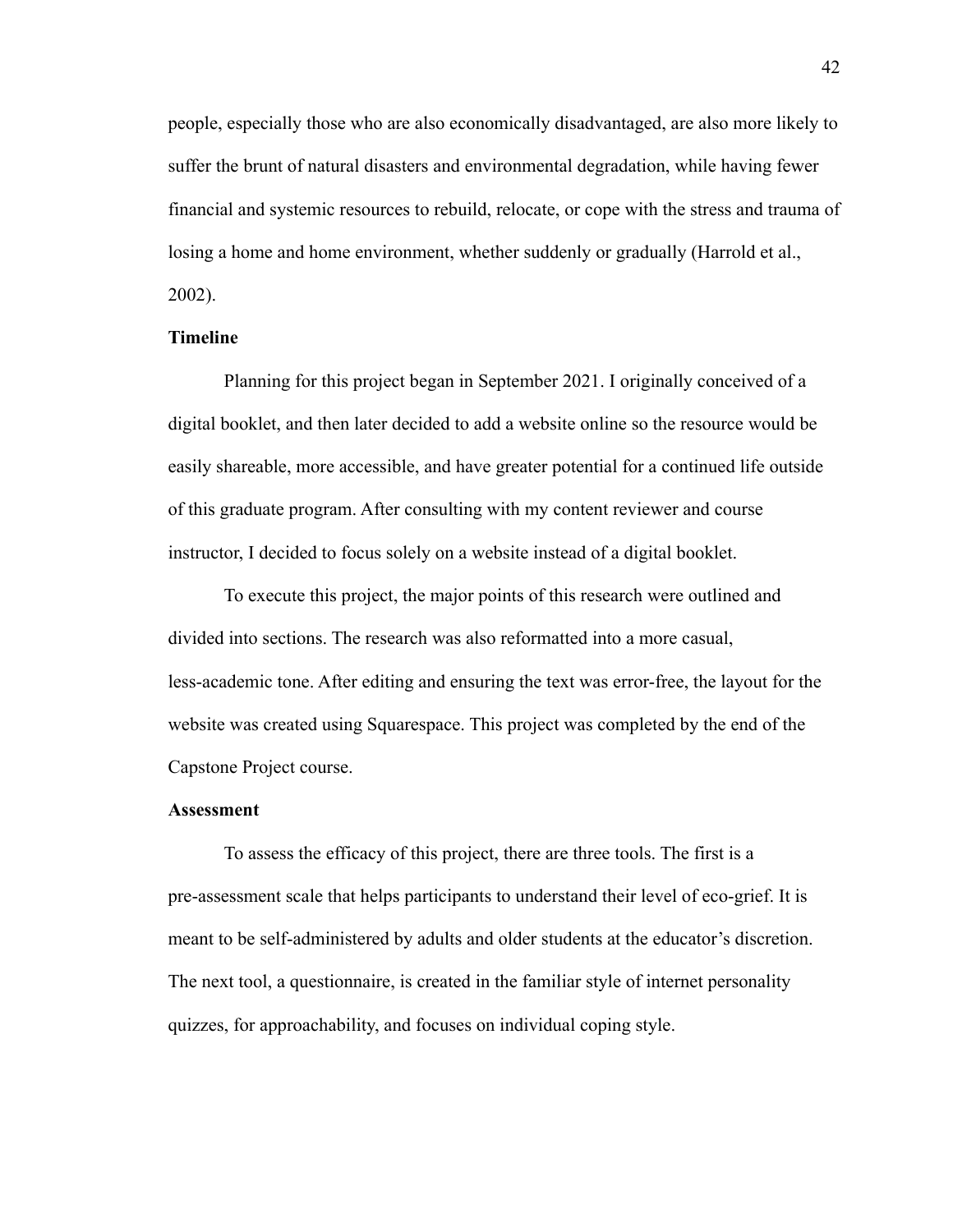The final tool is a survey about the user experience of the website, the information it contains, and personal and classroom application of the strategies recommended. This survey includes a section for site visitors to describe what they may have gained through the website as well as a section for feedback. This post-assessment survey is a mix of multiple choice questions and prompts for open-ended responses. The website will collect the answers to the survey for analysis, site improvement, and future study.

#### <span id="page-43-0"></span>**Positionality**

My experiences and identities tint my vision like layers of colored film and allow me a unique perspective. I attempted to be mindful within this project of my privilege and biases as an educated, able-bodied person with middle-class roots, and consider experiences and identities outside of my own.

As an atheist guided by a philosophy of optimistic nihilism, the idea of making meaning outside of religion resonated strongly with me, prompting me to explore ways of making meaning without considering faith, theology, or any established spiritual belief system. As a queer Black anti-capitalist, I am interested in centering educator and student wellbeing, especially the act of self-care as a "non-productive" (in the capitalist sense) act of resistance in line with Black lesbian poet Audre Lorde's assertion that "Caring for myself is not self-indulgence, it is self-preservation, and that is an act of political warfare" (Lorde, 1988, p. 133).

I was also able to create the second half of this project, the website, within a relatively exceptional temporal space as I took two months away from work in preparation from South Korea to America. This time without labor allowed me time to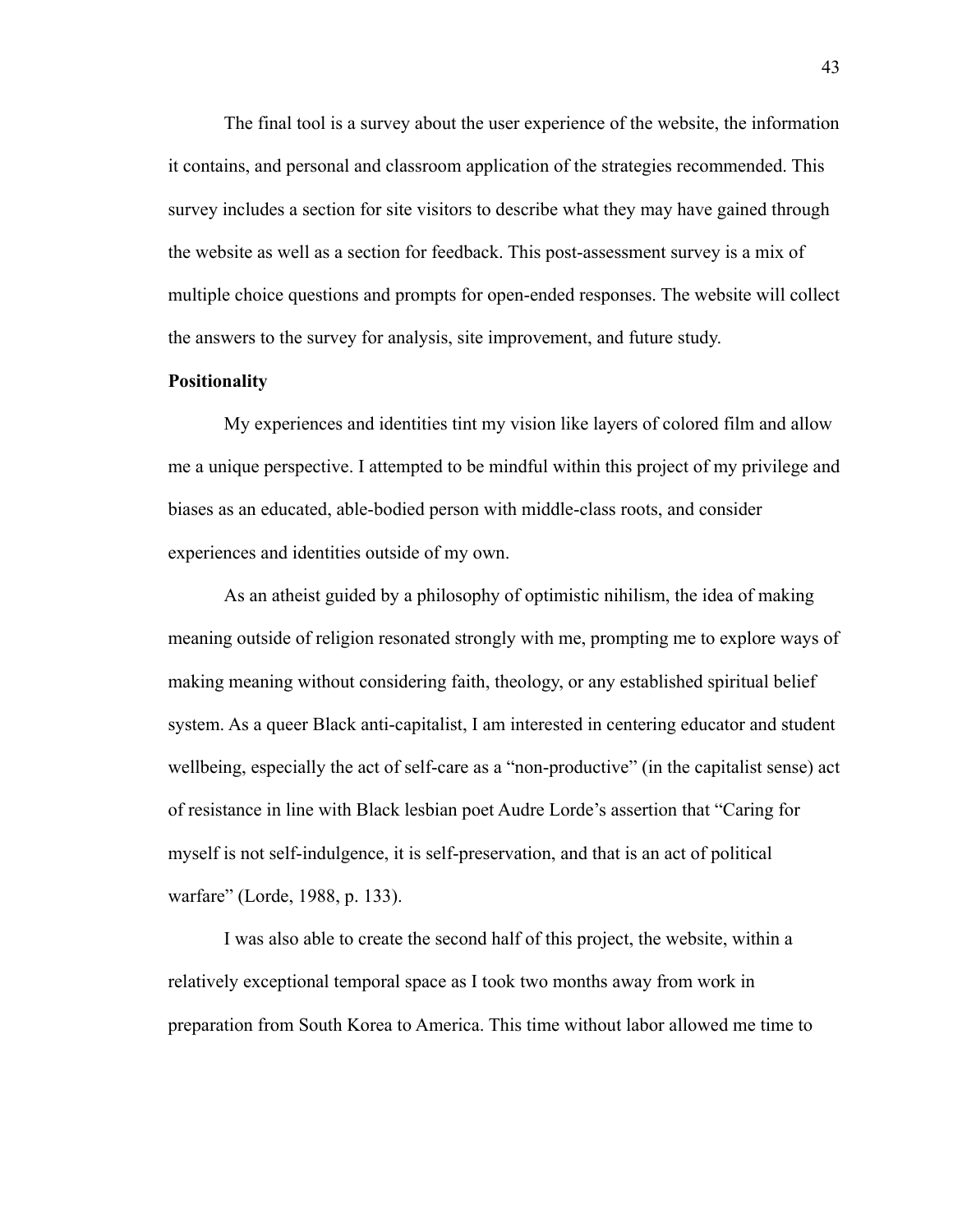rest, dream, plan, and create a project that heavily focuses on self-care as an intentionally "non-productive" necessity as well as a precursor to transformative action.

# <span id="page-44-0"></span>**Summary**

Chapter Three covers the planning and design for a website on managing eco-grief for environmental educators, including the contents, the educational framework, and some of the research the website will be drawing on, and the intended setting and audience. It also includes the timeline for the project, ways to assess the project's efficacy, and an examination of my relationship to the topic. Chapter Four considers limitations and gaps in this Capstone project, reflections on the process, and ways to build on the research in the future.

#### <span id="page-44-1"></span>**CHAPTER FOUR**

#### **Conclusion**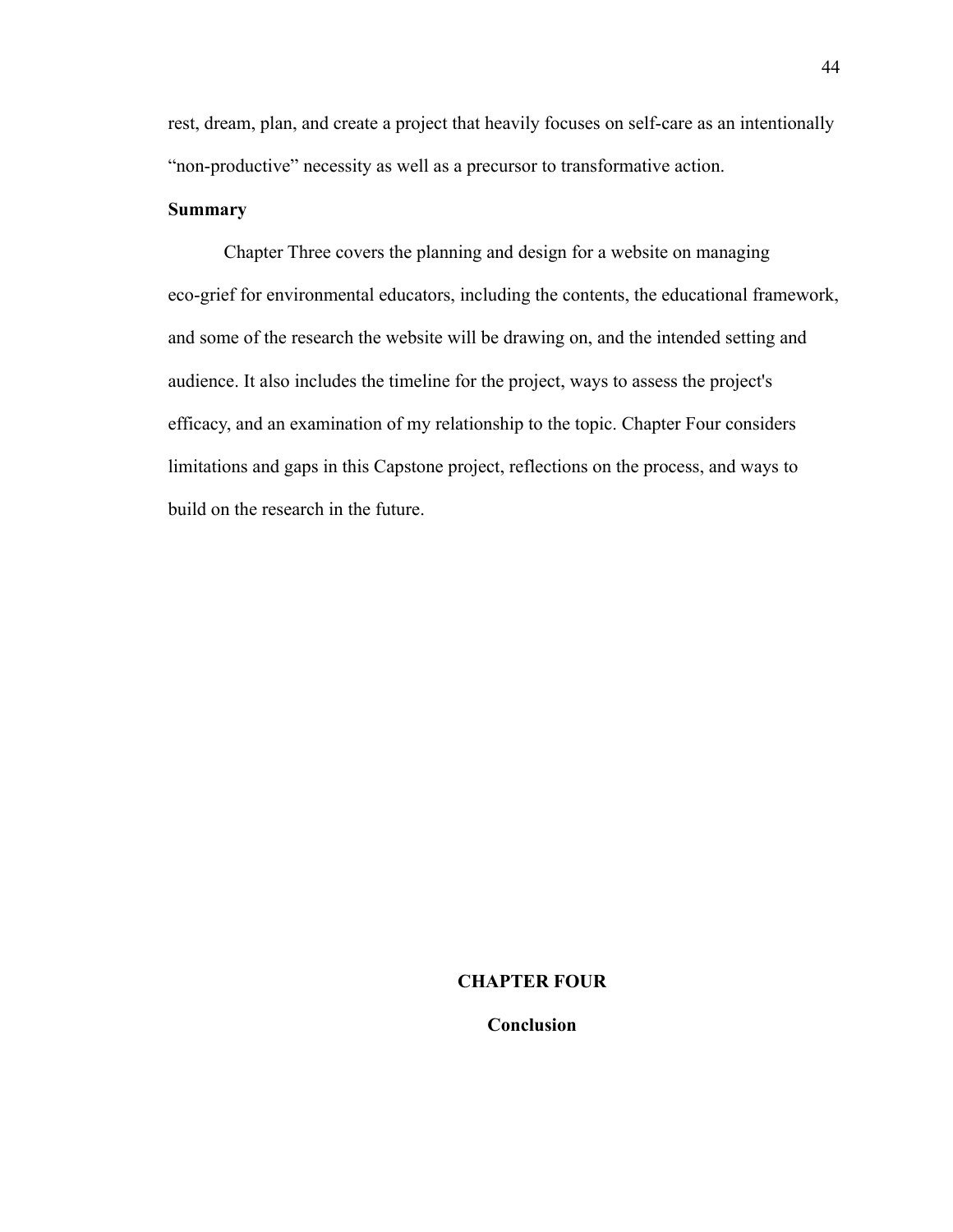# <span id="page-45-0"></span>**Introduction**

This capstone has examined the question *How can environmental educators apply best practices from death education to help children make meaning from eco-grief?* Chapter Four begins with a brief review of the literature that influenced this project. Next, the chapter considers the implications of the project for various stakeholders and the limitations of the project. The final sections examine the personal and professional highlights of this capstone experience as well as areas for further research in the future.

## <span id="page-45-1"></span>**Review of Literature That Influenced This Project**

## **Eco-Grief**

Eco-grief is a feeling of sadness, loss, or bereavement caused by environmental degradation or destruction. It is connected to many other negative emotions such as anger, anxiety, and even denial. However, these negative emotions should not be pathologized or seen as abnormal. They are reasonable responses to a very real crisis that poses an existential threat on all fronts: ontic (physical), moral, and spiritual (Ojala, 2016).

Researcher Maria Ojala (2012a; 2012b; 2017; 2018) found that strategies for coping with eco-grief related to climate change tend to fall into three categories: problem-focused, emotion-focused, and meaning-focused. Problem focused coping strategies center on individual actions to solve problems. They involve engaging directly with issues but may also lead to greater unhappiness and overwhelm as the burden of solving the world's problems is shouldered by one person. Emotion-focused coping strategies revolve around avoiding difficult and unpleasant emotions. Rather than engaging with problems, the psyche seeks to protect itself through denial or distraction.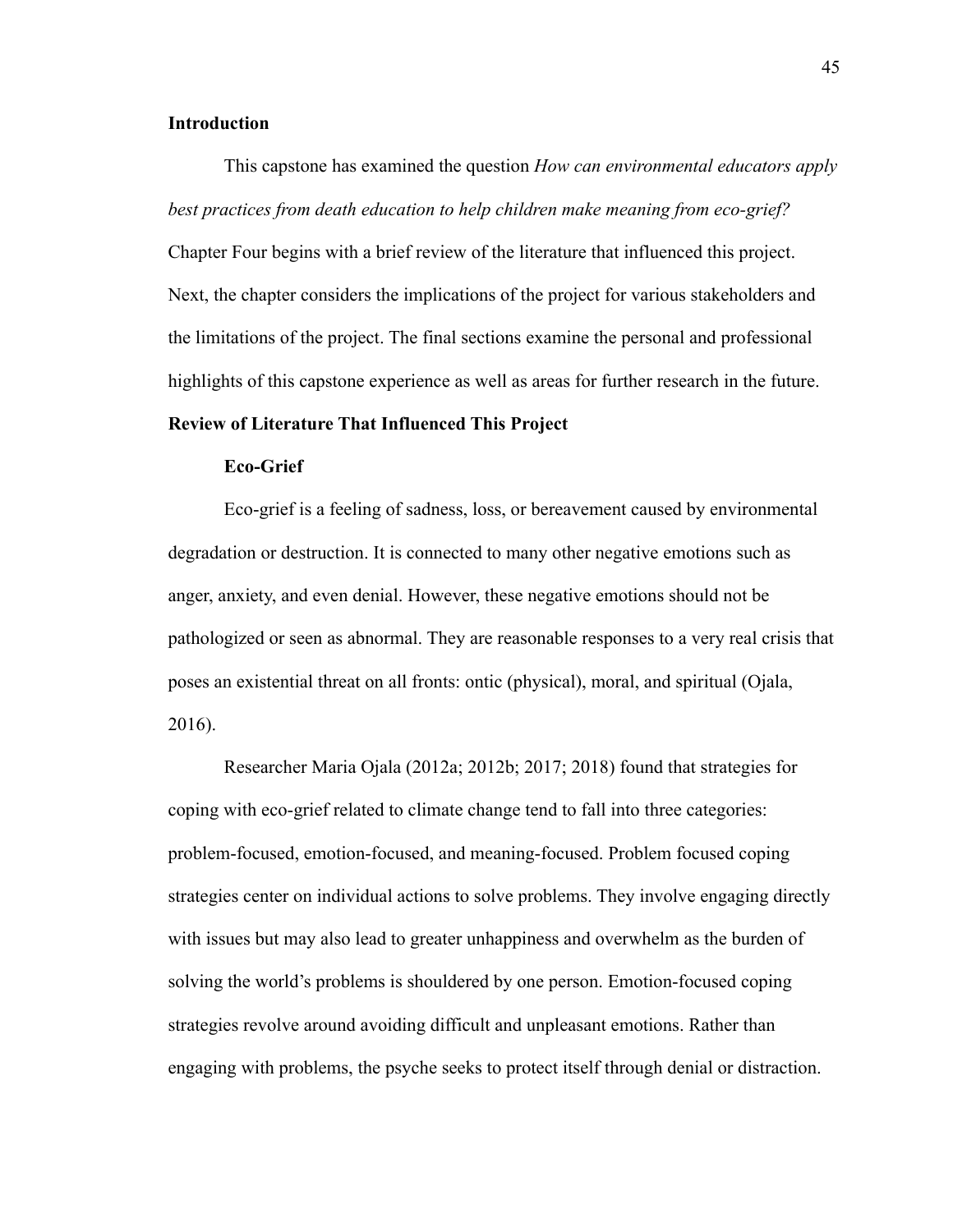Much of climate change "skepticism" can also fall into this category. Meaning-focused coping strategies are discussed later on, in the section "Making Meaning."

## **Grief In Children**

The taboo against discussing death in what Oaks and Bibeau (1987) term a "death-denying society" keeps children woefully unprepared to encounter loss in their own lives (p. 2). The field of death education seeks to better equip children by teaching about death, mortality, end of life, and the related moral and practical issues.

Children often express grief in unexpected ways. There are various models for understanding the stages of grief in adults and children. Colwell & Jackson (2001) summarize D.W. Winnicott's model, which is divided into four parts. The first is numbing, where the bereaved experiences shock and denial as the mind attempts to insulate us from the psychological blow of a loss. Second is yearning, where the bereaved longs to be close to the lost loved one and seeks to bring them back into their life symbolically. Third is disorganization and despair, where depression, hopelessness, and a loss of meaning may manifest and the bereaved may struggle to reconcile the confusing procession of time with their own frozen emotional state. Finally there is reorganization, where the bereaved begins to create a new life without the lost loved one, moving forward without leaving the memory of their loved one behind.

Worden (2008) broke these stages into a series of tasks: 1) to "accept the reality of the loss," 2) to "identify and experience feelings" and "process the pain of grief," 3) to "adjust to a world without the deceased," and 4) to "find an enduring connection with the deceased in the midst of embarking on a new life" (pp. 39-55, 91). By accomplishing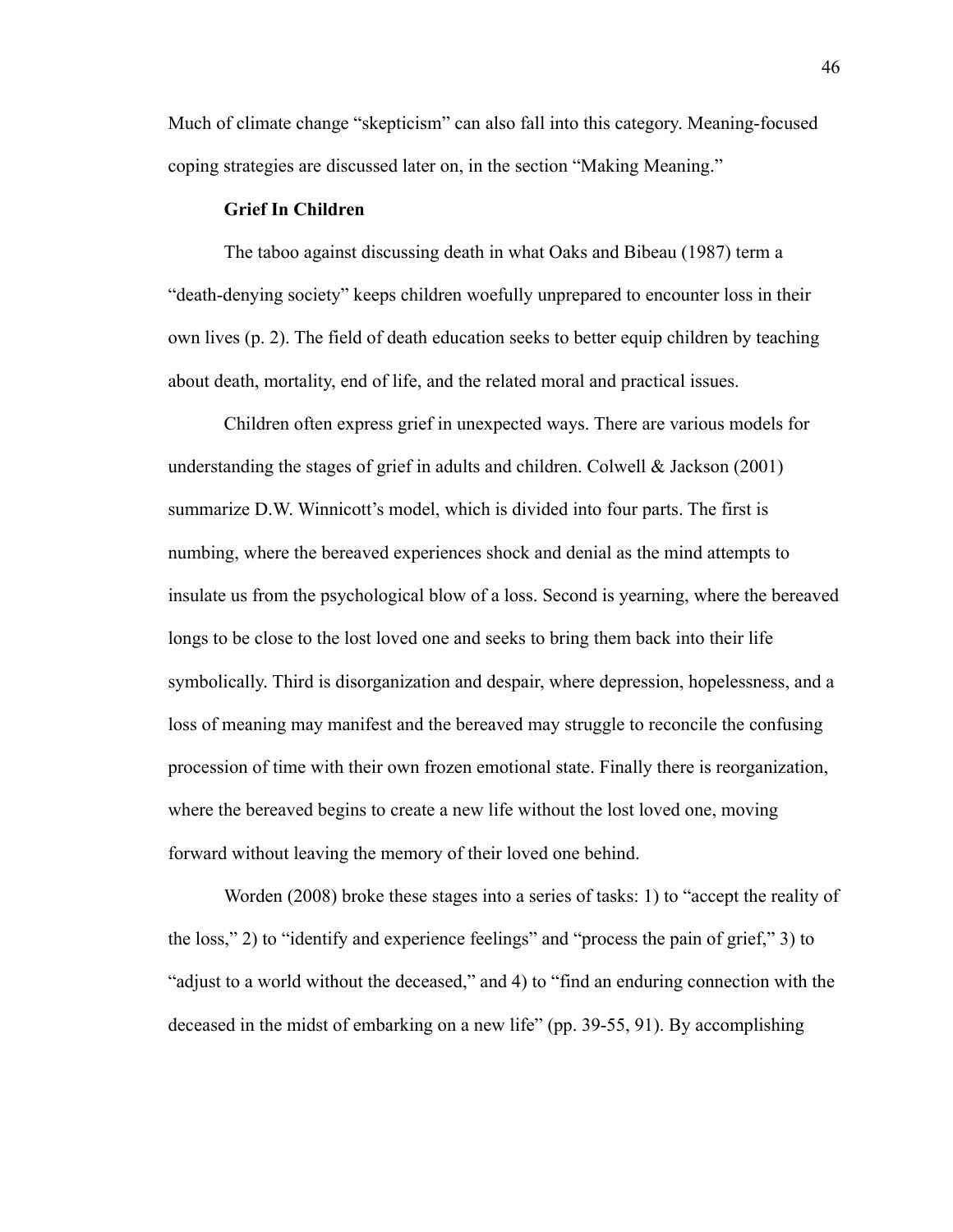these tasks, a mourner can process their grief in a healthy way. However, if they become unable to move to the next task, a therapist or grief counselor can facilitate the journey.

When discussing difficult subjects with children, adults should consider many factors. Age has a significant impact on children's ability to understand death and grief. Young children do not have a significant grasp on reality and are not able to process complex emotions the way older children can. Other factors such as gender socialization, culture, their own personal history, and the support of adults around them can have major effects on how they process a loss.

## **Making Meaning**

Environmental education (EE) often focuses on experiences of wonder and other positive emotions, ignoring the darker side of conservation which reminds us there is something to lose. Ojala's (2012a; 2012b; 2017; 2018) work on meaning-focused coping, finds that "hope" can be rooted in reality, acknowledging the seriousness of a problem while still imagining a better future. Noting that "[m]any young people seem to lack a 'good story' about the global future," Ojala (2012a) also encourages future-forward thinking. These "good stories" can also be accessed through literature, according to Bigger & Webb (2010), who remind that "Young people can *restory* their past and their potential futures through the understandings generated by reading…" (p. 410). By designing narratives of the future, students can enact "hope as a practice," allowing their hope to empower them and spur real-world action (Verlie et al., 2021, p. 143).

Educators can also equip students with further tools for creating meaning such as positive reappraisal (a way of re-thinking or re-imagining a situation to see positives). Students can also find meaning through trust in other societal actors, a sense of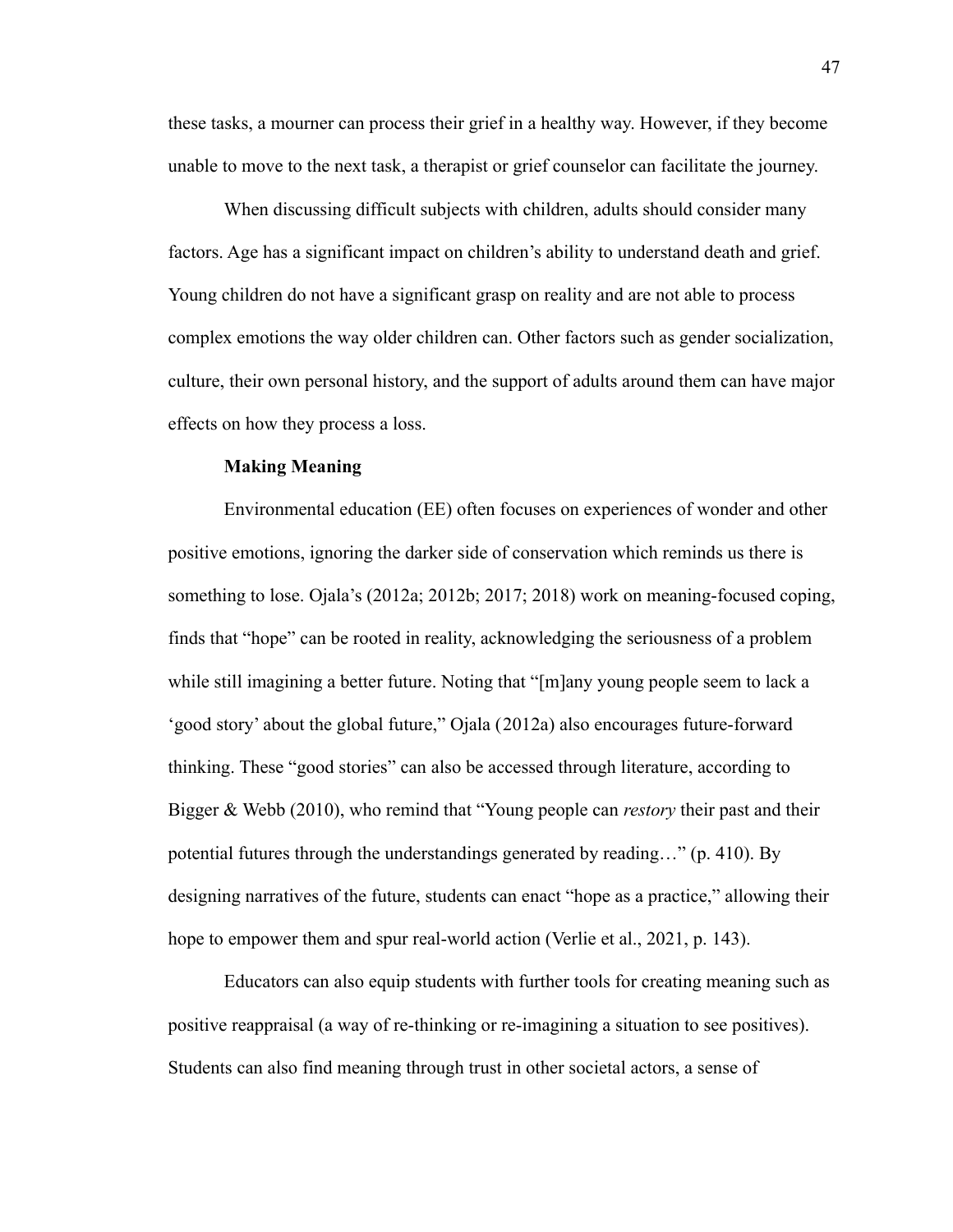community and connection, and trust in their own abilities. Connecting to and trusting in others takes the burden off of the individual, while cultivating trust and connection with the self allows students a greater sense of agency and resilience. Environmentalist David W. Orr (2020) also advocates for direct political action, noting that EE is inherently political as "the use and disposition of land, air, water, forests, oceans, minerals, energy, and atmosphere are inevitably political having to do with 'who gets what when and how" (p. 273).

#### **What Educators Can Do**

Though environmental educators often equate being "professional" with being unemotional, creating space for negative emotions in the classroom can benefit both students and educators (Verlie et al., 2021). Best practices from death education can guide environmental educators in dealing with eco-grief in the classroom. Rather than attempting to "fix" the situation, Colwell and Jackson (2001) recommend "holding," a therapeutic technique that involves active listening without judgment. Oaks & Bibeau (1987) cite author Earl Grollman's list of recommendations for adults discussing death with children, which include speaking plainly and honestly, allowing expression of emotion, and listening to the child's needs.

Verlie et al. (2021) recommend creating space for connection by creating a classroom environment of trust and human connection. Other researchers such as Litfin (2018), Lynam (2019), and Ellen Moore (2019) suggest activities that involve deep reflection. Norton & Gino (2014) have also found that rituals, such as Joanna Macy and John Seed's "Council of all Beings" (Macy, n.d.), help participants regain a sense of control and wellbeing after a loss.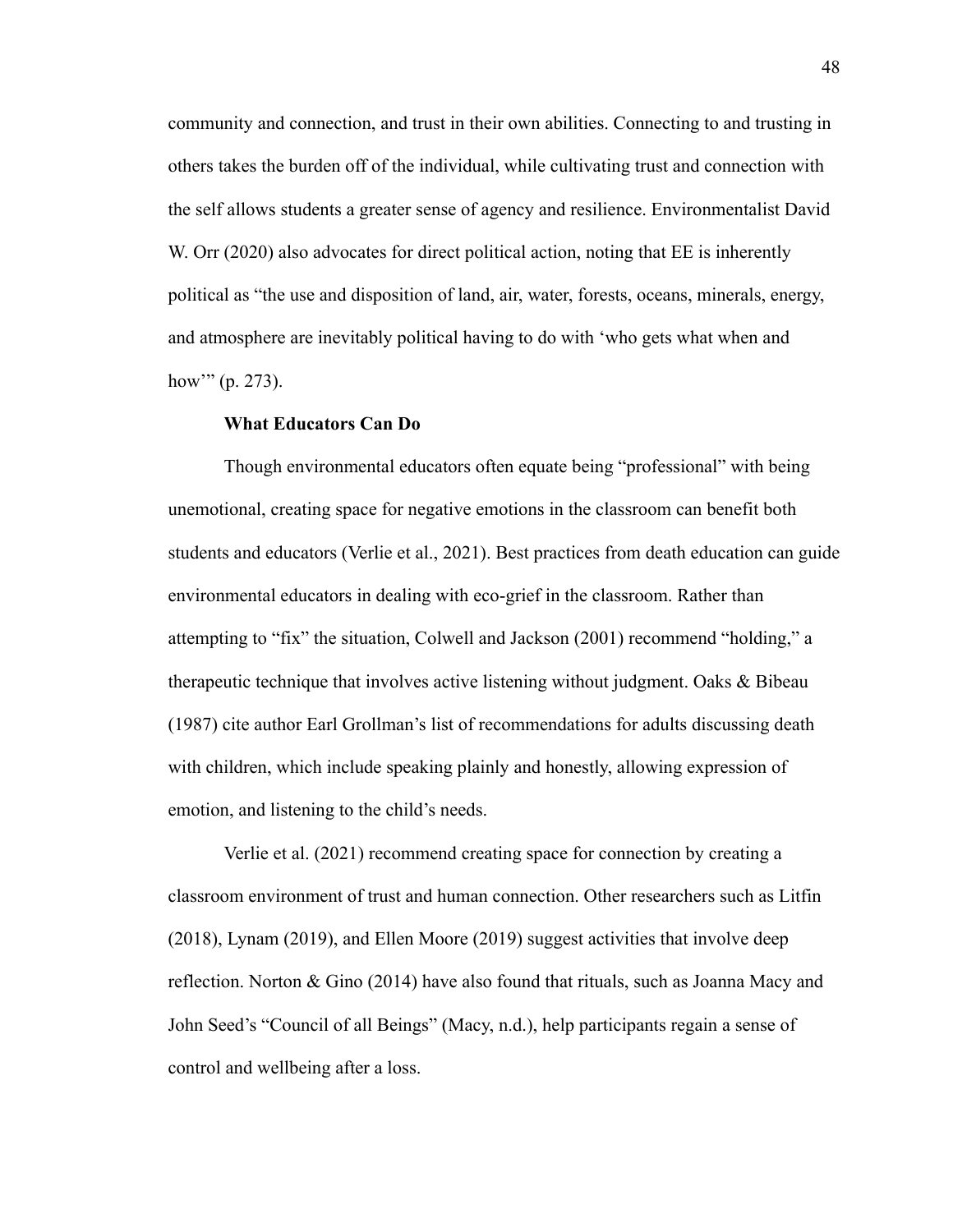Educators must also care for their own emotional and mental health. Worden (2008) emphasizes preparation and emotional reflection on the part of the educator, and Dyregrov & Yule (1991) stress the importance of a support network and reaching out to others.

#### <span id="page-49-0"></span>**Implications for Stakeholders: Students, Teachers, Everyone**

The project website that accompanies this capstone is split into three sections for three different groups of stakeholders affected by eco-grief: students, teachers, and "everyone." Many of the best practices for dealing with eco-grief can be applied universally, not just in EE or in the classroom. In drafting the research question for this project, I was encouraged to narrow my topic to focus specifically on children, which made the process far more manageable. However, I found through my research that the emotions of children and adults are inexorably intertwined, especially in a classroom setting. The emotions of students and teachers are often connected in a positive feedback loop: students respond to the emotions of their teachers and teachers respond to the emotions of their students. This can be harmful or helpful. Teachers may be pained by seeing their students struggle and worry about burdening their students with their own emotions which may lead to "a spiral of silence," where the teacher's silence sets the standard for the classroom (Ojala, 2018, p. 13). Students may also avoid opening up out of fear of negative responses from their teacher or classmates and often have difficulty articulating their emotional support needs. However, this feedback loop can also lead to beneficial outcomes if educators are able to model respect, vulnerability, honesty, and emotional healthy coping mechanisms for students.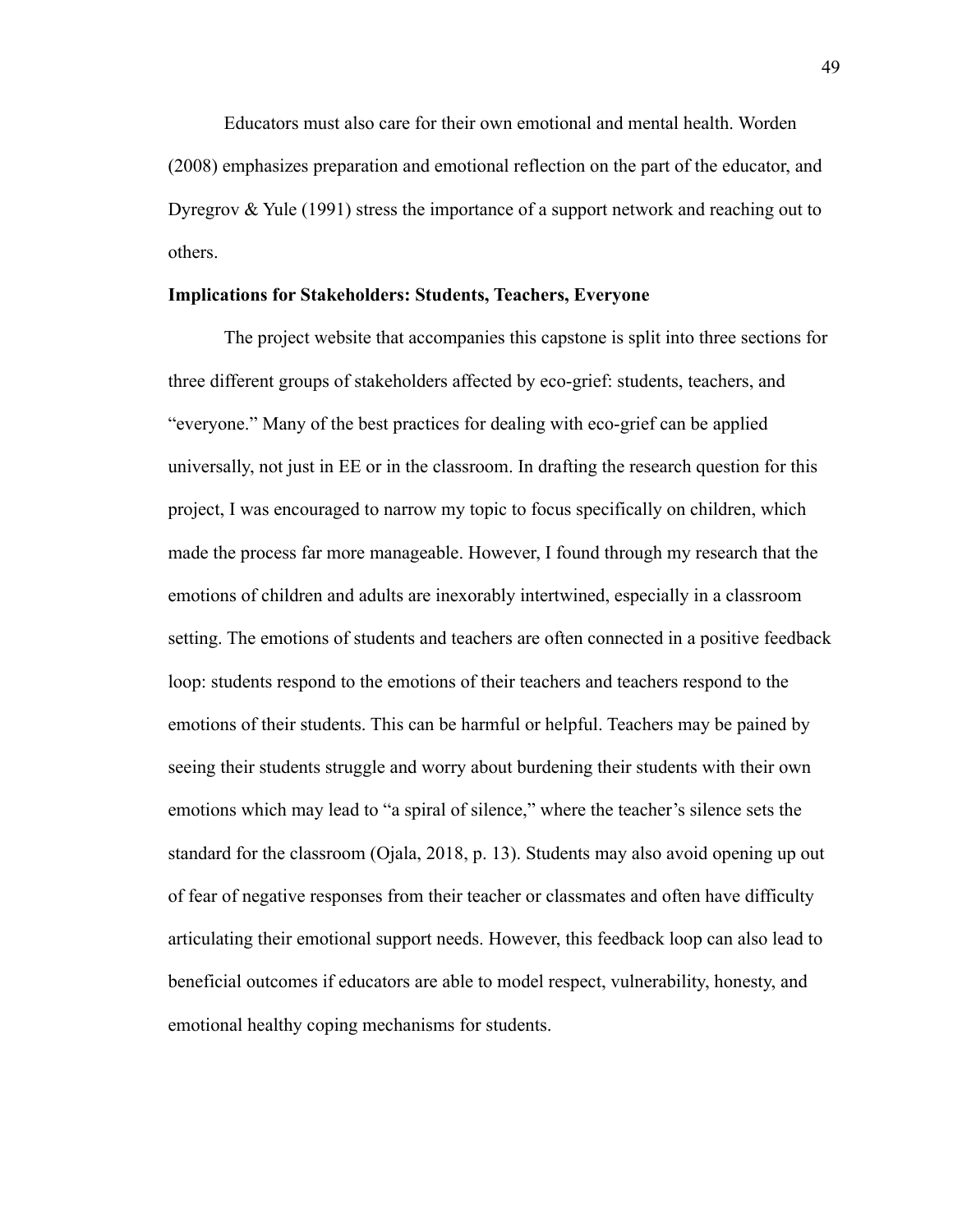To confront their eco-grief, students need safe and open communication, validation, and honest conversations with sympathetic adults who can "hold space" for negative emotions without judgment. They also must be taught healthy coping mechanisms in preparation for an ecological future that may be radically different from the present. These skills will involve resilience, critical thinking, positive reappraisal, connection, and the ability to create new narratives for the future.

Teachers were already at risk for burnout even before the Covid-19 pandemic and the additional pressures caused by online schooling, constantly shifting expectations, and the danger presented by the pandemic itself. Adults have far greater agency than children but are still not immune from feeling overwhelmed and helpless in the face of ecological issues like climate change. While students are in the process of establishing relationships with their community, environment, and selves, transformative adult education involves re-evaluating personal and societal beliefs, and the website centers its recommended practices for adults around this notion.

The final section on the website is titled "Helping Everyone," which at first seems like an unrealistic goal, but this seems to me the natural end state – that which I ultimately wish my project to embody. Eco-grief can affect anyone. Phenomena like climate change or pollution do not discriminate in who they harm, but the most marginalized are most likely to take the brunt of any problem, and they are also the most likely to be "forgotten" and least likely to be heard (Harrold et al., 2002). "Everyone" means everyone. When considering the future of the planet, each person (and perhaps even non-human persons) deserve an equal seat at the table. The advice listed under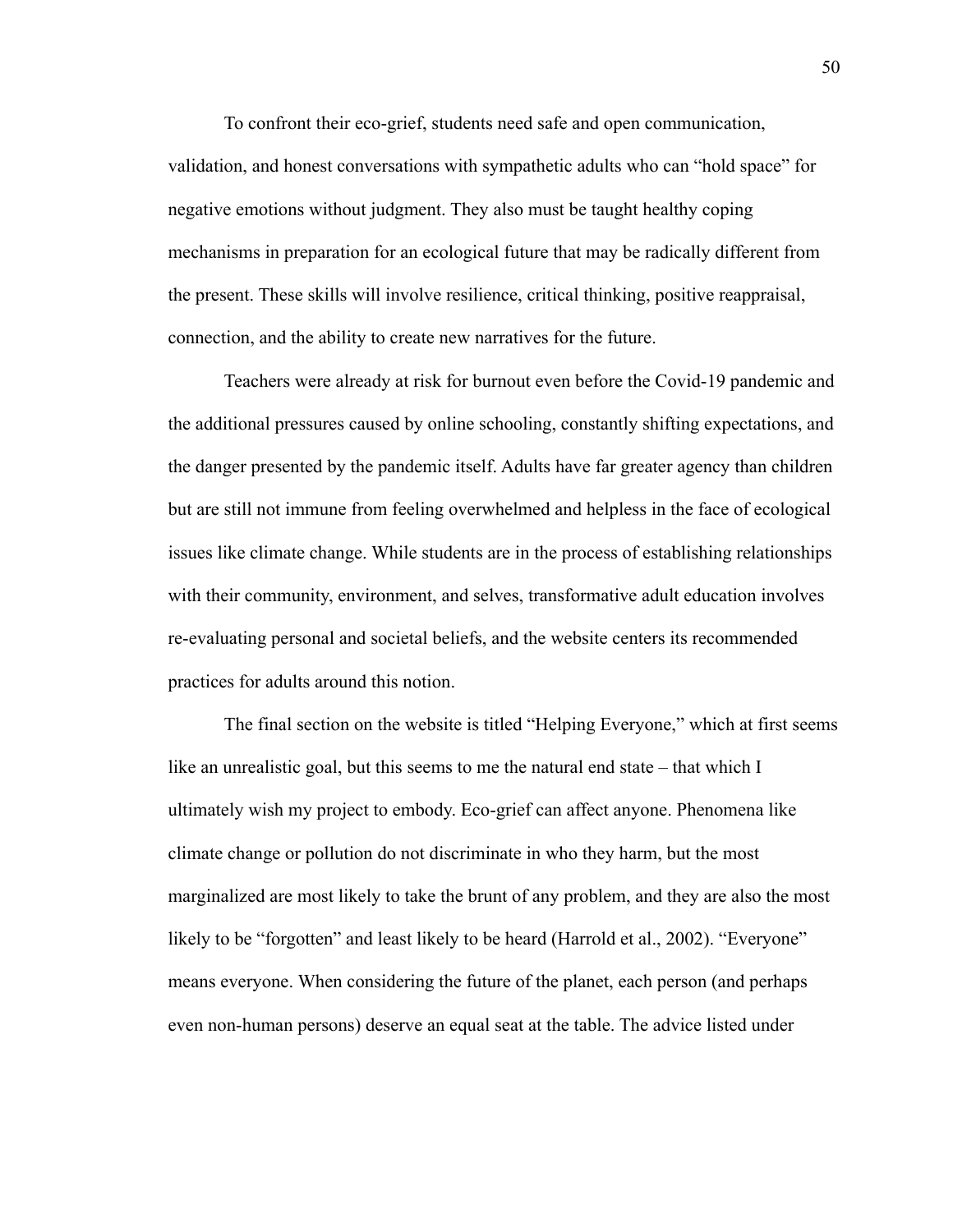"Helping Everyone" centers on healing the self and restoring hope while seeking connection with others, and these practices should be universally applicable.

## <span id="page-51-0"></span>**Limitations of the Project**

One major limitation in the project was my own lack of knowledge about psychology, a field that heavily featured in my research. This became a problem when formulating an eco-grief questionnaire, which eventually became an eco-grief scale after reviewing some examples of psychological scales. Having very little experience with creating these kinds of diagnostic tools meant that I spent a significant amount of time second-guessing my choices in the design process.

I also found myself working with limited resources on the role of literature in dealing with eco-grief as well as a lack of literature on the use of ritual as a healing technique in dealing with eco-grief. Perhaps these areas have not been widely researched yet, or perhaps I was simply unable to find many articles that focused on these topics. The majority of scholarship on eco-grief has been published relatively recently and the field is still young and growing.

# <span id="page-51-1"></span>**Personal Reflection on the Capstone Process**

This project was the greatest professional and academic undertaking of my life, both in scale and personal meaning. I learned more about my process as a writer and academic, especially the importance of regular mental breaks and rest, as well as the true meaning of self-care as a political and personal tool as described in the literature I reviewed. I will strive to continue these self-care practices outside of this period of transition and extended leisure.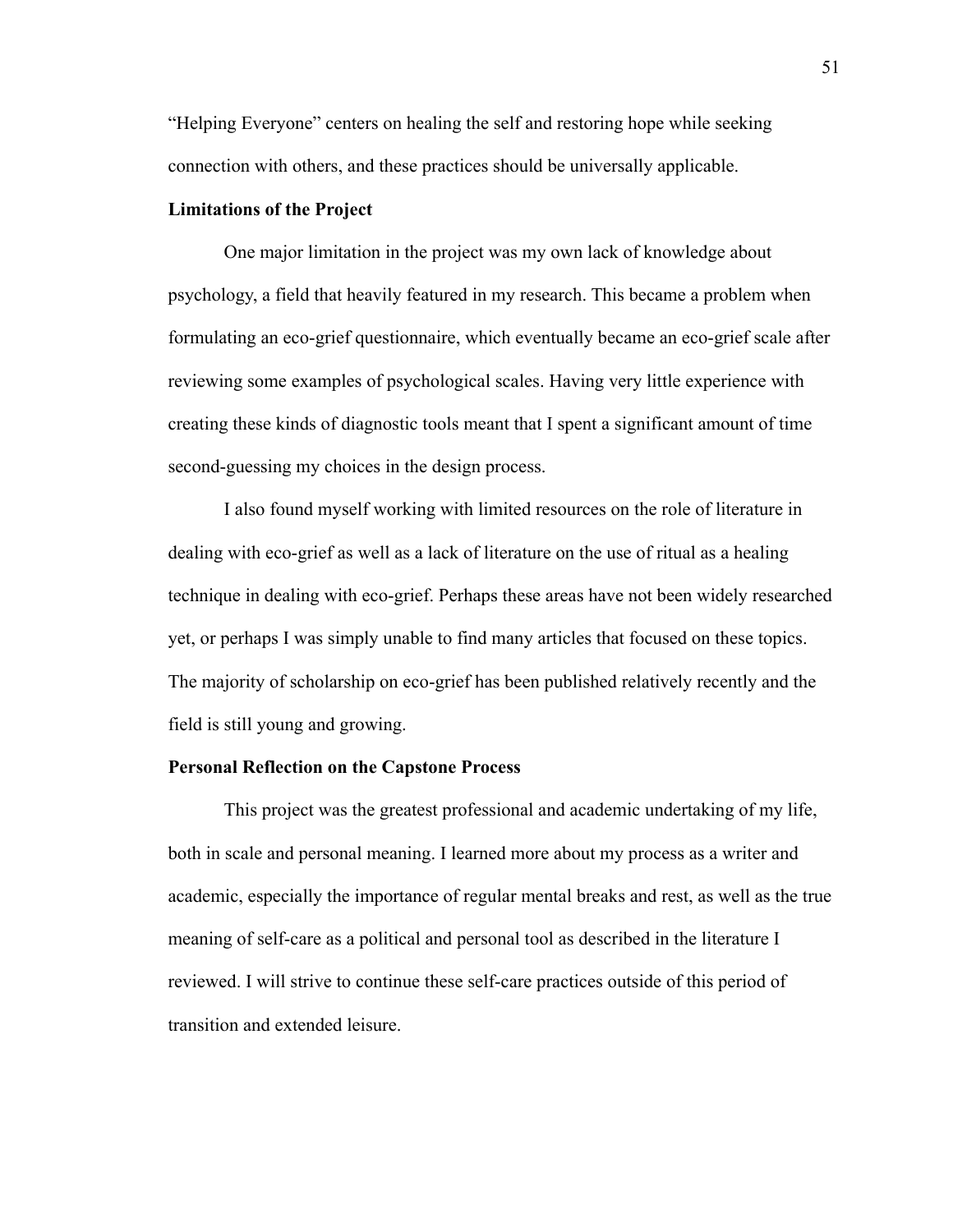I believe this work can also benefit others. My research has real-world applications and the ability to make a positive impact. Eco-grief is a widespread and relatively unnamed, unvoiced phenomenon with serious impacts on mental health that prompts enormous and unsettling existential and societal questions. I consistently received positive feedback on this project from people in my own life as well as peers and professors in the Hamline graduate program. The feeling of eco-grief is far more commonplace than I first believed which, through the lens of positive appraisal, gives me hope. Hopefully this project might provide comfort or empowerment to those suffering from eco-grief, or at least remind them that they are not alone.

As this project has roots in grief counseling and death education, I found it had wider applications beyond EE in dealing with loss in my own life. During the course of this project, my geriatric cat, Kilo, had to be put down after many years of struggle, confusion, and joy. I was forced to put my own advice into practice. I was surprised to find myself pulling not only on best practices from death education as I watched myself move through Worden's (2008) "tasks of grief," but also applying lessons from my research on eco-grief. Perhaps it is my own need to intellectualize my emotions that brought me to consciously practicing positive reappraisal as described by Ojala (2012a; 2018), tearfully meditating on the good, long life Kilo had lived and imagining the end of her journey as the end of her suffering. I added to that Affifi & Christie's (2019) notion of "caring-unto-death," remembering that "[l]ike the magnolia blossom's furious explosion and swift departure from the world, that which is fleeting is for that reason cherished" (p. 1147). Death was the natural conclusion to her life, completing her story, and while it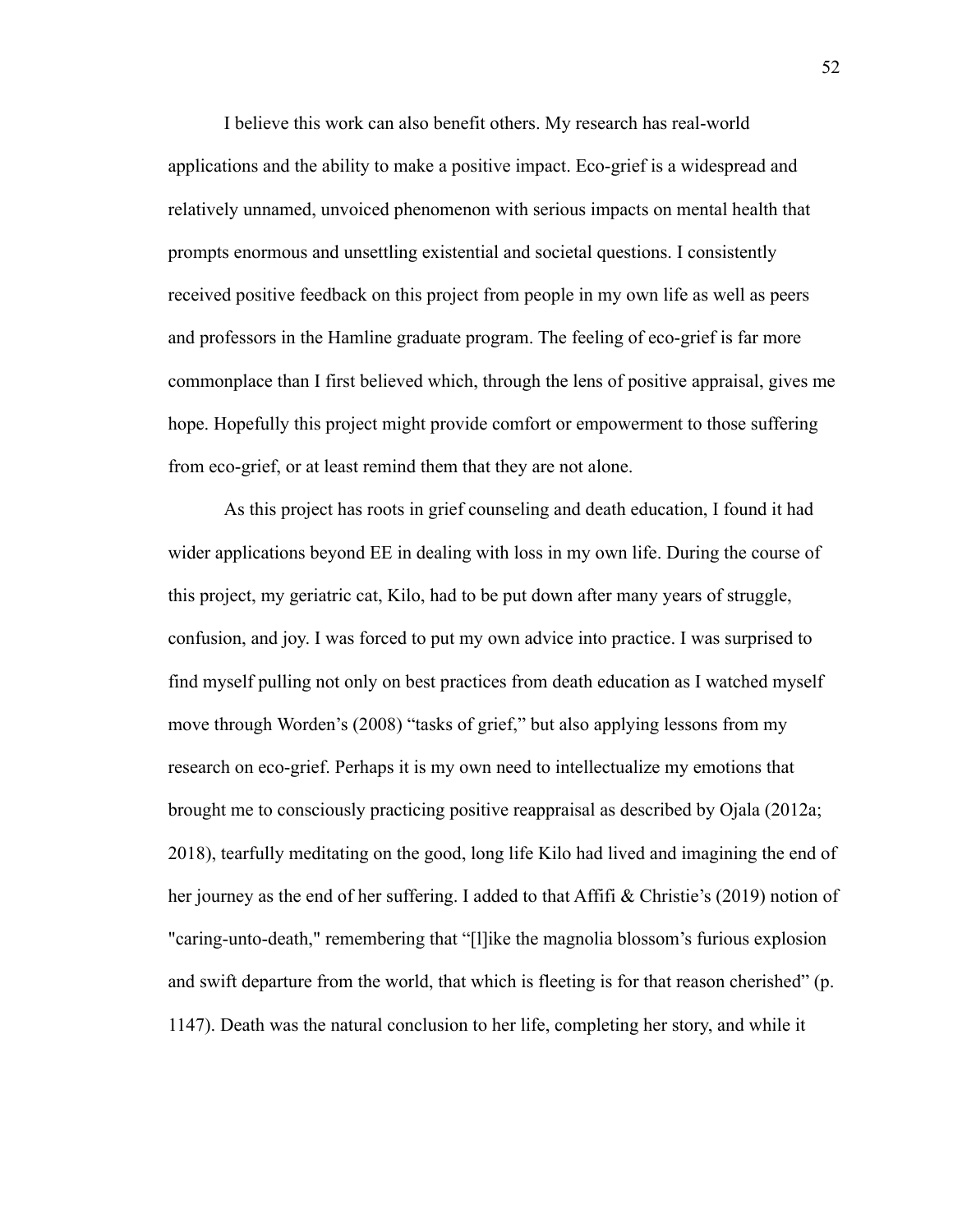might seem obvious that all things die eventually, the emotional truth of that fact can only be felt in the moment of loss and its wake.

During this process I realized more and more how desperately I craved solace. In writing the website for this project, I wrote in a colloquial and relaxed manner, speaking in second-person as I offered advice on handling eco-grief. I tried to relate what I would say to any of the many friends, acquaintances, or colleagues who have expressed their eco-grief to me, but mostly I said the things that I needed to hear when I began this project. These are things I still need to hear.

I still do not feel that I have "all the answers." I created this project in an attempt to understand my own relationship with eco-grief specifically and with loss in general. For as long as I can remember, I have felt haunted by the specter of our planet's destruction. I now feel a much greater sense of peace and acceptance. Perhaps I have moved to the final, enduring stage of grief, as defined by Colwell & Jackson (2001): reorganizing and rebuilding a life that accommodates the shape of loss. The metaphorical house may still be haunted, but I no longer see the ghosts as enemies. I now realize that my negative emotions regarding environmental degradation are not unnatural or pathological. Being upset by real, upsetting things in the world is not a mental illness or a personal failing. I can accept these painful emotions and use them to fuel my desire to help others who suffer from the same.

# <span id="page-53-0"></span>**Further Research**

This project investigated a very specific question: *How can environmental educators apply best practices from death education to help children make meaning from eco-grief?* However, I found all aspects of the question had connections to other areas,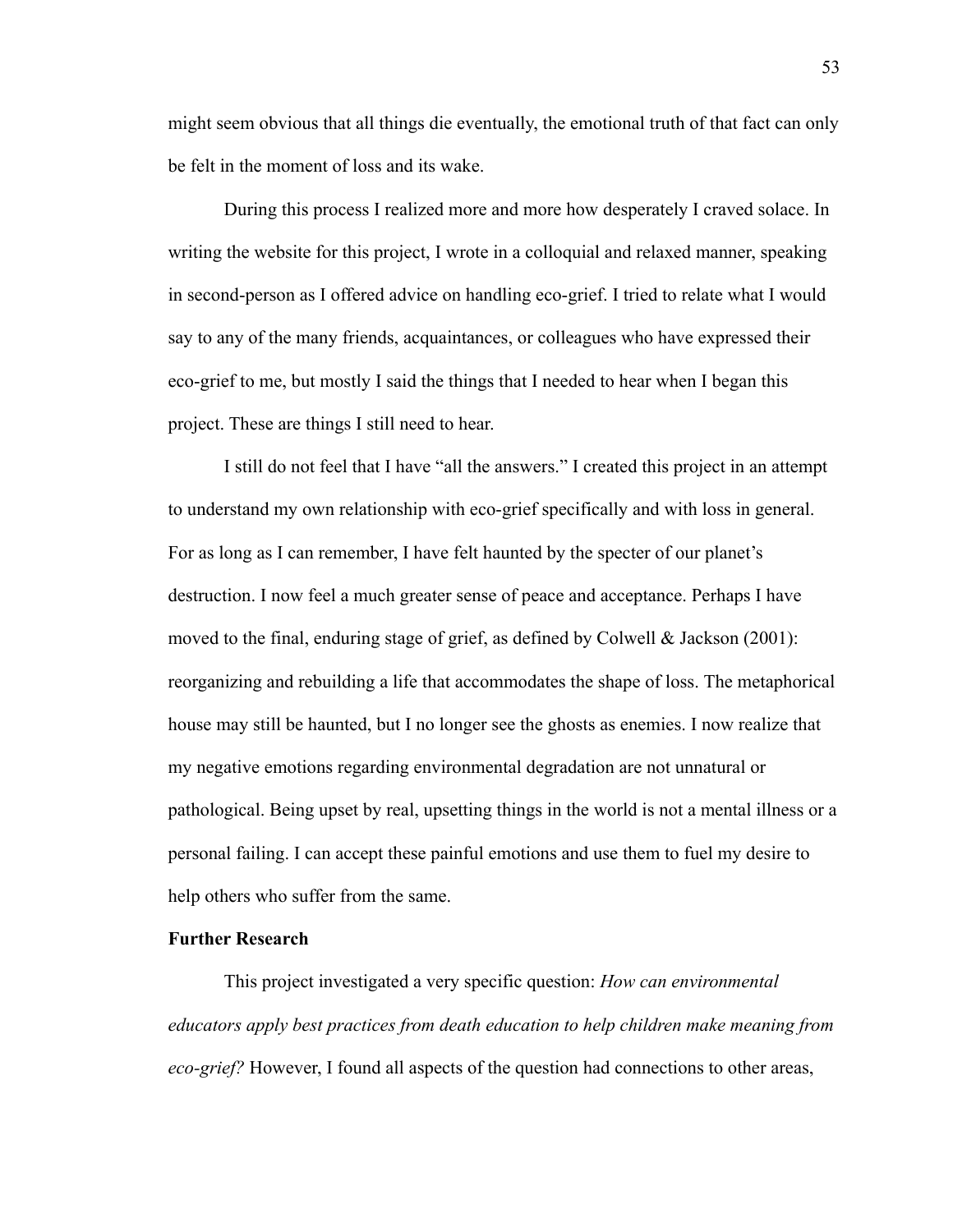and pulling on what seemed like loose threads in the project helped me to discover a web of kinship, united by sorrow. As mentioned before, the field of death education and the study of eco-grief have a reciprocal relationship – findings from EE may help when applied to situations of non-ecological grief, and best practices from death education have an obvious application to managing eco-grief. Though the focus of the research question is on children, adults also suffer from eco-grief. Teachers outside the field of EE struggle with negative emotions related to climate change and other forms of environmental degradation and destruction. Everyone stands to lose if our planet is not cared for.

Death education is still not widespread or even well-known, despite the fact that many foundational texts for the field were written decades ago. Our cultural understanding of grief and loss continues to be skewed by an interpersonal taboo that enforces silence while complicated by the existence of an online world where oversharing is *de rigueur*. As an American, I would venture that American culture might somehow actually be worse at grieving than in the 60s and 70s, as now every event is needlessly polarized and politicized, dominated by unnecessary "hot takes" generated before anyone has had time to process the loss, and quickly drowned out by wave after heart-rending wave of panic-stricken 24-hour news coverage. We are still learning to grieve, and death education still has lessons to teach.

Eco-grief as a concept is only beginning to take root in the popular consciousness, and has a long way to go. Mental health is not taken as seriously as it should be, seeking treatment is still stigmatized, and the financial cost of mental health care places it outside the reach of many. Eco-grief is not a mental illness, it is a healthy response to a sick system that is willing to gamble human and planetary health for convenience and profit.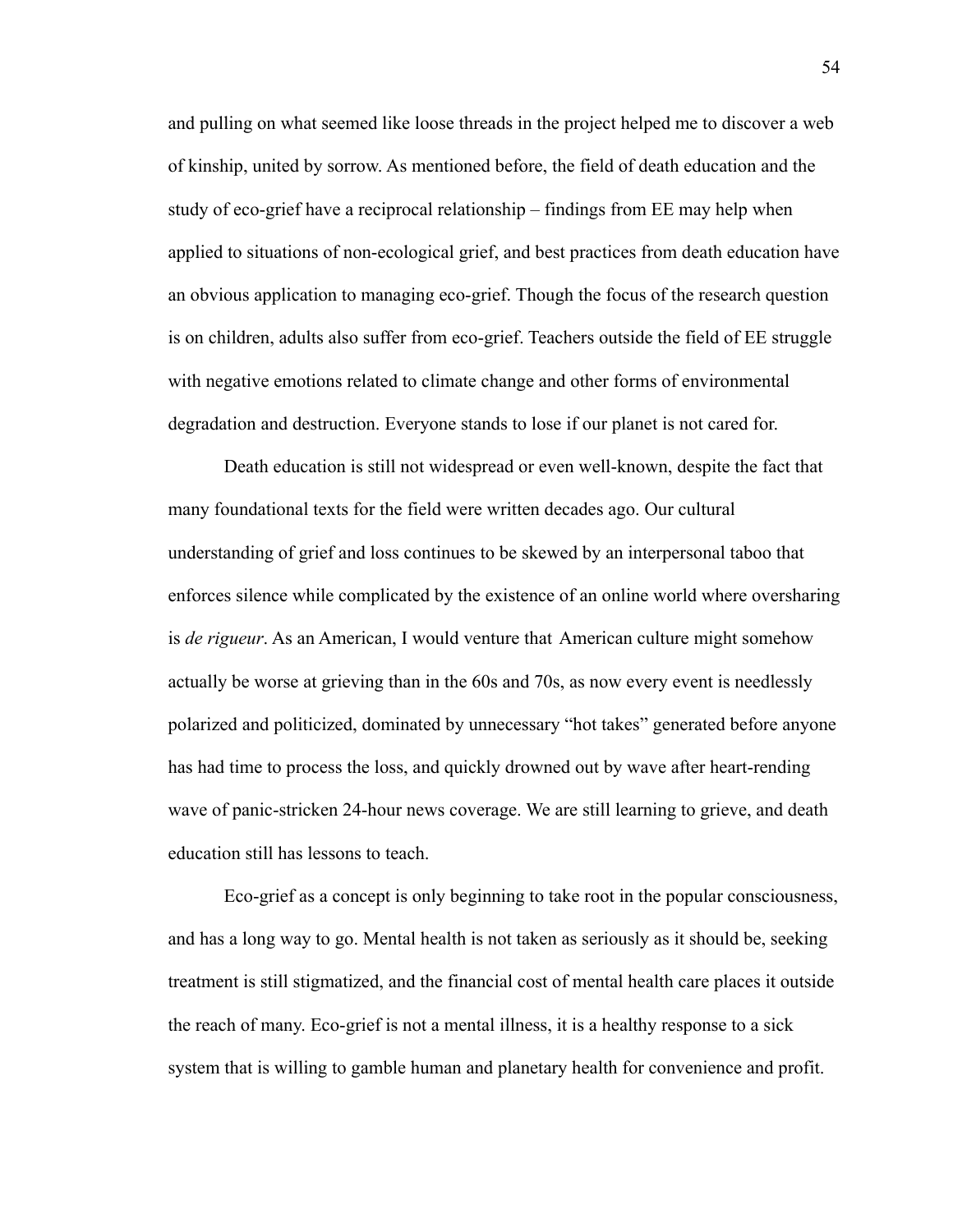Understanding eco-grief not as a failure of the individual but as a sane response to a systemic societal failure indicts our current system in ways that many may find uncomfortable. If one sees eco-grief for what it truly is, there is no choice but to demand action.

In the future, I would like to explore the ways this topic intersects with the fields of psychology, literature (especially the use of speculative fiction in imagining new ecological futures), and the use of mourning rituals in processing grief. I would also like to create a series of exercises that might eventually culminate in a workbook for deep reflection on one's relationship to one's self, one's ecological community, the immediate environment, and the Earth as a whole, as well as the ways those are interconnected. I could also see myself designing a workshop in the future based on what I have gleaned through this process. I discovered so many valuable resources during my research that I was not able to fully explore due to time constraints, and I am excited to take time to revisit them.

I would also like to collaborate with others in the future. As a single individual, my pool of knowledge is limited, but working with other professionals from different fields could allow new perspectives on the subject of eco-grief. There is always more to learn and always more connections to be made.

#### **Summary**

<span id="page-55-0"></span>Despite being a widespread phenomenon, the study of eco-grief is still in its infancy and scholarship on the subject is still limited. Death education can guide environmental educators by teaching them to accept and prepare for death and loss. It shows that we can trust children to handle difficult subjects and difficult emotions within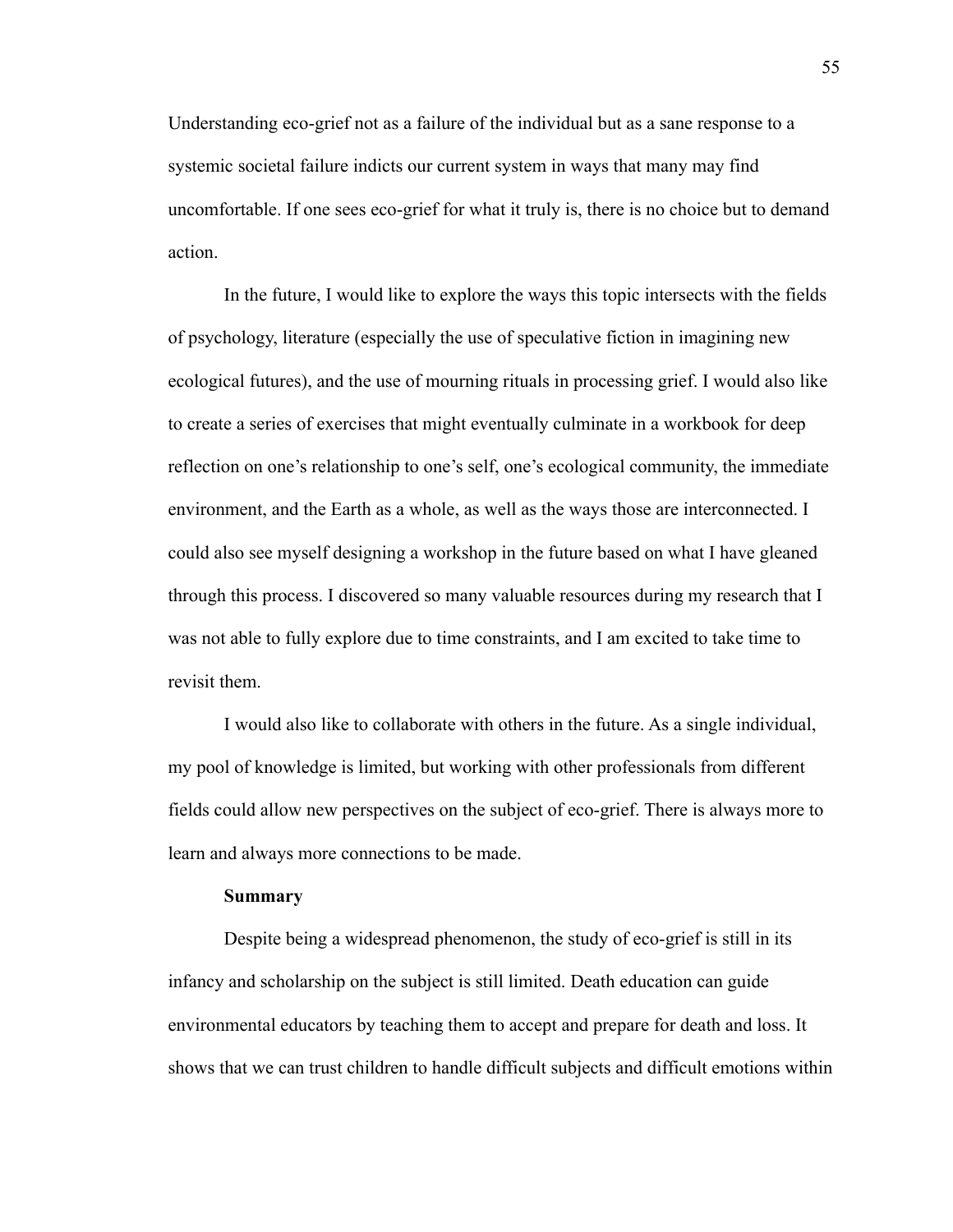a safe classroom environment, guided by educators who model healthy coping mechanisms for handling negative emotions.

In service of answering the question *How can environmental educators apply best practices from death education to help children make meaning from eco-grief?*, this concluding chapter reviewed the literature that informed this project and examined the implications for three groups of stakeholders: students, teachers, and "everyone." It also considered the limitations of the project, including the possible dearth of scholarship in this relatively new field. This chapter also included a personal reflection on my journey as an educator, scholar, witness to mortality, and human animal on a collapsing planet. Finally, in a spirit of hope for the future, this chapter considered areas for further growth, research, and collaboration.

It is my sincere hope that the work collected here goes forward to live a life outside of my own by providing a new framework for incorporating emotions in the environmental education classroom. The ultimate takeaway – the importance of emotional honesty, safety, and respect; the urgency for imagining radical new futures while cultivating the tools to make them achievable; the necessity of connection and trust with self, others, and environment – should be applicable within any learning environment or even outside of the classroom.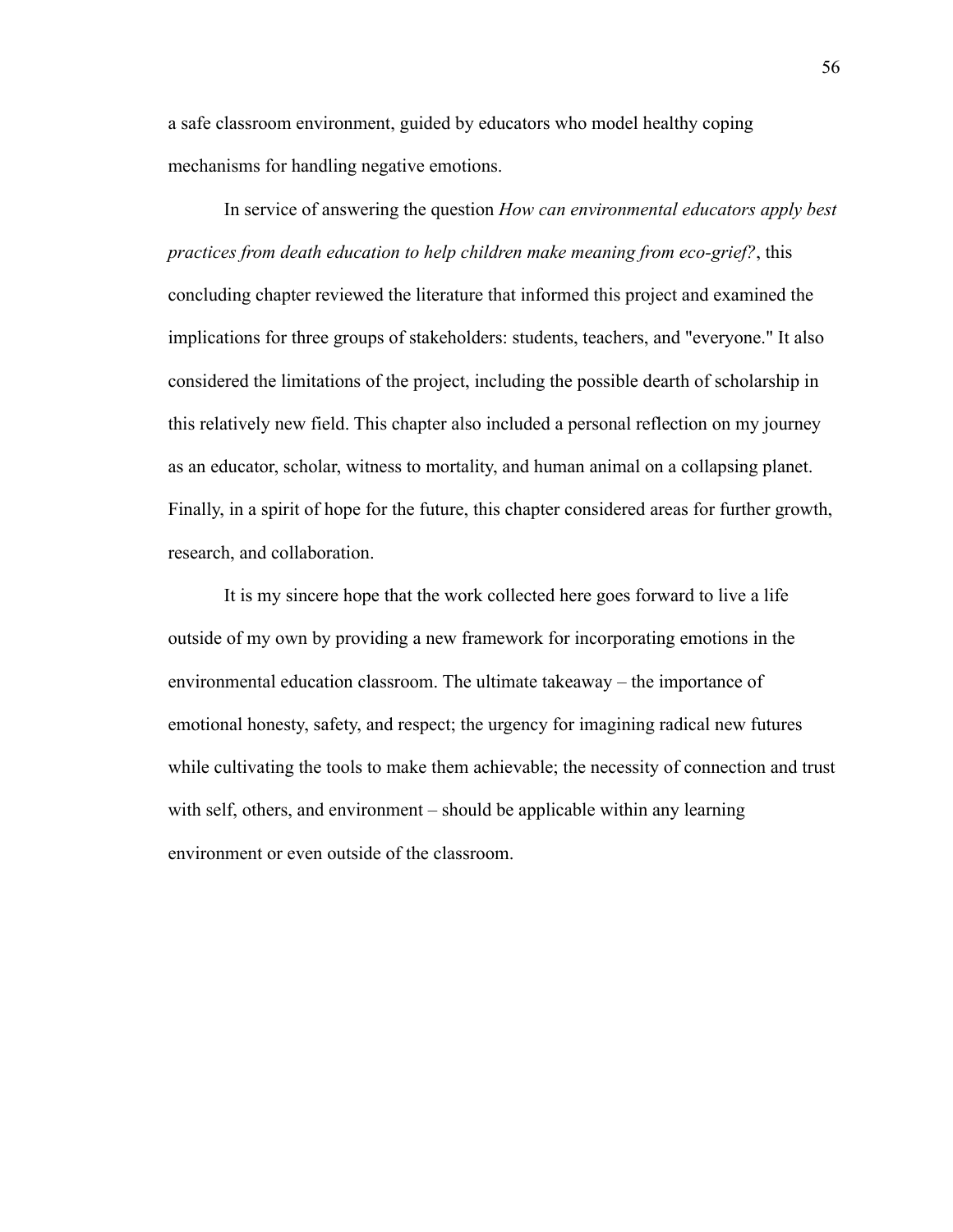#### **REFERENCES**

<span id="page-57-0"></span>Albrecht, G. (2006). Solastalgia. Alternatives Journal (Waterloo), 32(4/5), 34–36.

- Albrecht, G., Sartore, G.-M., Connor, L., Higginbotham, N., Freeman, S., Kelly, B., Stain, H., Tonna, A., & Pollard, G. (2007). Solastalgia: The distress caused by environmental change. Australian and New Zealand Journal of Psychiatry, 15(S1), S95–S98. <https://doi.org/10.1080/10398560701701288>
- Ayalon, O. (1979). Is death a proper subject for the classroom? Comments on death education. International Journal of Social Psychiatry, 25(4), 252–257. <https://doi.org/10.1177/002076407902500404>
- Affifi, R. (2020). Beauty in the darkness: Aesthetic education in the ecological crisis. Journal of Philosophy of Education, 54(4), 1126–1138. <https://doi.org/10.1111/1467-9752.12475>
- Affifi, R., & Christie, B. (2019). Facing loss: Pedagogy of death. Environmental Education Research, 25(8), 1143–1157.

<https://doi.org/10.1080/13504622.2018.1446511>

Ballew, M., Maibach, E., Kotcher, J., Bergquist, P., Rosenthal, S., Marlon, J., & Leiserowitz, A. (2020, June 30). Which racial/ethnic groups care most about climate change? Yale Program on Climate Change Communication. Retrieved November 21, 2021, from

<https://climatecommunication.yale.edu/publications/race-and-climate-change/>

Bigger, S., & Webb, J. (2010). Developing environmental agency and engagement through young people's fiction. Environmental Education Research, 16(3-4), 401–414. <https://doi.org/10.1080/13504621003613145>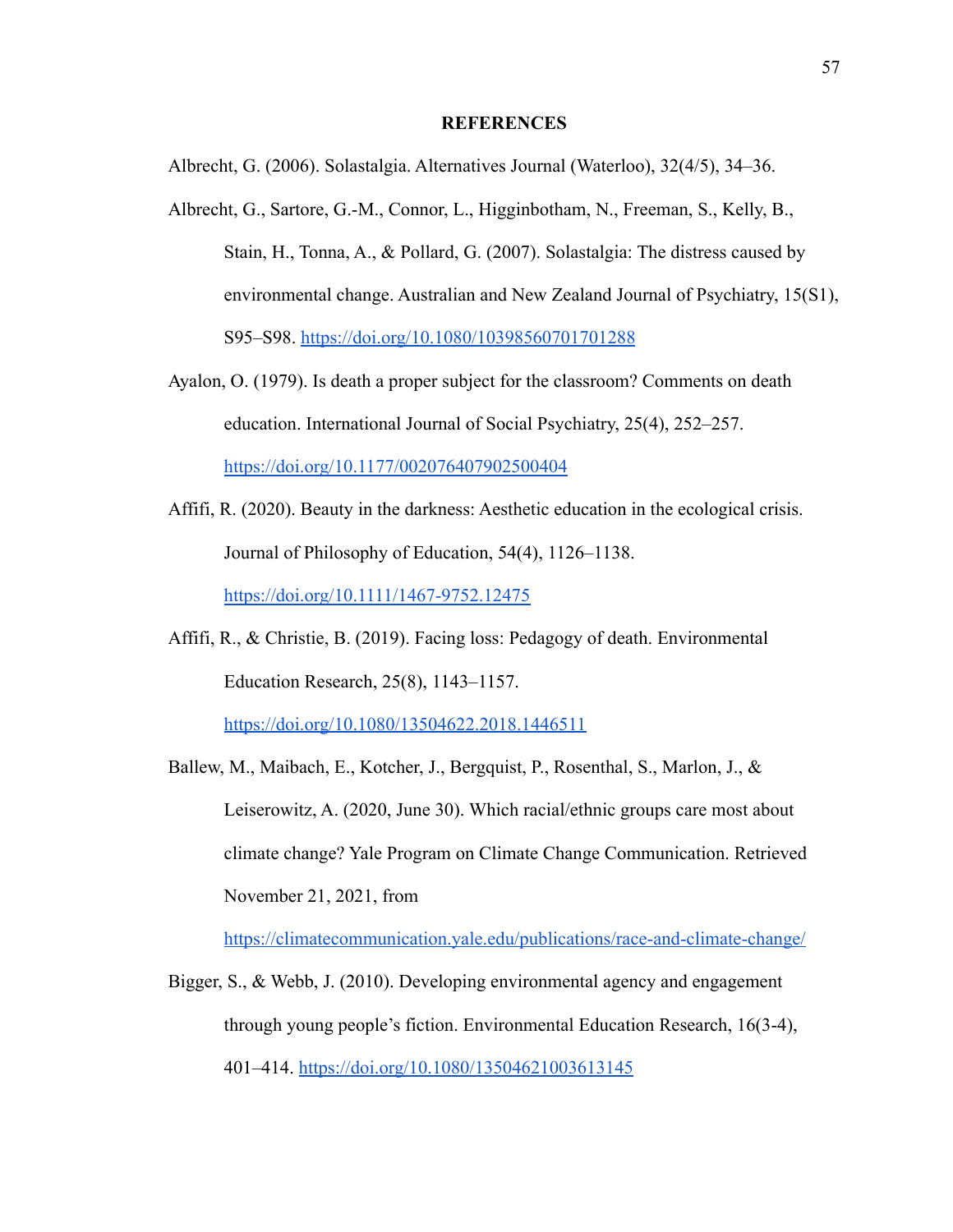Chawla, L., & Gould, R. (2020). Childhood nature connection and constructive hope: A review of research on connecting with nature and coping with environmental loss. People and Nature (Hoboken, N.J.), 2(3), 619–642.

<https://doi.org/10.1002/pan3.10128>

- Colwell, J., & Jackson, M. (2001). A Teacher's Handbook of Death. Jessica Kingsley Publishers.
- Cunsolo, A. & Ellis, N. R. (2018). Ecological grief as a mental health response to climate change-related loss. Nature Climate Change, 8 (4), 275–281.
- Dyregrov, A., & Yule, W. (1991). Grief In Children : A Handbook for Adults (2nd ed.). Jessica Kingsley Publishers.
- Eaton, M. (2017). Navigating anger, fear, grief, and despair. In Eaton, M., Hughes, H. J., & MacGregor, J. (Eds.), Contemplative Approaches to Sustainability in Higher Education: Theory and Practice. (pp. 40–54.) Routledge.
- Harrold, M., Agrawala, S., Steele, P., Sharma, A., Hirsch, D., Liptow, H., Sharma, M., Abeygunawardena, P., Foy, T., Debois, M., Kashyap, A. (2002). Poverty and climate change: reducing the vulnerability of the poor through adaptation.
- IPCC. (2021). Summary for policymakers. In: Climate Change 2021: The Physical Science Basis. Contribution of Working Group I to the Sixth Assessment Report of the Intergovernmental Panel on Climate Change [Masson-Delmotte, V., P. Zhai, A. Pirani, S.L. Connors, C. Péan, S. Berger, N. Caud, Y. Chen, L. Goldfarb, M.I. Gomis, M. Huang, K. Leitzell, E. Lonnoy, J.B.R. Matthews, T.K. Maycock, T. Waterfield, O. Yelekçi, R. Yu, and B. Zhou (eds.)]. Cambridge University Press. In Press.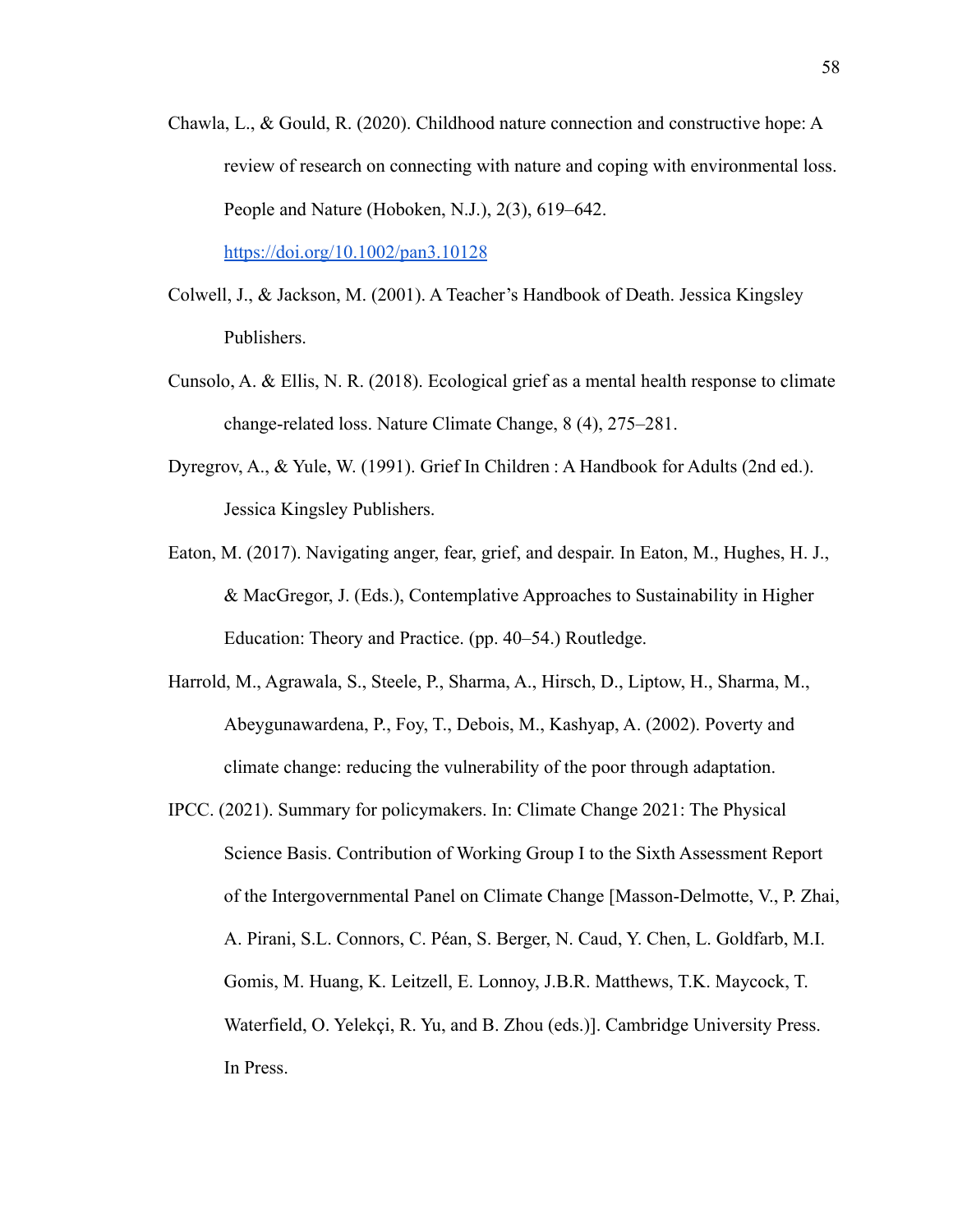- Litfin, K. (2018, February 22). Who am I in a Changing Climate?. Curriculum for the Bioregion. <https://serc.carleton.edu/bioregion/examples/51688.html>
- Lorde, A. (1988). A Burst of Light: Essays. Firebrand Books.
- Lynam, A. (2019, June 6). Group dialogue—Promise and peril of the past and the future. Curriculum for the Bioregion.

<https://serc.carleton.edu/bioregion/examples/185246.html>

- Macy, J. (n.d.). The council of all beings. The Rainforest Information Centre. <http://www.rainforestinfo.org.au/deep-eco/Joanna%20Macy.htm>
- Mezirow, J. (2000). Learning to think like an adult: Core concepts of transformation theory. In Mezirow, J. (Ed.), Learning as transformation: Critical perspectives on a theory in progress. San Francisco: Jossey-Bass.
- Moore, E. (2019, November 25). The benefit of acknowledging and addressing students' uncomfortable emotions when learning about environmental issues: Fostering growth and change in action-oriented exercises. Curriculum for the Bioregion. <https://serc.carleton.edu/bioregion/examples/183932.html>
- Norton, M. I., & Gino, F. (2014). Rituals alleviate grieving for loved ones, lovers, and lotteries. Journal of Experimental Psychology. General, 143(1), 266–272. <https://doi.org/10.1037/a0031772>
- Oaks, J., & Bibeau, D. L. (1987). Death education: Educating children for living. The Clearing House, 60(9), 420–422. <https://doi.org/10.1080/00098655.1987.9959393>
- Ojala, M. (2012a). Hope and climate change: The importance of hope for environmental engagement among young people. Environmental Education Research, 18(5), 625–642. <https://doi.org/10.1080/13504622.2011.637157>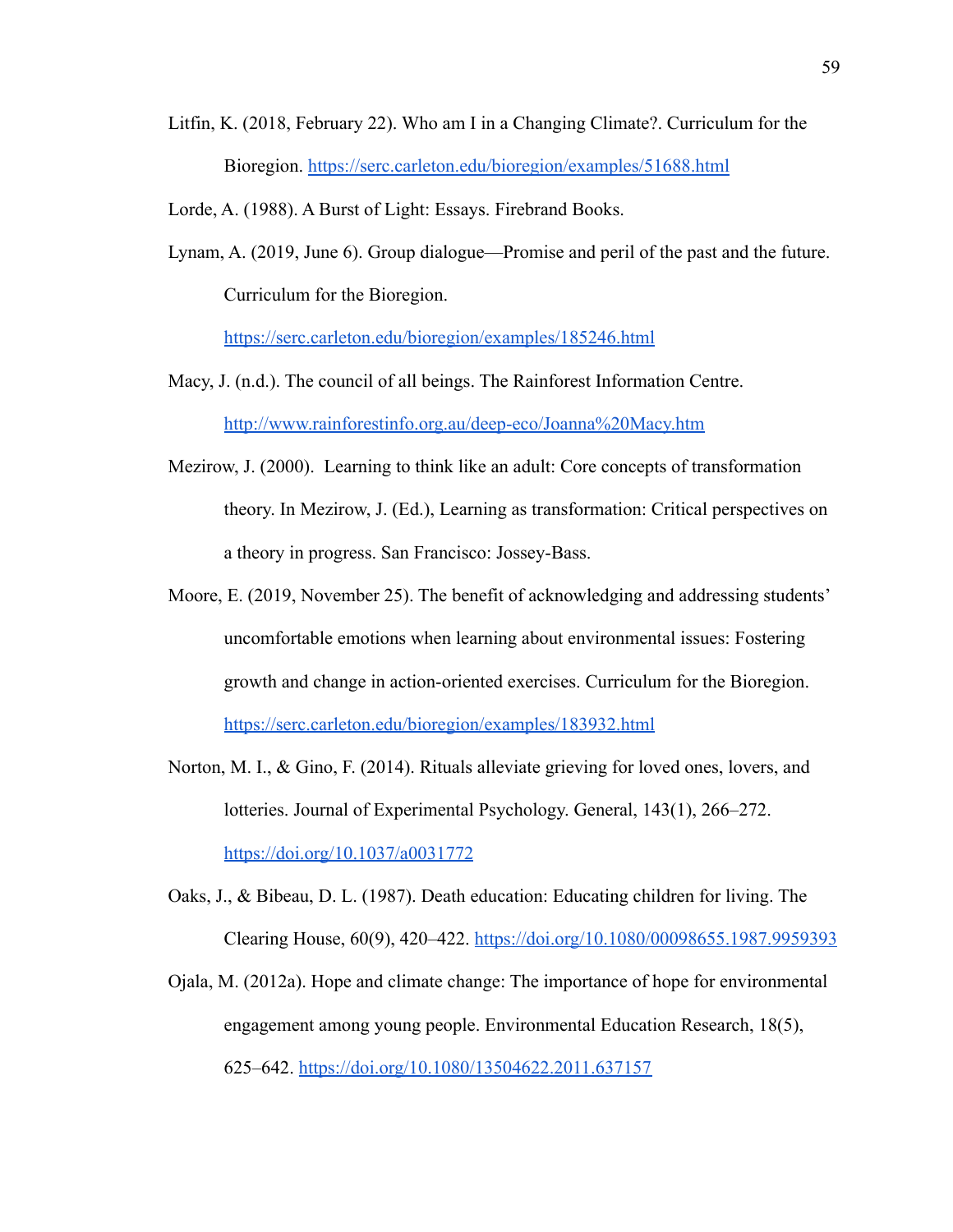- Ojala, M. (2012b). How do children cope with global climate change? Coping strategies, engagement, and well-being. Journal of Environmental Psychology. 32. 225–233. 10.1016/j.jenvp.2012.02.004.
- Ojala, M. (2016). Facing anxiety in climate change education: From therapeutic practice to hopeful transgressive learning. Canadian Journal of Environmental Education, 21, 41–.
- Ojala, M. (2017). Hope and anticipation in education for a sustainable future. Futures, 94, 76–84. <https://doi.org/10.1016/j.futures.2016.10.004>
- Ojala, M. (2018). Eco-anxiety. RSA Journal, 164(4 (5576)), 10–15.

<https://www.jstor.org/stable/26798430>

Orr, D. W. (2020). Democracy and the (missing) politics in environmental education. The Journal of Environmental Education, 51(4), 270–279.

<https://doi.org/10.1080/00958964.2020.1753004>

Pihkala, P. (2018). Eco-anxiety, tragedy, and hope: Psychological and spiritual dimensions of climate change. Zygon, 53(2), 545–569.

<https://doi.org/10.1111/zygo.12407>

- Pihkala, P. (2020). Eco-anxiety and environmental education. Sustainability, 12(23), 10149. MDPI AG. Retrieved from <http://dx.doi.org/10.3390/su122310149>
- Randall, R. (2019, October 19). Climate anxiety or climate distress? Coping with the pain of the climate emergency. Wordpress.

<https://rorandall.org/2019/10/19/climate-anxiety-or>

[-climate-distress-coping-with-the-pain-of-the-climate-emergency/](https://rorandall.org/2019/10/19/climate-anxiety-or)